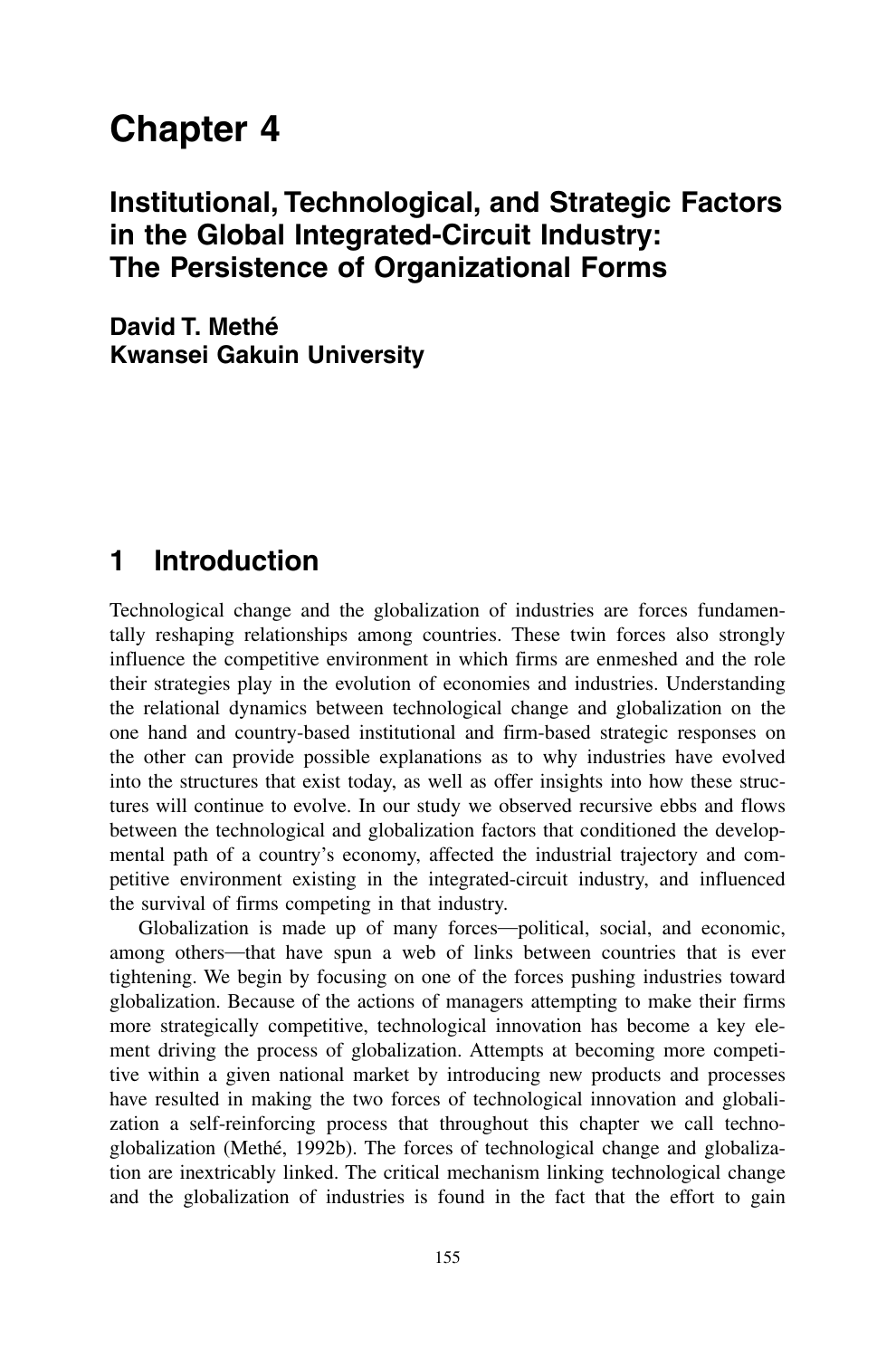competitive advantage from technological innovation requires substantial and increasing investments in terms of tangible resources, especially human and financial, and intangible resources as well as time. These investments in resources in turn require larger markets to recoup a return, driving firms beyond their own national market to compete in many countries' markets.

As noted, other complex factors separate from technological innovation are at work in the globalization process because as national markets industrialize and develop, the needs of consumers in those separate markets tend to converge and can be satisfied by more standardized products. We will discuss some of these factors below, but a full discussion of them is beyond the scope of this chapter. For now, it is important to recognize that although the degree of convergence varies from country to country because of differences in the macroenvironmental and institutional conditions of each country, and the legacies these impart as economies develop and standards of living rise, the demand for various goods converges asymptotically on a global standard.

One outcome of techno-globalization, then, is at the product level. Greater standardization among product attributes is occurring in order to meet converging customer needs, allowing companies to amortize their increasing research and development resource allocations over these markets. Firm managers create organizational forms through the development of strategies. The strategies that are more effective and efficient in accomplishing the tasks associated with the techno-global process result in organizational forms that survive and grow. Over time, the evolutionary mechanisms of variation, selection, and retention are at work on the organizational forms operating in an industry. These mechanisms operate on many levels, and the selection and retention of successful organizational forms is accomplished according to many different criteria.

A key set of environmental selection criteria is applied to the product put forth by the firm. Product selection provides useful informational feedback as well as the necessary revenue for the firm to exist. As a result, another of the outcomes of techno-globalization at the product level is that it often impels firms to confront similar managerial issues concerning resource allocation, creating contexts in which they can adopt similar structures and strategic behaviors― in short, similar organizational forms. The products and applications of hightechnology industries, especially the semiconductor industry generally and the integrated-circuit industry more specifically, are fairly standard around the world, and it is possible to talk about a global integrated-circuit industry and global markets for its products.<sup>1</sup> Consequently, if techno-global forces worked unimpeded over time in the semiconductor industry, it could be expected that similar organizational forms would eventually dominate the industry.

Variation has many sources in the broader semiconductor industry and the integrated-circuit industry. The technological innovation process itself is a variation-generating mechanism at both the product and firm levels. However, it can also be expected that the point of origin of a company in terms of the national economy it came from, as well as the timing of entry as the industry evolves along its trajectory of techno-globalization, introduces a set of institu-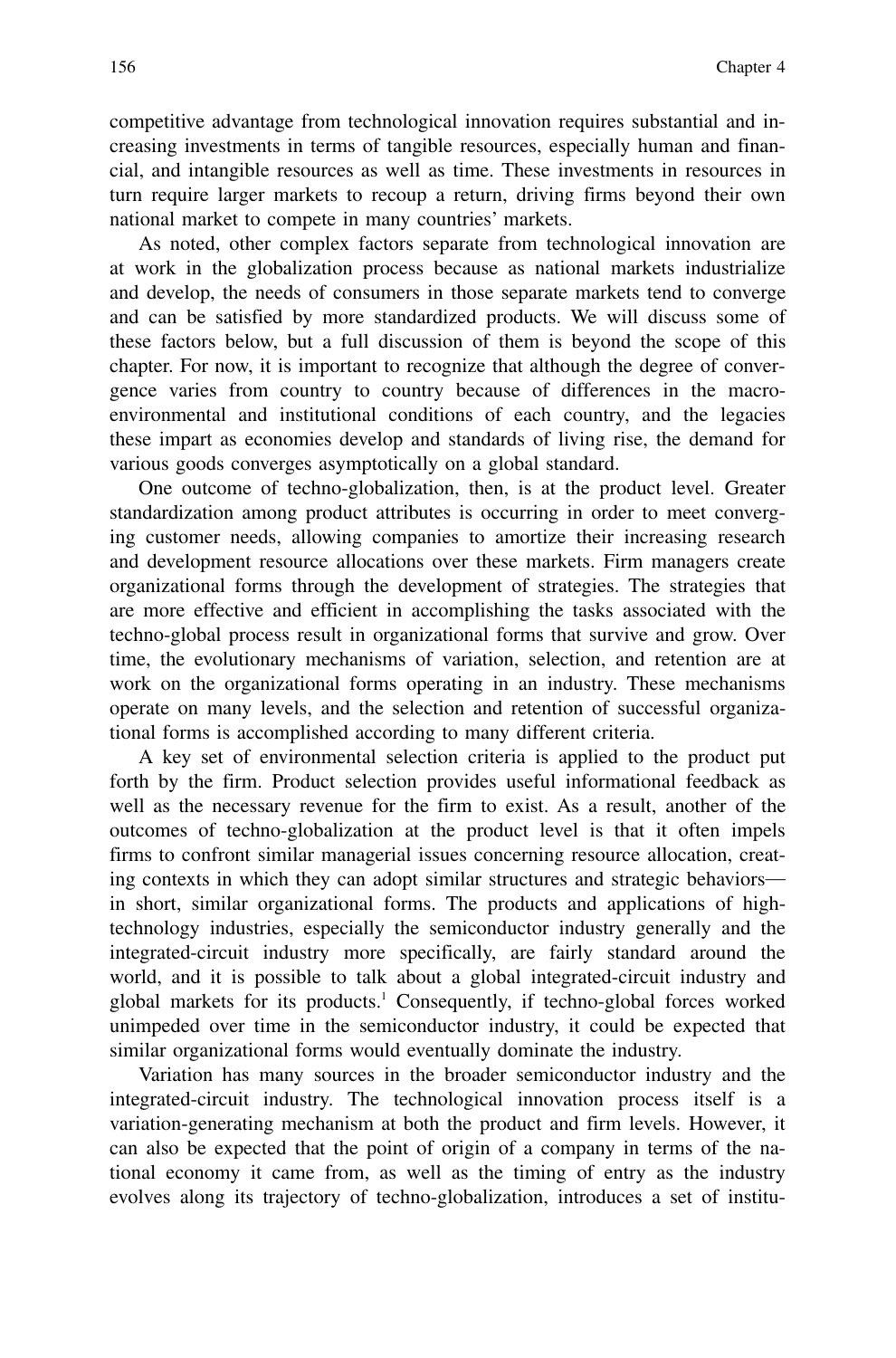tional and strategic differences that modify and enrich the simple homogenization of organizational forms that would be expected from the techno-global forces at work in an industry. Consequently, the institutional environment of the country of origin and the strategic approach taken by firms within that environment at the time of entry into the integrated-circuit industry can introduce variations in the organizational forms that would come to dominate the industry.

The firm as an actor or agent operates in a multileveled macro-environment made up of the techno-global forces at work and the institutional arenas that are generated from the firm's country and time of origin. The strategic approach it selects to meet the challenges of this multileveled environment creates the firm's organizational form. We will return to this discussion in more detail in later sections. For now, it is important to recognize that the organizational form selected by managers at the time of entry and the adjustments in the strategic approach that result in alterations of the organizational form are then selected against by an evolving techno-global and institution-influenced competitive environment. The picture is further complicated because at times the techno-global and institutional forces may be acting in concert, each reinforcing the effects of the other, and at other times working against one another, thus mutating the direct influence of each.

Having discussed, albeit briefly, the techno-global aspect of economic and industrial evolution, we turn our attention to the institutional aspect and its influence on the evolutionary processes. We view institutions as the norms and rules that guide the behavior of individuals and organizations and form the basis for the laws, regulations, and political, economic, and social conventions and habits that govern a society and a national economy. Institutions run the gamut from very macro-societal structures, such as educational or political systems, to the very micro, such as the values and beliefs set inside an individual. They will further range from the tangible, such as codified laws mandating some type of behavior (how to patent an idea, for example), to the intangible, such as attitudes about risk and failure that exist in a societal and psychological milieu (see Methé, 2005, for a discussion of how risk attitudes affect the generation of entrepreneurial ventures in Japan).

Institutions are very firmly embedded in the context of a particular national setting and a particular time and determine the competitive topography of an industry by setting the "rules of the game" for how competition is played in a national economy. For example, companies entering the integrated-circuit industry at various times and from various national economies, as well as incumbent companies adjusting to the changes occurring in the integrated-circuit industry, are presented various options on how to configure their strategic use of resources. The selection they make is strongly influenced by the logic and perspective dominant at that time of how best to use strategic resources to respond to the forces acting on the industry.

These ideas of how a firm should compete, what strategic approach it should take, and how to array its resources to best enhance its chances for survival and growth, in short its organizational form, are often "recipes" or "rules," or, more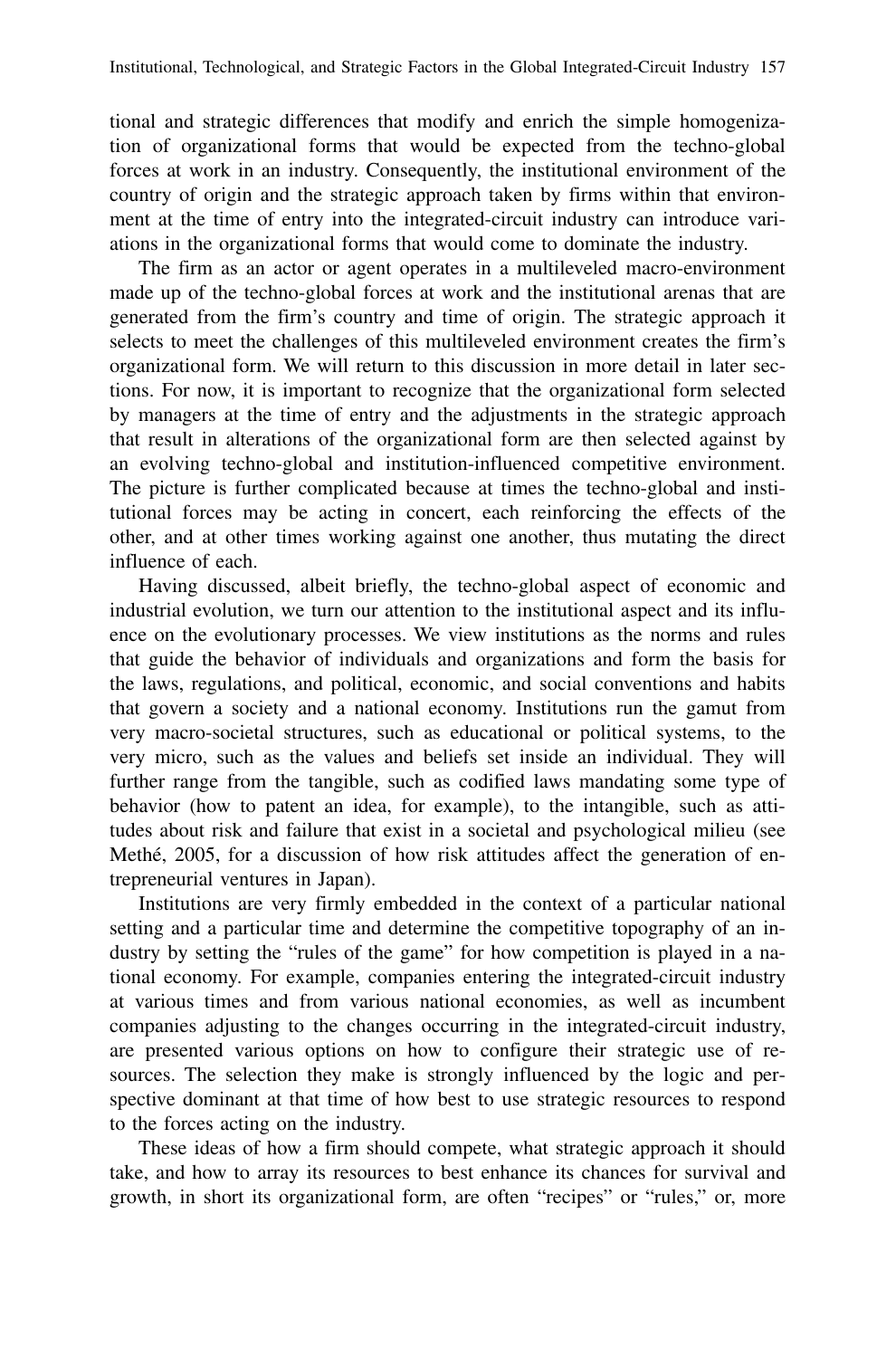colloquially, the conventional wisdom of an industry. We will examine the tug and pull of technological change and globalization versus national institutional factors in this chapter. We will also examine the role of a firm's strategy in adjusting to these two forces and its impact on the types of organizational forms in the integrated-circuit industry.

## **2 Institutions, Strategies, and Technology 2.1 Institutions**

Institutions emerge from the interactions of various agents with one another. These agents can be either individuals or organizations, attempting to coexist and meet the challenges of everyday existence. Their rules of behavior are developed to facilitate these interactions. Over time the rules become institutions, or the accepted way of conducting activities, for the agents. Eventually the institutions take on "lives of their own" separate from the agents that generated them and thus become an outside force or factor that agents must contend with in order to carry out their daily activities. An environment is created where agents and institutions exist and interact. Human agents interacting may perceive institutions as "outside" their interaction and consequently constituting their environment, but these institutions are the result of these human interactions.

In examining institutional factors, we find it interesting that several metarules or norms can form the lattice on which a large variety of behavioral responses can be generated when individuals confront a situation. So from a simple set of a few rules, very complex behavioral patterns can emerge. An example from the integrated-circuit industry would be Moore's Law, a statement of how the number of transistors on a single silicon chip will increase over time. This simple statement provides guidance for a vast array of decisions concerning technology choices, human and financial resource allocation decisions, and the relationships between various actors in and around the integrated-circuit industry. To the cognoscenti, these meta-rules offer insight into the intricacies of the workings of the techno-global and institutional arenas, but they also can obfuscate because they offer no concrete sets of advice on how to select or adjust an organizational form strategically to those intricacies. Consequently there is as much "art" as "science" to the interpretation of these meta-rules, and experience is often a key ingredient to their proper interpretation.

Meta-rules can operate at the level of the individual, such as a belief that all humans are basically good. They can operate at the level of an organization, which is a collection of individuals operating with a common purpose or goal that they could not accomplish by themselves as individuals, such as a belief in wealth maximization for shareholders. They can operate at the level of an industry, usually a collection of organizations, with a belief, for example, that to service customers properly, vertical integration across the value chain is necessary. They can also operate at the level of a society, a collection of individuals and organizations, with a belief, for example, that democratic processes are good.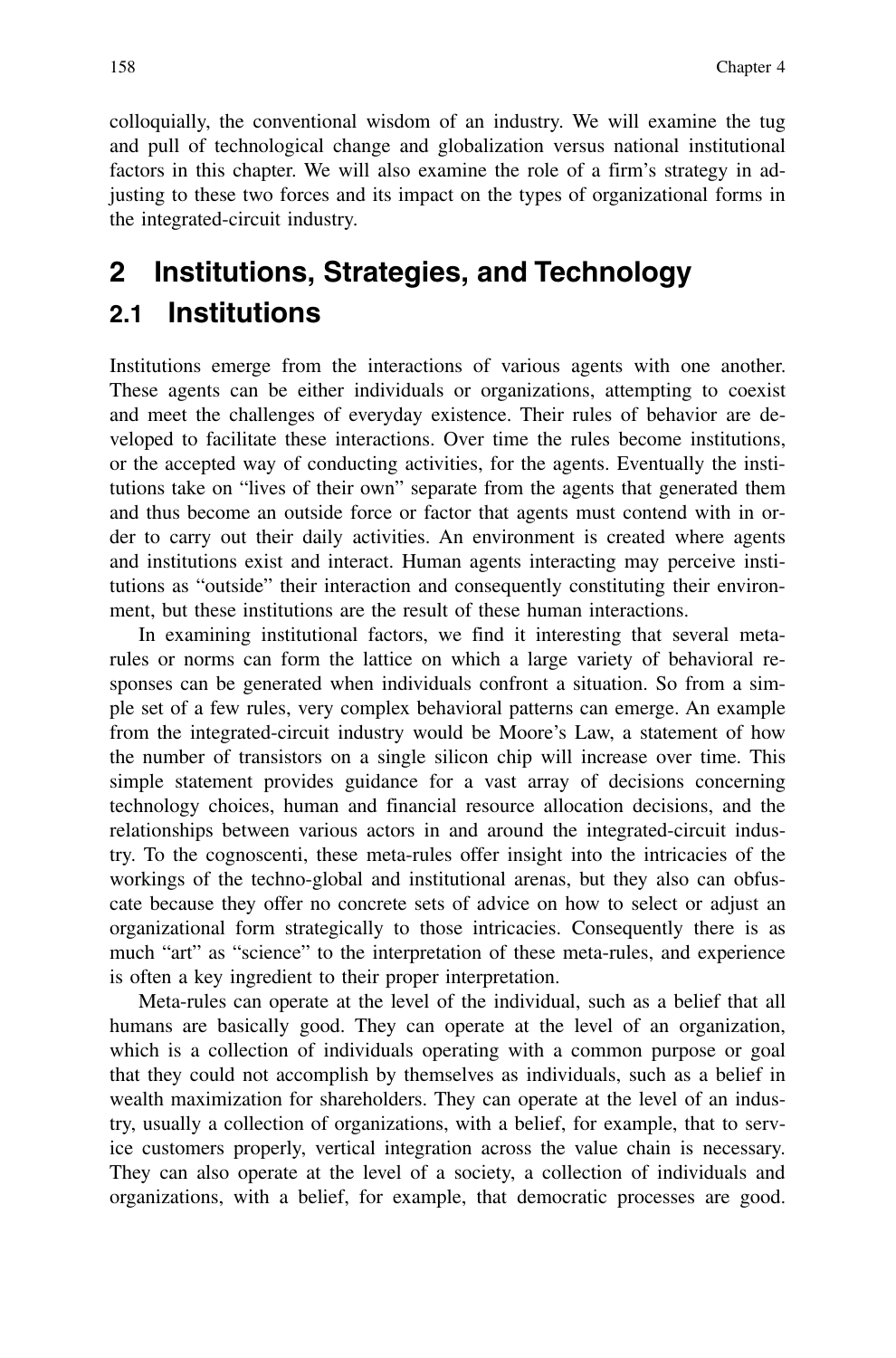We are primarily interested in institutional frameworks or regimens operating at both the macro- and micro-levels; that is, both outside the individuals and organizations and within each.

These institutional frameworks operate at the macro-level of laws and regulations and the mechanisms to enforce them. The institutional frameworks operate inside individuals in the belief and value systems that are inculcated into them through the socialization process (Pascale, 1985). Organizations also exhibit value and belief systems that are often displayed in documents like vision or mission statements and manifest themselves in broader concepts such as "organizational culture," or "organizational ethos" (Sackmann, 1992; Smircich, 1983). This organizational culture, or ethos, is made up of important elements that are infused into the organizational form selected by managers.

In essence, institutional regimens or frameworks help individuals and organizations understand their identity―that is, who or what they are and where they fit into the overall scheme of life. These institutional frameworks also aid in understanding their purpose or their reason for being―simply put, their raison d'etre. The link between identity and purpose at the agent level and the institutional framework is crucial in understanding, for example, the roles that firms are legitimately expected to play and the different concepts of capitalism that exist (Hall and Soskice, 2001).

#### **2.1.1 Strategic Behavior as a Link Between Institutions and Agents**

We must draw a distinction between institutions and agents that will assist us in understanding how these two elements are linked. Quoting from Sackmann (1992), "What differentiates collective sense making or cultural cognitions from individual ones is that the former are commonly held by a group of people in a given organization even though members of the same cultural group may not be aware in their daily activities of what they hold in common. In the process of enculturation, cognitions become rooted in the group and ultimately exist independently of any individual group member, even though individuals are the carriers of culture (White, 1959)." Hence the differences observed to exist between the collective sense making of groups (and in this study we can mean groups writ large, such as whole countries) and the sense making of individuals put values, beliefs, conventions, and norms―that is, the elements of institutions―outside of and above individuals.

As noted, institutions are the broader rules that determine the framework within which agents operate. Also as noted, agents can be either individuals or organizations. The issue of which comes first, institutions or agents, is important to address because this linkage gets to the heart of the issue of institutional change. This study views this recursive relationship as one where agents are embedded in institutions, but are not passive (Dacin, Goodstein, and Scott, 2002; Hodgson, 1998). Agents thus embody the rules and norms of an institutional regime, but in reacting to environmental exigencies, they attempt to survive. Their survival may be in accordance with the "rules of the game" as laid out by the institutional regime in which they are embedded―that is, single-loop change. Or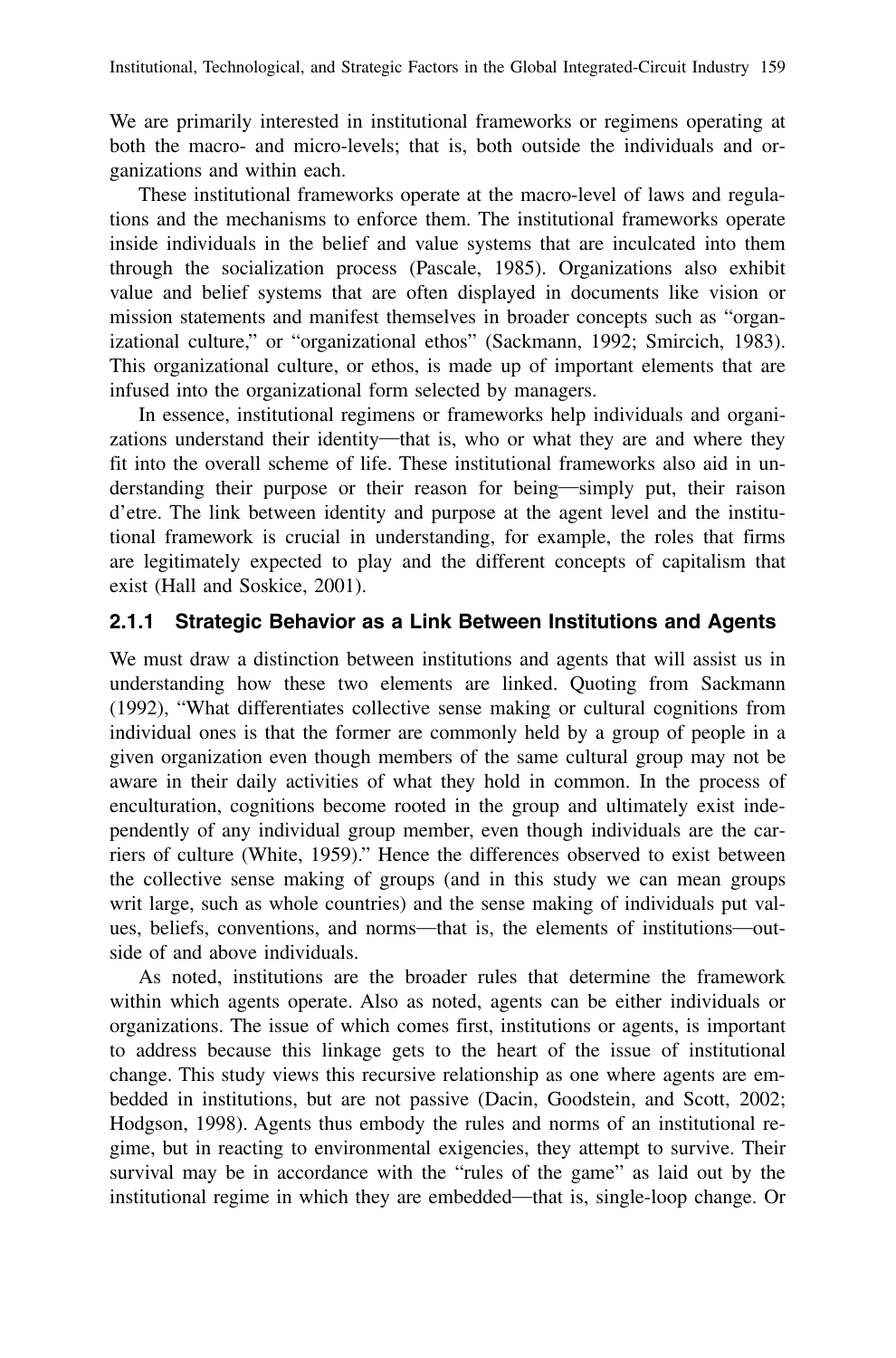they may alter the rules of the institutional game―that is, engage in double-loop change. Over time, then, the institutions themselves can be changed.

At this juncture it may be helpful to draw an analogy between social systems and games (Aoki, 2001). The game of chess as played in the West has an institutional regimen. The rules concerning the movement of the pieces, even the number of pieces and their placement on the board, are given. How many players can play, the order of engagement, and how the endgame stage is reached and a winner determined are also part of the institutional regimen. The behaviors of the various players, agents in our terms, flow from the strategies of each player. This situation is the same for other board games, such as the game of go. The rules are there concerning the number of pieces and their placement, as well as the number of players, types of moves, and the endgame stage of winner determination. Agents, through the use of strategies, operationalize these rules.

#### **2.1.2 Strategic Behavior as a Channel for Institutional Change**

The two games are different in terms of the strategies and therefore the behaviors of the players. In chess, it is a good strategy to try to control the center of the board, whereas in go, it is a good strategy to control the edge of the board. For the agents playing these respective games, each understands the institutional framework and the underlying strategy to win the game. As long as each player stays within the same game, the behaviors make sense and the players can be quite creative and display a large variety of behaviors as exhibited in the combinations of moves. This is an example of single-loop change. Exhibiting creative and diverse behavior within the rules of the game in a way further reinforces the rules of the game.

If you understand the game you are playing, you understand the strategies you can employ. If, however, you think you are playing the game of chess when you are actually playing the game of go, you are at a serious disadvantage. Or suppose one player can alter the situation in some way so that the game being played morphs from chess to go. That agent is then engaging in double-loop change, that is, in behavior that attempts to "change the rules of the game" (Buaron, 1981; Foster, 1986; Mann, 1987). We borrow this idea of single-loop and double-loop from the work that Argyris (1976, 1992: 8―12) did on organizational learning and change.

Single-loop learning relates to the detection and correction of an error without bringing into question or altering the underlying values of the system. This type of change operates on one level of the system, similar to the functioning of a thermostat, and we term it homeostatic change, or single-loop change. Doubleloop learning occurs when the underlying values of the system are examined and altered as part of the process of correcting an error. This type of learning brings about double-loop change, which occurs at more than one level of a system, and we term it heterodynamic change. The idea of types of change being bipolar also has a long history in the field of organization study (see one early example in Tushman et al., 1986; for an interesting review of change-related studies see Barnett and Carroll, 1995). We will revisit these issues related to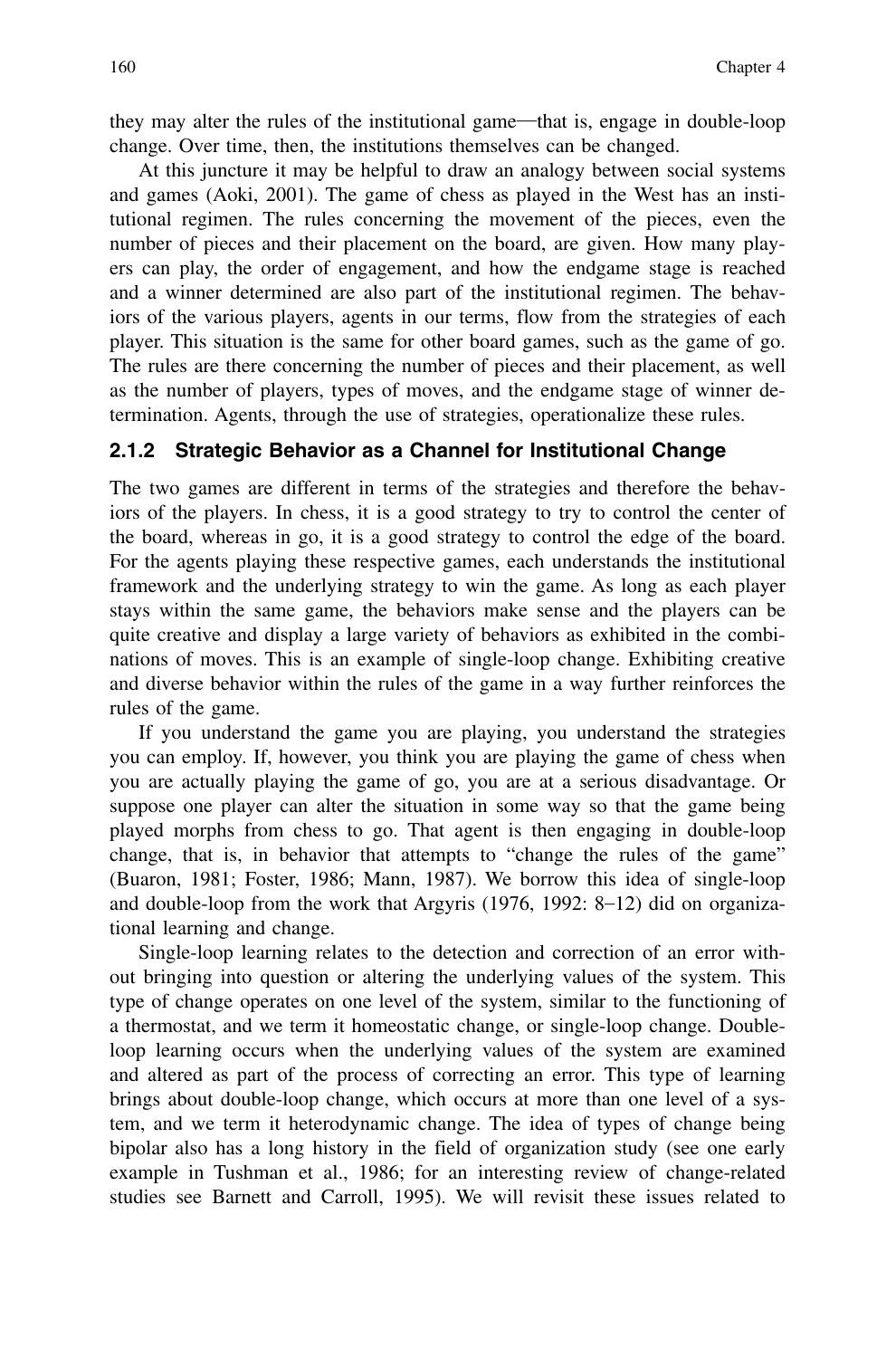bipolar types of change when we discuss technology and technological innovation.

The double-loop type of change often requires that deinstitutionalization occurs before a new institutional regimen can be put in place to replace the first (Dacin et al., 2002). The analogy of board games does break down here somewhat, because it is unlikely that chess players would suddenly start playing the game of go against their opponents. However, in economic, social, or political situations, it is possible to change the rules in certain circumstances. In fact, often the first key to success is determining the game that is being played and understanding when to play within the rules and when to exert force to change the rules. In such a case the debate may move up to a discussion of the rules, about how the rules of the game can be changed. Again we may find ourselves in a self-referential loop, with the institutionalization of rules on how to change them and so on, moving up some never-ending spiral.

This leads us to ask, what are the channels through which change is initiated and sustained? Are these channels outside the institutional framework, or are we forever caught in an ever-spiraling loop upward concerning rules of change? Agents are the conduits by which change is brought about. New laws, regulations, and ways of manufacturing, making decisions, distributing goods, and so on are not generated by the blind force of history, but by agents of change acting in conjunction with other forces or levers of change. Individuals or organizations, either alone or operating in alliances or coalitions, initiate and sustain change either in novel ways that support the rules or by changing the rules themselves.

Researchers have studied these other sources that exert pressure on institutions to change (Oliver, 1997). Three sources of institutional change have been identified: functional pressures resulting from performance gaps, political pressures resulting from shifts in interest or power distribution, and social pressures that emanate from the introduction of divergent or heterogeneous belief and value systems. One important way of characterizing an institutional regimen is the extent to which it tolerates deviation from its fundamental or core conventions. The extent to which it encourages or discourages variety generation is an important element in determining how well the institutional regimen can absorb and respond to the pressures exerted.

Another important way of characterizing an institutional regimen is the selection criteria that it puts in place for determining what is legitimate and what is not. Simply put, these criteria define what is appropriate and therefore encourages and retains behavior, and what is inappropriate and therefore discourages and extinguishes behavior. Consequently, the type (single-loop change or doubleloop change), pacing, and amount of change are determined by the mechanisms put into place by an institutional regimen to foster variety and to select, from among those that created variety, that which is legitimate and hence to be retained, and that which is to be discarded (Campbell, 1965).

Why do institutional regimens need to create variety and select among alternatives? For two basic reasons: first, the limited information-processing capabilities of the human mind, and second, the fact that institutions are part of a larger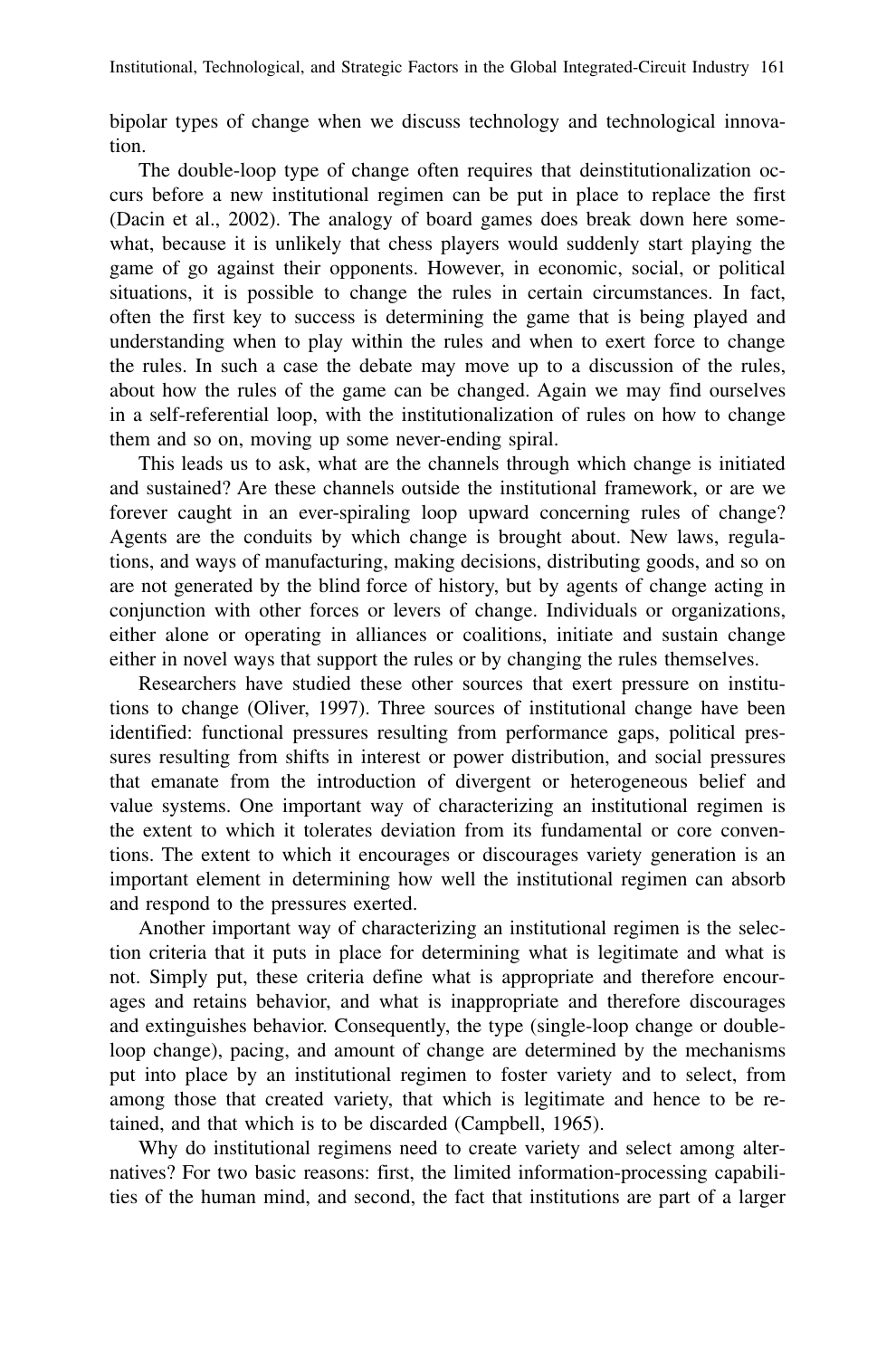environment. As for the first reason, Herbert Simon noted that human beings make decisions under the condition of bounded rationality. Our ability to comprehend our world and process information about its condition is limited by the cost of searching for that information and the availability of the information itself. We are often not fully aware of the characteristics of the problems we confront, the possible range of alternatives available, and the consequences of these alternatives. Often, we human beings operate in a state of ignorance because of the uncertainty surrounding our lives.

To clear up this "fog of uncertainty," we engage in search patterns to generate information that is then converted into solutions. We tend to limit our search for information because of the cost of that search, and as a result we tend to "satisfice" or accept, the first available alternative that meets some minimal level of evaluation criteria (Simon, 1991). This type of search often results in the exploitation of existing knowledge and ways of solving problems or confronting challenges (March, 1990), thus applying single-loop learning and creating inertia within organizations. It has been shown that this inertia can channel organizations along constrained product development trajectories and thus affect their chances of survival and growth (Methé et al., 1997).

Human beings also have developed numerous ways to cope with decision making under conditions of uncertainty, such as the use of heuristics, emotions, and intuition (Simon, 1987). The proper use of these coping mechanisms is often gained only through the experience of using them. However, historical events, upon which much of our experience is based, are derived from very small sample sizes, often only one. While individuals and organizations have compensatory mechanisms to extract as much information as possible from an event and attempt to accumulate knowledge by pooling that information across diverse contexts (March et al., 1991), faulty information processing often leads to judgments based on biased perceptions (Beyer et al., 1997) and superstition. Often the way in which a choice is framed or interpreted will affect the decision outcome even when the alternatives and their attendant probabilities are known (Tversky and Kahneman, 1991). These interpretations change and evolve with the flow of a historical event and are linked to where the individual is in the change process itself (Isabella, 1990).

There can be many false starts and blind alleys that occur in confronting an environmentally induced change event, especially when the event is precedentsetting or the unfolding of its impact is ill defined and unstructured. It may be that an alternative solution needs to be created de novo because none exists, or it may be that many exist but all are untried and are terra incognita to the individual or organization that must select from them. Consequently, the more variety of search patterns applied in a particular situation, the greater the likelihood of stumbling onto an appropriate solution. Institutional arrangements that foster greater variety may enhance their chances of finding solutions to problems. These types of search patterns often involve the exploration of new knowledge and ways of solving problems (March, 1990) and engage the organization in double-loop learning. This type of activity usually results in the modification of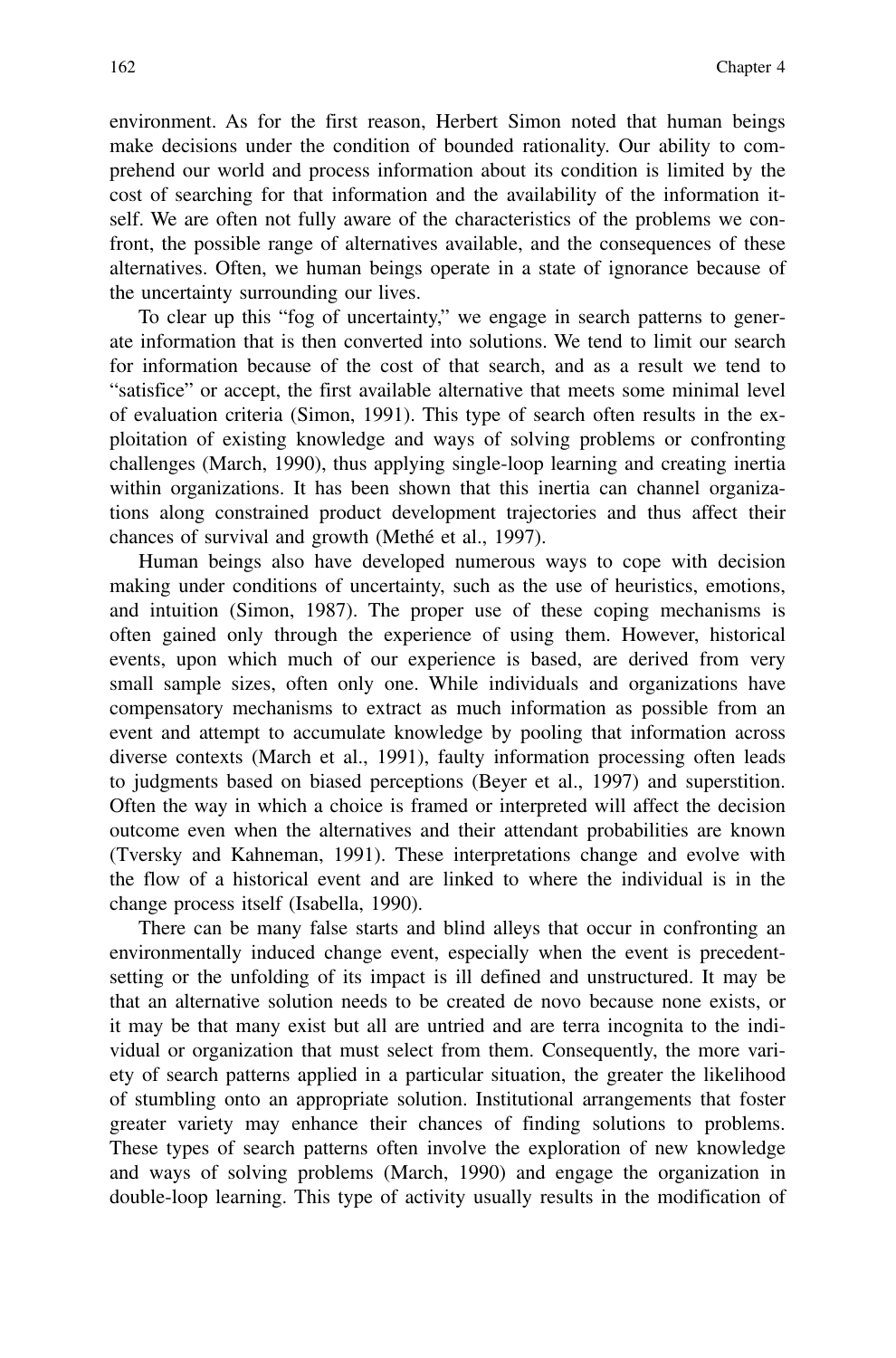existing organizational forms or the development of new organizational forms (Methé, 1995a, 1995b, 1997; Methé and Penner-Hahn, 1999).

Institutions, and organizations as the agents of institutions engage in search activities to generate a variety of paths to select from when making decisions. As noted above, they do so because institutions are embedded in a larger environment, an extra-institutional environment beyond the boundaries of the one that created the interaction of institutions and organizations. Part of this environment may be made up of other institutional regimens, which may interact in some way to form a meta-institutional regimen. Early on in human existence this may have been limited to the interactions of certain hunter-gatherer groups and later to tribes in a village structure, and still later to cities, until today we talk about the nation-state. Migration, war, trade, and other forms of social intercourse make up the meta-institutional regimen of our globalizing world. The other part of the environment is made up of the physical world around us. Ecological systems (including other living organisms ranging from viruses all the way across to other mammals), climate and weather, natural resource distributions, and such make up our physical world. Disease, inter-species competition for resources, climatic change, and such make up elements of the larger environment with which organizations must contend.

Although few of us who live in post-industrial societies give much daily thought to our survival in the physical world, it is in reality not a benign place to live, as seen by the number of people who die from disease, natural disasters, and weather-related phenomena. The recent problems posed by SARS were but one example of the impact the physical world can have on the economic, social, and political fabric of agent―institution relationships (Bradsher, 2003). This larger world is continuing to change, and to meet the variety that is created, institutional regimens must also create a requisite amount of variety or be overwhelmed (Ashby, 1952). It is becoming recognized that extra-institutional factors such as demographics, global integration, and technological innovation, among others, will influence both types of institutional change (Lewin et al., 1999). One area of particular interest, especially since it can foster functional, political, or social pressures that may result in alterations of institutional regimes, is change in technology (Burke, 1978; Methé, 1991a; Nelson, 1994).

#### **2.1.3 Technology and Institutions**

It is important to pick a starting point because the relationship between technology, institutions, and firm strategy is recursive and nonlinear. Over time, through feedback loops, each of these factors affects the others. This is a process that has no doubt been going on since before written records. Hence the choice of where to start the discussion is as much a philosophical question as it is an empirical one, and it is somewhat arbitrary. The progress of humankind has been inextricably linked to the development and use of tools―that is, technology (Burke, 1978).

It has been asserted that change in a social system begins with technological invention: the trigger effect (Burke, 1978: 1). The technological invention pre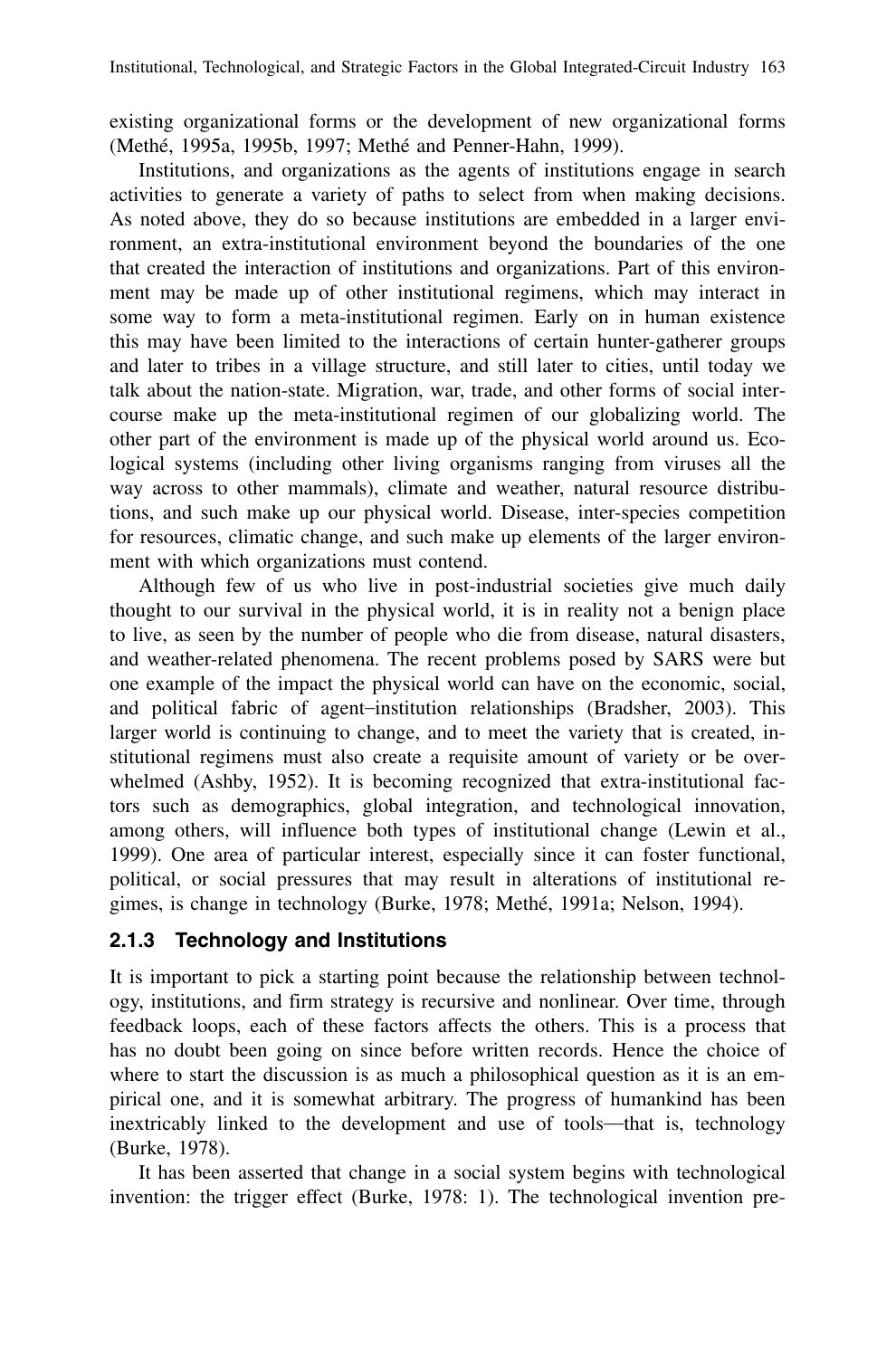cedes changes in the social system that in turn supports further changes in technology. The movements from hunter-gatherer-based societies to ones based on villages were possible because of agricultural technology. The further movements to towns and cities were predicated on the development of ceramic and metallurgical technologies (Burke, 1978: 7―13). The role that technology and technological innovation plays in the development of modern society and as a wellspring of economic growth has been recognized for some time (Mensch, 1979; Solow, 1957; Schumpeter, 1936).

In its modern manifestation, the relationship between technology, institutions, and strategy has been characterized as a co-evolutionary one (Nelson, 1994). Institutional conventions will set up various incentives and disciplinary constraints, which firms will incorporate into the strategic decisions they make concerning resource acquisition and allocation among products and markets. These strategic decisions by firms on product-market combinations affect choices concerning the technologies used to design and produce the products. These choices alter the technological options available, since some technologies are chosen for further development and others are not. Those chosen for development open up alternative paths for economies and societies to follow. The paths that a society moves along in turn guide the decisions that institutions make concerning incentives and disciplinary constraints.

### **2.2 Technology**

Before proceeding further with the dynamics of this relationship, it is important to understand what technology means in this study (this section draws on the works of Methé, 1985, 1991a, and the collected works cited within these two studies). Technology is the way in which uncertainty is reduced through the application of knowledge concerning the design, development, and use of tools that meet a particular need or solve some particular problem for an individual or group. As such, technology is both a process and a state.

The state is often represented by the set of tools that exists, and the processes are the understanding of how to develop, build, and use the tools. Thus technology is made up of a stock of tools and a stock of knowledge. The tools are often embodied in the capital equipment or products that make up a modern capitalist economy. The stock of knowledge is often found embodied in engineers and scientists. These two stocks are enhanced through flows of finance and information. Flows of finance or money are used to add to the capital stock of tools. Flows of information, in the form of learning, are used to add to the stock of knowledge and understanding of engineers and scientists about the tools.

From the perspective of the user, then, technology is a matching process between a set of problems or opportunities and a set of solutions embodied in tools. How well the tool reduces the uncertainty caused by the problem or opportunity will determine the usefulness of the tool. This may seem like a straightforward system, but in modern capitalist societies the designers and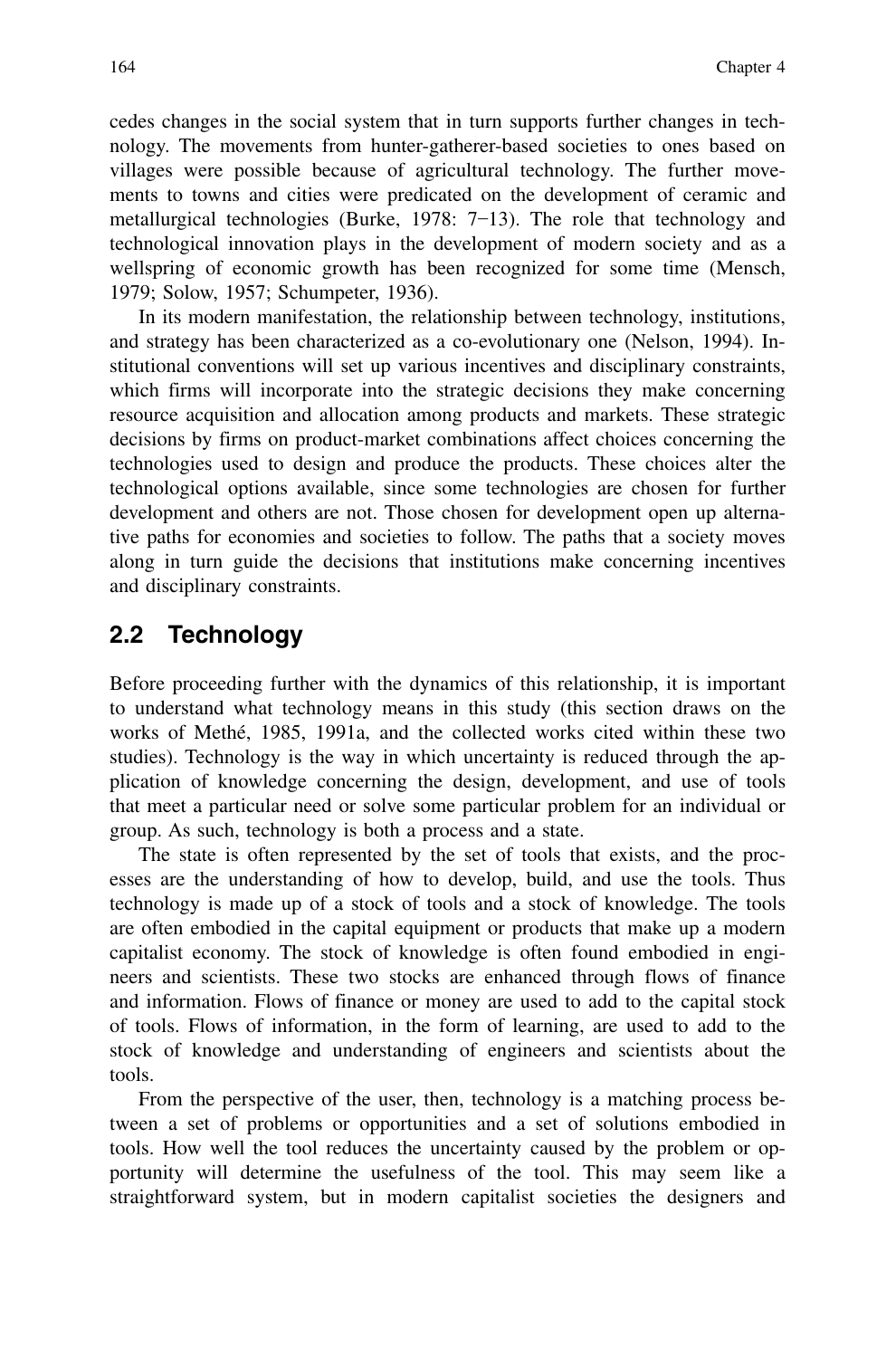builders of the tools are not often those with the problem or opportunity that are creating a heightened level of uncertainty.

It is also often the case that the designers of the tools and the builders of the tools also make up two separate communities (Cross, 1986; Freeman, 1986). The producers of the tools and the users of the tools must communicate in order to develop a set of tools that will actually meet the latter's needs. Each set of agents, i.e., a community, has a mindset based on a similar but not identical set of institutional conventions. This mindset is derived from their respective knowledge and experience in using the technology to solve problems and confront challenges. We will return to this issue of mindsets and communities when we explore the distinction between industries and markets.

#### **2.2.1 Technology and Knowledge**

Technology incorporates knowledge applied to problem solving through the use of tools, which are usually in some material form. It is easiest to think of this in terms of a hammer, a simple tool. In the hands of a skilled craftsperson, the hammer can be used to build complicated structures to live in. In the hands of a two-year-old, the hammer can be a very destructive and dangerous object. The difference, in this case, is the rules or the knowledge of how the hammer can be used. The relationship between the tool (usually something physical or material) and the knowledge governing its design, development, and use exists for all technologies, even software programs.

The combination of the physical tool and the knowledge component makes technology a quasi-public good. This means that it is subject to market failures because externalities exist. For a public good, the consumption of the good by one person does not prohibit it from being resold by that consumer to another consumer; that is, there is joint consumption and non-exclusion. In terms of technology, it is usually the knowledge part, the rules concerning the design, development, and use of the physical tool, rather than the tool itself, that fall prey to externalities. In other words, once someone learns the design, development, or use rules for a tool, that knowledge can be simultaneously passed on to many others and used by all without the original inventor's permission; that is, there is joint consumption and non-exclusion of the knowledge related to the physical tool. A market for knowledge cannot develop without the introduction of some extra-market institutions that define how to appropriate the rights to that knowledge. As an institutional regimen, these are called intellectual property rights (IPR) in the modern capitalist system.

The key distinction among IPR regimens is the extent to which they favor the invention or the spread of technology—that is, the creation of a new technology versus the diffusion of the technology. These issues are often phrased in terms of questions as to the extent IPR regimens provide "strong" protection or "weak" protection for the inventor. IPR regimens make up only one element of the variety-generating aspect of technology. It is also the case that there are often multiple technical or engineering routes to the same end product or tool. This allows for cloning to occur through the process of reverse engineering.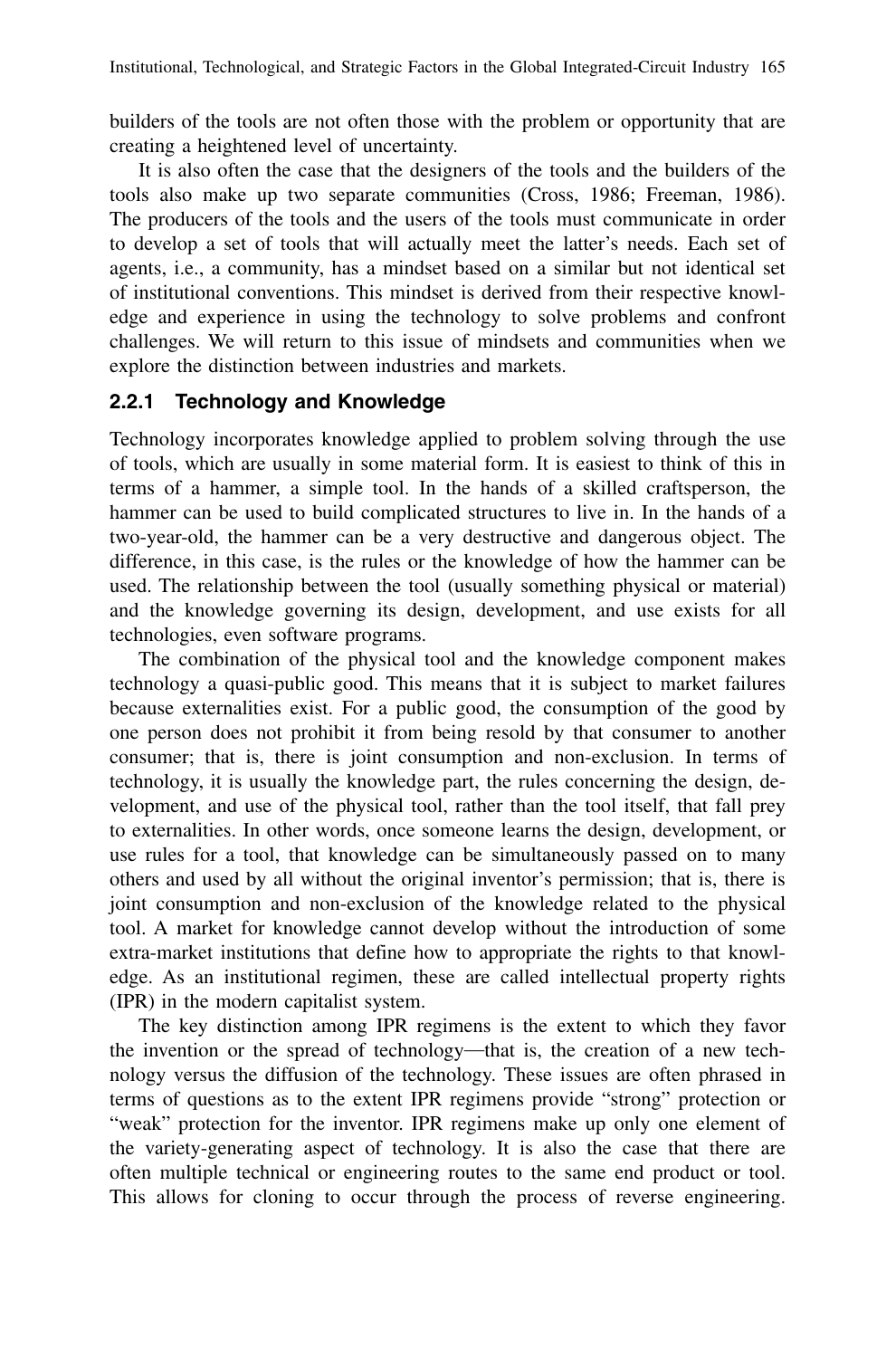Technological variety generation, then, is affected by the IPR regimen and by the imitability, through reverse engineering, of the original design. Cloning strategies are obviously easier under weak IPR regimens, but not impossible under strong IPR regimens. Cloning becomes a matter of how many other resources an organization is willing to devote to the process. Other resource elements include the availability of financing and people who have expertise in the technology.

The access to financing is crucial in securing the buildings, equipment, and other "capital goods" necessary to carry out business activities. Access to capital is particularly difficult for newly entering firms, or start-ups, and the special needs of these firms require special capital arrangements, often called venture capital (OECD, 2003; JSBRI, 2002). Access to people, particularly engineers and technical staff for a technology-intensive start-up, is also of crucial importance. The type and philosophy of educational system as well as the expectations of workers entering the workforce determine the potential pool of recruits for a start-up (OECD, 2003; JSBRI, 2002). These taken together make up the instructional predisposition toward institutional entrepreneurship (Garudet al., 2002).

Some institutional frameworks are more benign toward technology-induced institutional change, and others are more hostile. The greater the access to financial resources and qualified people, the more easily start-ups are able to enter. This, in turn, creates opportunities for new types of organizational forms to enter, and with these the introduction of new agent―institution relationships. The importance of the entry of new organizational forms is that economic and social progress derives not only from the technology itself, but also from the new agent―institution relationships that emerge from attempts to improve the technological base. Certain organizational forms are more likely to generate certain kinds of technological improvements that range from radical to incremental. New organizational forms are more closely associated with radical types of innovations that redefine existing relationships and are more likely to come from entrepreneurial start-ups than from incumbent firms (Methé et al., 1996). We will turn our attention to issues concerning organizational forms below. For now, suffice it to say that the introduction of new forms of organizations becomes an important, albeit not the only, element in determining the sources of variety generation that an institutional regimen needs for creating the variety necessary to match the changes in its environment.

#### **2.2.2 Invention and Innovation**

Technology changes through the process of invention and innovation (Schumpeter, 1936; Sahal, 1979). Simply put, invention is the development of a new concept or machine. Innovation is the putting to use of the invention in society. The impact of the innovation depends on the diffusion of the invention throughout an economy or society. The importance of these distinctions can be simply illustrated by the example of the facsimile machine (see Flatow, 1992, for a more detailed and colorful description). The actual invention of the fax machine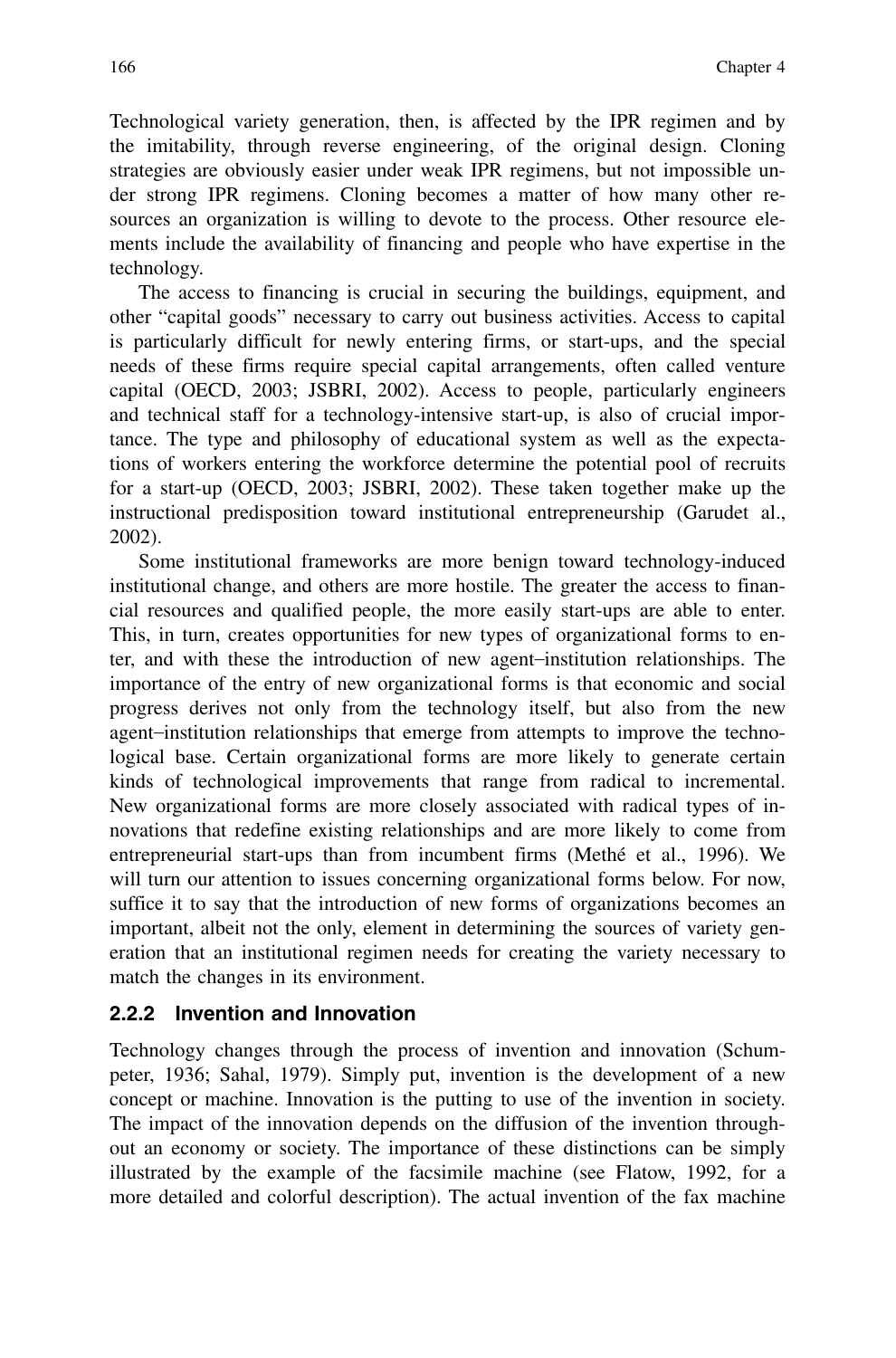occurred in 1843, when the first patents for the basic principles and a working model were introduced, and innovation occurred when a fax transmission system was introduced between Lyon and Paris, France in 1865―70. The diffusion of the innovation was slow, since its use was discontinued after several years. It took more than 100 years and continuing refinement and improvement on the basic principles to arrive at the modern facsimile that we use today.

Invention can take on a number of levels in terms of the disruption that it causes to the status quo. Studies examining technological innovation have spawned numerous typologies concerning technical change, including references to competence-destroying/competence-enhancing change, frame-breaking/framebending change, radical and incremental change, modular and architectural change, and references to technological paradigms, technological trajectories, innovation envelopes, and dominant designs (Sahal, 1979, 1981a, 1981b; Adler, 1989; Methé, 1985, 1991a: 6―7; Henderson and Clark, 1990). In this study, for the sake of simplicity, we will adopt the convention of terming these disruptions as radical or incremental.

Depending on the degree of disruption, invention-innovation can lead to the creation of whole new industries when it is radical, to new products or product classes when it is architectural, or to changes in existing products through improvements in the processes of making these products when it is incremental. The special nature of these process improvements will be discussed below in terms of the innovation envelope. For now, it is important to consider what impact these types of invention-innovation categories can have on the existing relationships between agents and institutions and what changes in these relationships can lead to the rise or fall of organizations. Previous research has indicated that the greater the probability of radical technological change, the greater the potential for change in the relationship between the relevant agents, which in turn leads to a greater likelihood of the emergence of new organizational forms (Tushman and Anderson, 1986; Henderson and Clark, 1990; Methé et al., 1996). These new forms in turn generate new agent-institution interactions that may put pressure on existing organizational forms. The degree of coexistence between the new and incumbent forms is affected not only by the amount of environmental munificence, but also by the institutional rules governing the legitimacy of new forms. This issue will be taken up in more detail when we discuss the role of firms in industry settings.

#### **2.2.3 The Innovation Envelope: On Industry, Markets, and Organizational Forms**

The social/economic space where the diffusion of both technological innovation and organizational forms takes place is what is termed an industry or market. Recall our discussion above of mindsets and the matching that must take place between the knowledge of the needs of the technology users and the solution or technical knowledge of the producers of that technology. One standard definition of an industry is that of a group of firms producing roughly similar products so that these products are more or less substitutable for each other. For example,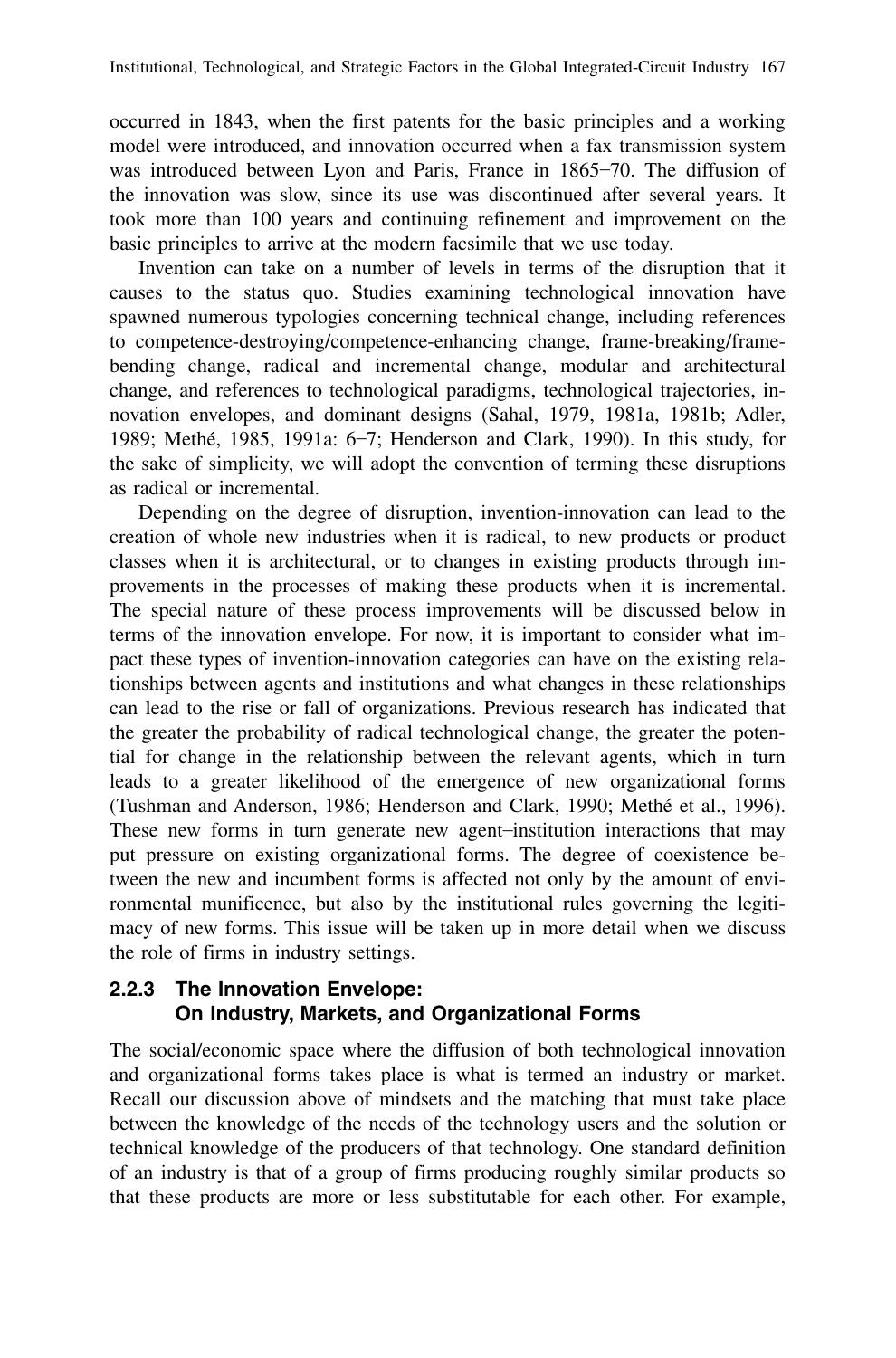the makers of refrigerators have a wide variety of products with the similar function of keeping food cool or frozen in order to preserve it. This corresponds to the consumers' perspective that the various types of refrigerators all have common attributes, the most important of which is to keep food fresh. These common attributes make up the demand side of the economic equation. Often this is referred to as a market.

The producers of refrigerators, however, may also produce air conditioners, humidifiers, washing machines, clothes dryers, convection ovens, and microwave ranges. This may be because these items share some similar technical characteristics either in their design, the materials they use, or the way in which they are manufactured or perhaps even distributed and maintained after sales. This is the supply side of the economic equation. Often this is referred to as an industry. The firm is at the nexus of these two sides of the equation. The consumer would be highly unlikely to attempt to substitute a washing machine for a refrigerator, but the firm may decide to do so by exiting the refrigerator industry and entering the washing machine industry.

Since the firm is at the nexus of these two definitions, some scholars have argued that these conceptualizations of an industry or market make little sense (Freeman, 1995). Rather, they see firms' competition for a common set of resources as more important. In Freeman's words:

Many firms are not in a single industry, nor are they participating broadly in any industry.... Business firms, even small ones, operate in a resource space that includes a conventional market, but also includes political support, information, and access to social networks. Securing the resources that are needed at any moment in time is the fundamental strategic issue for all firms.... By examining the pattern of availability of these critical resources over time, we can identify the resource levels at which a particular kind of organization prospers (Freeman, 1995: 224―225).

According to this research, the firm is a member of a population's resource niche―that is, the combination of these market-political-information-social networks that provide the resources needed to survive. In essence, the combination of resources necessary for a firm's survival and the firm's ability to acquire them defines the niche and thus the industry that the firm competes in for those resources. The term "resources" covers a wide range of elements that the firm needs to exist. In this view, customers are considered a resource because they buy the firm's products. As we noted above, resources are also the human and financial inputs needed to conduct research and development as well as production and sales. Beyond these tangible resources, other more intangible elements, such as access to political, social, and educational networks and the firm's legitimacy and reputation, would also be included. Consequently, not only the techno-global environment, but also the institutional environment will directly affect the availability and necessity of many of the resources the firm will seek to acquire. This is particularly true of technology and the resources neces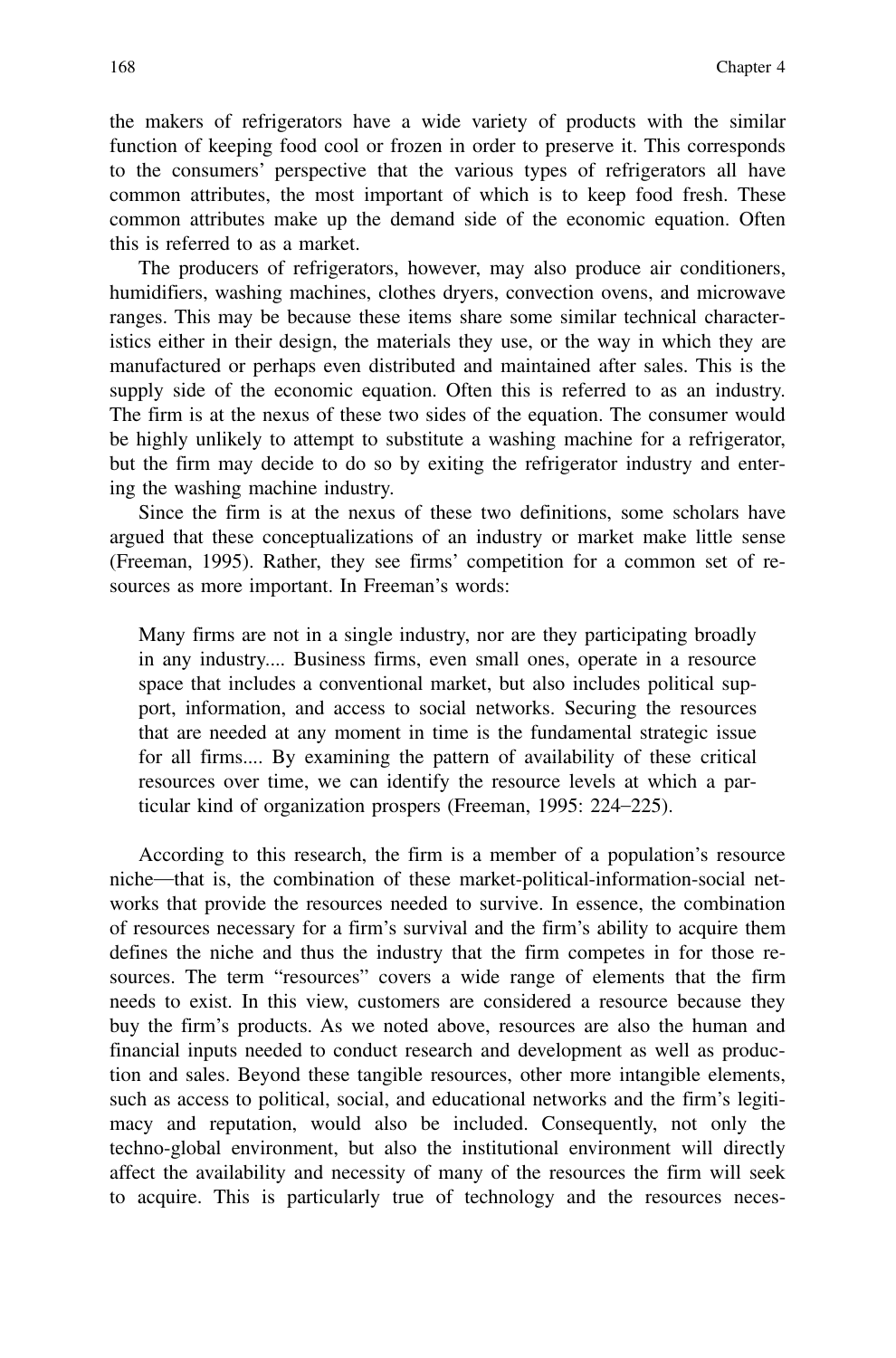sary to carry out invention-innovation (hereafter referred to simply as innovation).

The firm is also at the nexus of the technological innovation process, since it must match the technical characteristics of a product to the desired attributes of the product required to fulfill the needs of customers. Changing the technical characteristics of the product to better meet the required attributes of the customers is a function of altering various elements of the product, such as its design, materials, and manufacturing processes. Changes in one of the elements that go into a product may require and/or stimulate changes in other elements. For example, changing the design of the product to add new features may require the addition of new materials and thus the development of new manufacturing equipment. Thus innovation in one focal product is often the result of innovations in the inputs going into that product. The technology trajectory of the focal product forms an innovation envelope for the elements needed to design and make that focal product. Further, the potential for innovation in the focal product is a function of the cumulative potentials of the elements that make up the innovation envelope for that product (Methé, 1985, 1991a; Sahal, 1981a).

Securing access to innovations in the input elements of a particular product that make up one of the critical resource networks that comprise a firm's population niche is fundamental to a firm's strategy and thus to its organizational form. However, these resources often reside in firms that are in different industries, in the traditional sense of that term, from the one producing the product in question. So, for example, steel, aluminum, and chemical firms supply not only critical inputs, but also innovations in those inputs to automobile makers and other users of those materials. The inputs allow for current production of automobiles as a product, but innovation in the inputs allows for potential innovation in the automobiles as a technology. How a firm arranges the links among the various technologies that make up a focal product's innovation envelope can impact the pace and direction of the focal product's technology trajectory. A firm's organizational form is directly affected by how it arranges its relationship to these resources in the innovation envelope.

#### **2.2.4 Strategy, Firms, and Organizational Forms**

A firm is a bundle of resources focused to accomplish a goal (Grant, 1991). The adopted strategy shapes the resource requirements and also their configuration within the firm. Since firms may operate in any of several industry/market combinations (hereafter referred to as product/market; we will view this as a defining element of the resource niche that a firm occupies), it is easier to classify them by the organizational form they adopt (Freeman, 1995; Carroll, 1993). These organizational forms are usually classified in terms of their degree of specialization within a population's resource niche and range from very specialized types to generalist types (Carroll, 1985). The degree of specialization is a strategic choice that guides the firm in terms of what resources it will acquire and how it will structure these resources to survive in the environment. The concept of organizational form also argues that firms adhering to a similar strategy that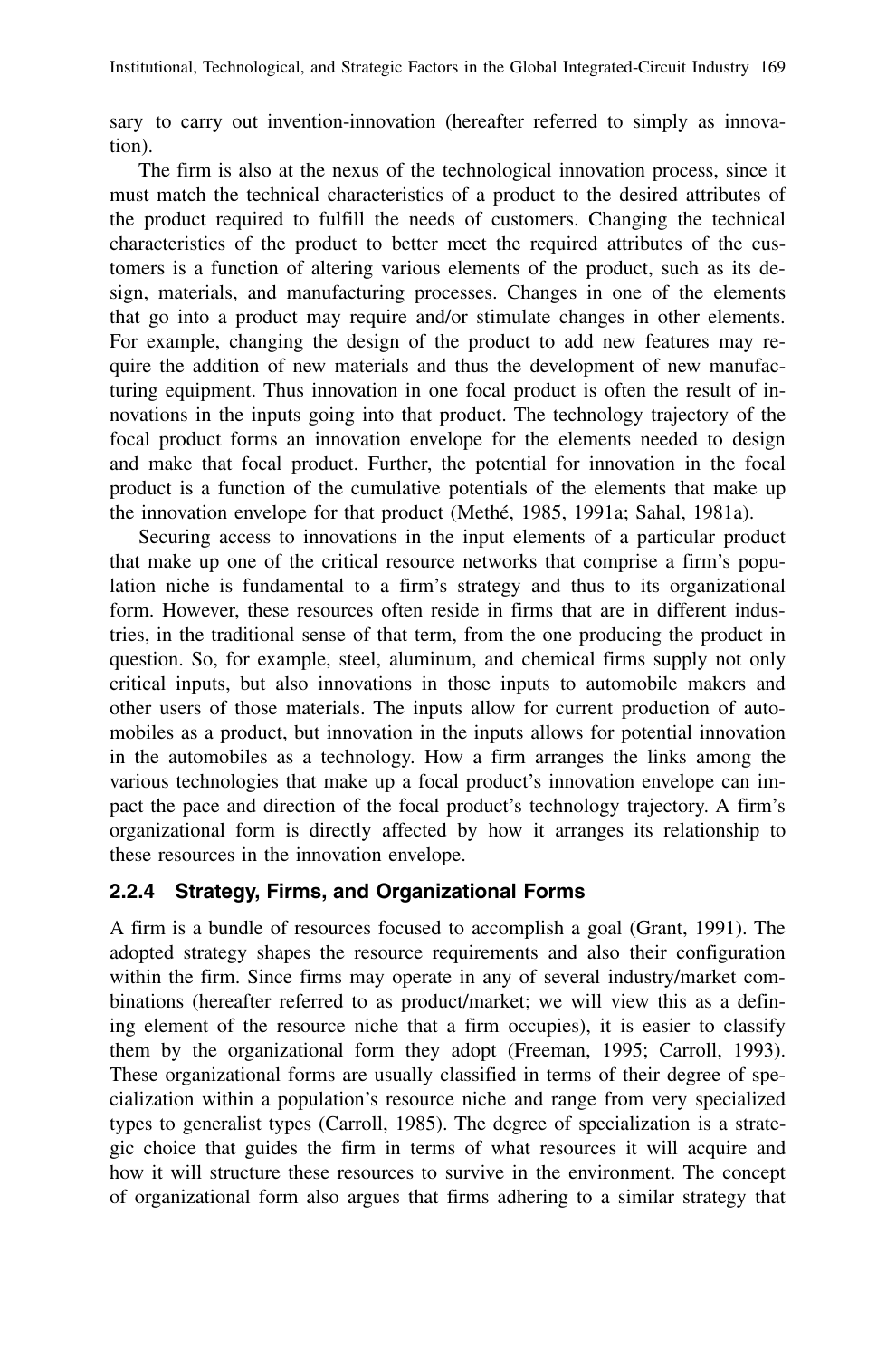is often shaped at founding (Stinchcombe, 1965; Tucker et al., 1990; Eisenhardt and Schoonhoven, 1990) will often suffer a common or shared fate.

The environmental conditions at founding, and most important the institutional conditions, have a direct effect on the form the organization will take. It is very difficult for the firm to change form over its lifetime (Boeker, 1989; Amburgey et al., 1993). Firms changing their strategy and consequently altering their organizational form, which means altering the way they utilize resources or their organizational routines, often become uncompetitive and have to exit a niche (Delacroix and Swaminathan, 1991). Other researchers have argued, however, that organizations do change and adapt to their environment and continue to survive (Brown and Eisenhardt, 1997; Romanelli and Tushman, 1994; Greve, 1995).

The type of change, environmental conditions at the time of the change, and institutional support for the change are all factors that can alter the draconian rule that change leads to a diminution of survival chances and, in the extreme, to exit. It has been shown that the degree of change in the organizational routines, and hence the necessity of unlearning the old while simultaneously learning the new and carrying out competition against organizational forms that are already using the new routines, has an impact on survival. The pacing of the change is also important. The longer an incumbent must adjust, either because of slow entry and diffusion of the new routines or because it has many resources it can expend in adjusting, the less likely it will be for the incumbent to have to exit (Hrebiniak and Joyce, 1985; Burgelman, 1994; Levinthal and Myatt, 1994; March, 1996; Peng and Heath, 1996).

## **3 Technology, Innovation, and Organizational Forms in the Integrated-Circuit Industry**

Sales volume in the integrated-circuit industry was \$140.5 billion in 2002. This was down from its peak of \$204.4 billion in 2000 (McClean, 2003). The integrated circuit (IC) is a device that is a type of semiconductor. A semiconductor is an element, such as silicon or germanium, whose electrical conductivity lies between a conductor, such as copper, and an insulator, such as glass. It has the property to either hold an electrical charge or let it pass through. As such it can act as a switch by being on or off. From our discussion of technology it is important to remember that this technical characteristic of being an electrical switch must be matched with various customer needs for the technology to be embodied into a product.

The need for switches is quite large; hence the demand for integrated-circuit products has been growing. The semiconductor industry we know today began with the invention of the solid-state transistor on December 23, 1947, at AT&T Bell Laboratories. The integrated circuit industry that exists today began with the invention of the integrated circuit in 1958. Both of these inventions are considered radical inventions because they created whole new industries that opened up the opportunity for the entry of collections of firms sharing common organ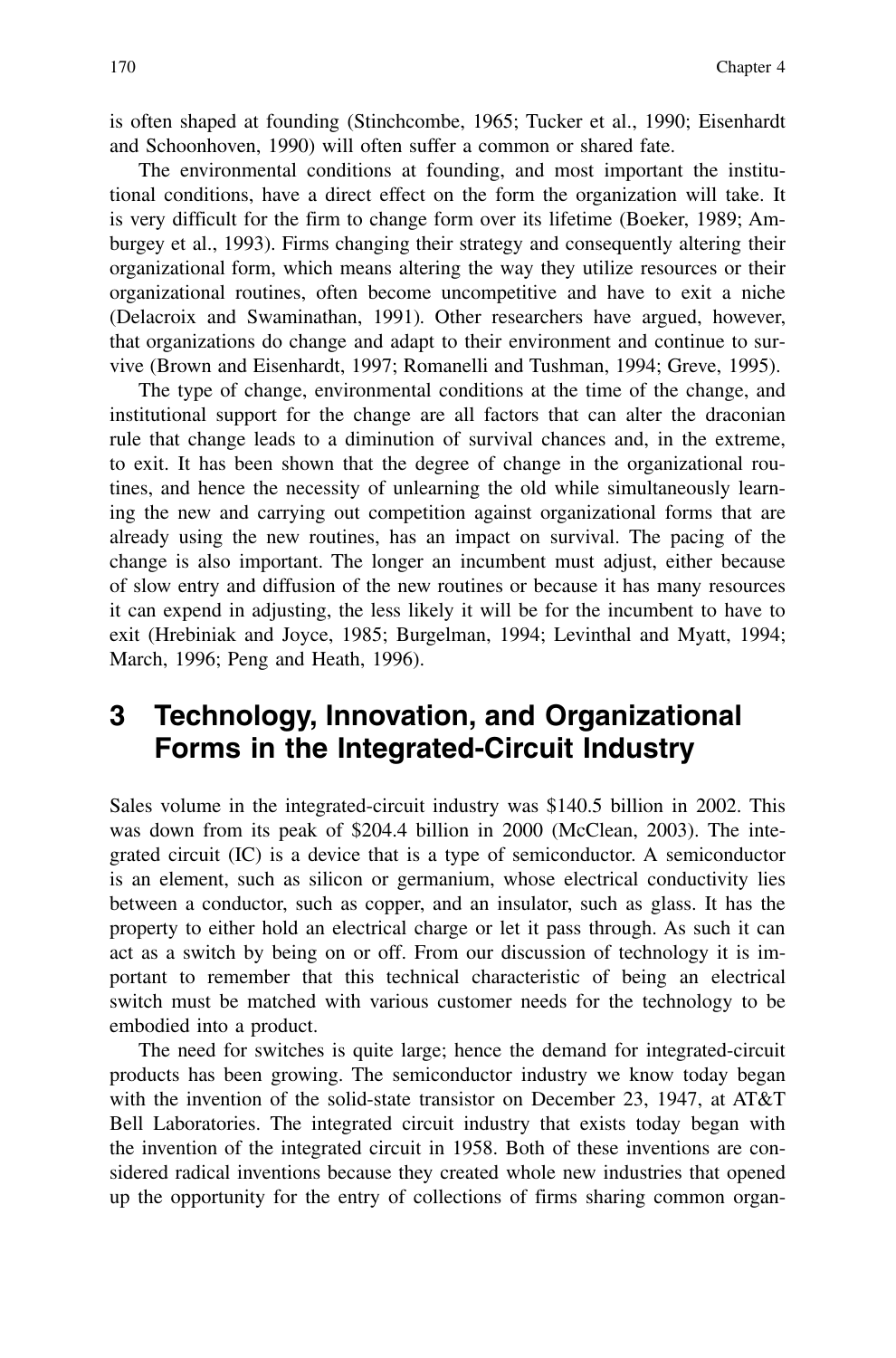izational forms different from those used by incumbent firms. Although not as radical as the two previous inventions, the invention of two particular types of integrated circuit—the dynamic random access memory (DRAM) device in 1970 and the microprocessor in 1974 by Intel―also fundamentally shaped the competitive topography of the integrated-circuit industry.

Both of these devices became industries in and of themselves within the broader integrated circuit industry, again creating the dynamics necessary for the entry of new firms into the industry for each integrated-circuit device. Furthermore, and perhaps more remarkably, both devices have been important initiation points and test beds for the development of innovations in the process and design aspects of integrated-circuit technology. The innovations in these two devices, and in the family of memory and logic devices related to them, have been fundamental in powering the dynamics of the techno-global forces shaping the integrated-circuit industry because these two devices give material expression to Moore's law. This has created an innovation dynamic that is both predictable in its timing and vexingly complex in the combination of design and process technologies necessary to carry it out. We will discuss in detail the dynamics of this type of techno-global innovation in a later section.

## **3.1 Technology**

The switching function that integrated circuits perform has allowed these devices to be used in almost every conceivable electrical product. The market for these products is vast in terms of the scope of applications, ranging from telecommunications to automobile control systems, to consumer electronics that range from games to entertainment systems such as televisions, and to computers. The fate of the integrated-circuit industry is directly tied to the fate of the electronicsystems industry. As this industry grows, so does its need for integrated-circuit devices. The electronic-systems industry stood at \$972 billion in the year 2000 and fell to \$790 billion in 2002 (McClean, 2003). There are two drivers of the relationship between the electronic-systems industry and the integrated-circuit industry.

The first is simply that the growth rate in one industry, electronic systems, affects the growth rate in the integrated-circuit industry. The second driver is a substitution effect. Integrated-circuit switches have been replacing switches based on other types of technology in products ranging from consumer electronics, computers and telecommunications, to automobiles. The percentage of the value of an electronic system that is derived from semiconductors increased from about 5% in 1974 to a peak of 21% in 1995. It had fallen back to about 18% in 2002. This works out roughly to about half a percentage point a year of growth related to substitution over the 1974―2002 period (McClean, 2003).

## **3.2 The Invention/Innovation Trajectory**

This substitution effect has taken place because the applications that integrated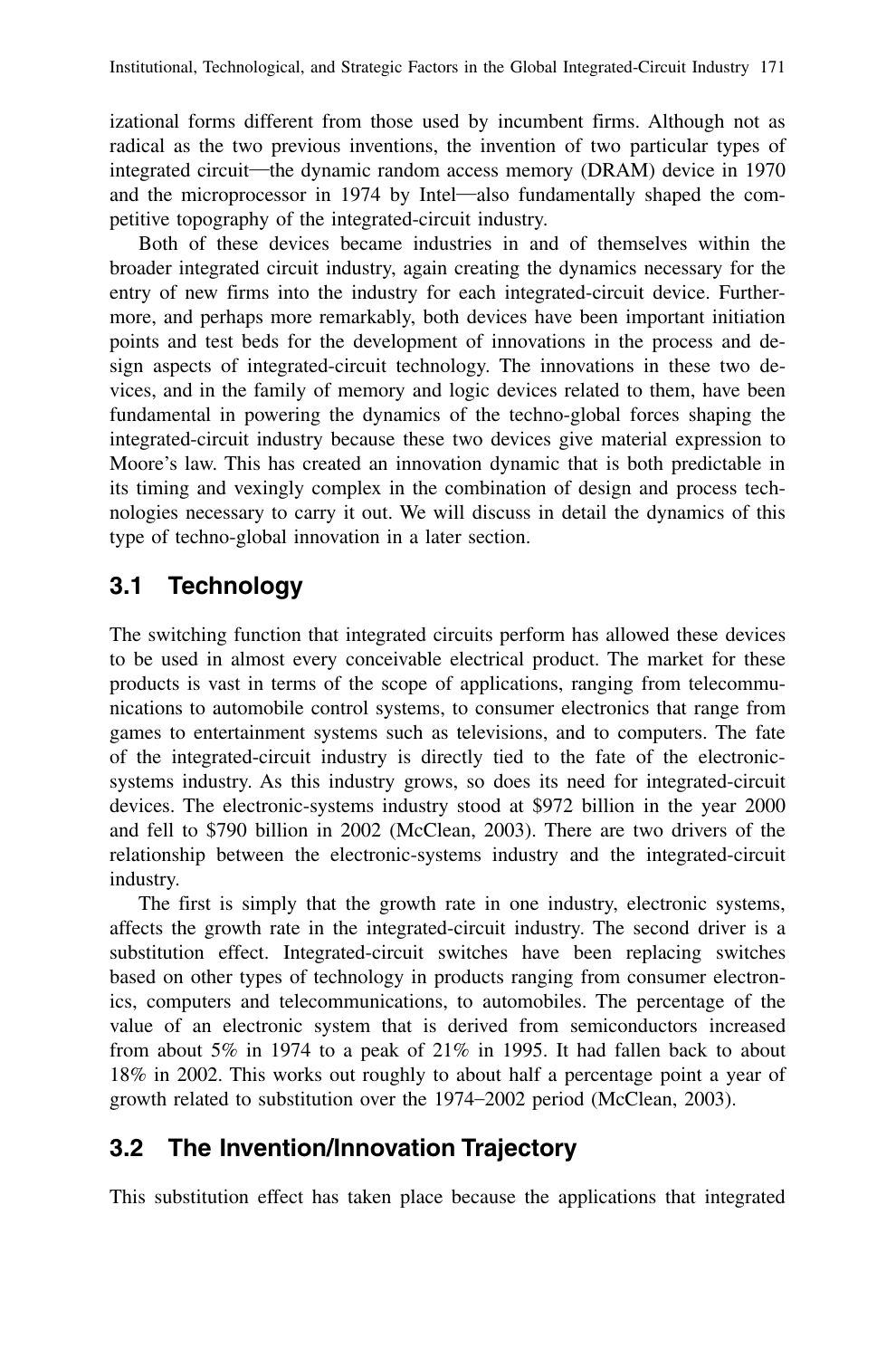circuits can carry out have been increasing. This is a result of the underlying technological dynamic of the innovation process of the integrated circuit. This dynamic has been termed Moore's law, after Gordon Moore, who first articulated it in the 1960s. At the time he first talked about it, Moore stated that the number of components (now often measured in terms of the number of transistors) on a single integrated-circuit chip would double every year. The rate of this doubling began to slow in the mid-1970s, but has held constant since then at about a doubling of components every 18―24 months. It is projected that Moore's law will continue to be valid for at least the next 15 years.

As the number of transistors on an integrated-circuit device increases, the functions that the device can perform also increase. Since the semiconductor can be either on or off, it can take a 0 or 1 state, which is the underlying Boolean logic of programmable computers. These devices can thus not only do simple tasks such as store information, they can be programmed to carry out very complex tasks such as adjusting the fuel-air mixture for an automobile's internal combustion engine in real time (see Methé, 1992a, for a more detailed discussion of the impact of these relationships on one particular device type, the DRAM).

The ability of integrated-circuit firms to put more transistors on an integrated-circuit device is driven by the technologies that go into the design and manufacture, or fabrication, of these devices. The driving goal has been and continues to be to put more and more components onto the integrated-circuit device. This can be accomplished in a number of ways. One is to increase the size, referred to as the die area, of the device. There are limits to this, of course, since to increase the die area continually would result in the world's biggest microchip. If you cannot increase the die size of the device, you must reduce the size of the components that go onto it. This has been the fundamental approach to increasing the number of components on an integrated-circuit device. One way that this size has been measured is by calculating the width of the circuits on the device. A DRAM device, in the late 1980s, that could store about 1 million bits (1 megabit, or 1 Mb) of information had a circuit width of just less than 1 micron. The current DRAM devices that can store about 1 billion bits (1 gigabit, or 1 Gb) of information have circuit widths of about 0.13 micron.

### **3.3 The Semiconductor Equipment Technology Trajectory**

The requirement to continually reduce circuit width drives the need to innovate new equipment for making the integrated-circuit device. There are many types of equipment used in fabricating an integrated-circuit device. A key type is photolithographic equipment, which is needed to project the circuit design onto the silicon material of the device itself. This width reduction has required changes in the types of photolithographic equipment used in the integrated-circuit fabrication process (Methé, 1985, 1991a). While this has had a tremendous impact on the photolithographic industry in terms of the organizational forms of the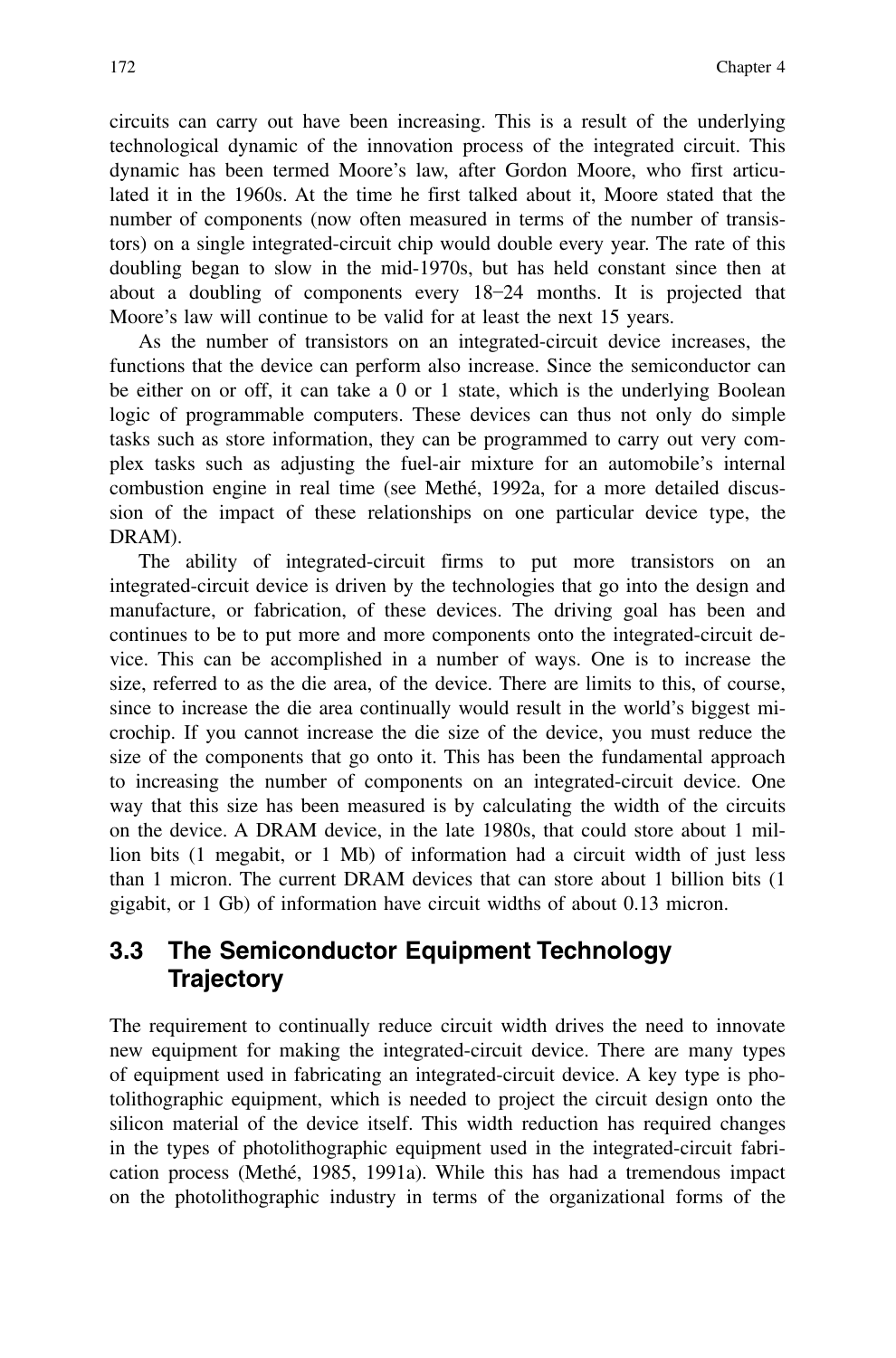firms that represent it (see Methé, 1985, 1991a; Henderson and Clark, 1990), from the perspective of the integrated-circuit device makers, what is important about these changes in the photolithographic technology base is that the cost of the machines keeps increasing. When added up, the cost of fabricating integrated circuits has increased from about \$50 million per facility in the mid-1970s to about \$100 million in the mid-1980s to about \$1 billion in the mid-1990s (Methé, 1985, 1991a). It was expected that the cost of a state-of-the-art fabrication facility would be about \$2.4 billion by 2005 (McClean, 2003). Most of the cost for these fabrication facilities, about 70%―80%, comes from the cost of equipment that goes into the facilities, the rest being the cost of the land and the building.

### **3.4 The Integrated-Circuit Innovation Envelope**

To support the capital investment necessary for these fabrication facilities, The sales of integrated-circuit devices must continue to grow. Likewise, the firms themselves must continue to grow. If the market for devices grows fast enough, the number and the types of firms in terms of their organizational forms remain stable (Methé, 1992a). The relatively fast growth of the integrated-circuit industry, about 14% per year during the period from 1981 until 1991, has been enough to support an increasing number of firms. The growth rate has begun to slow in recent years, however, with the average annual growth rate for the period 1991―2001 at about 10% (McClean, 2003). As noted above, the growth rate has been negative over the period from 2000 to 2002.

More important, the volatility of the growth rate has changed. Four of the past six downturns in the semiconductor industry have occurred in the past 14 years, in 1991, 1996, 1998, and 2001. Making the situation even more difficult has been the fact that the 2001 downturn was the worst decline in the recorded history of the semiconductor industry. The decline in the market value of semiconductors in 2001 as measured in dollars was 32%, far surpassing the 1985 downturn of 17% (McClean, 2003).

The industry has become more costly because of the continued innovation drive in its technology base. This is related to links between the electronic systems industry as users of integrated-circuit technology and the semiconductor equipment manufacturers as suppliers to the integrated-circuit technology base. This relationship forms an innovation envelope for the integrated-circuit industry (Methé, 1985, 1991a). This innovation envelope describes the innovative potential of the integrated-circuit industry in terms of the underlying changes in the electronic systems technology base and the semiconductor equipment technology base. The changes in the innovation envelope of the integrated-circuit industry have strong implications for the organizational forms that can be supported in the various integrated-circuit resource niches (Methé, 1991b).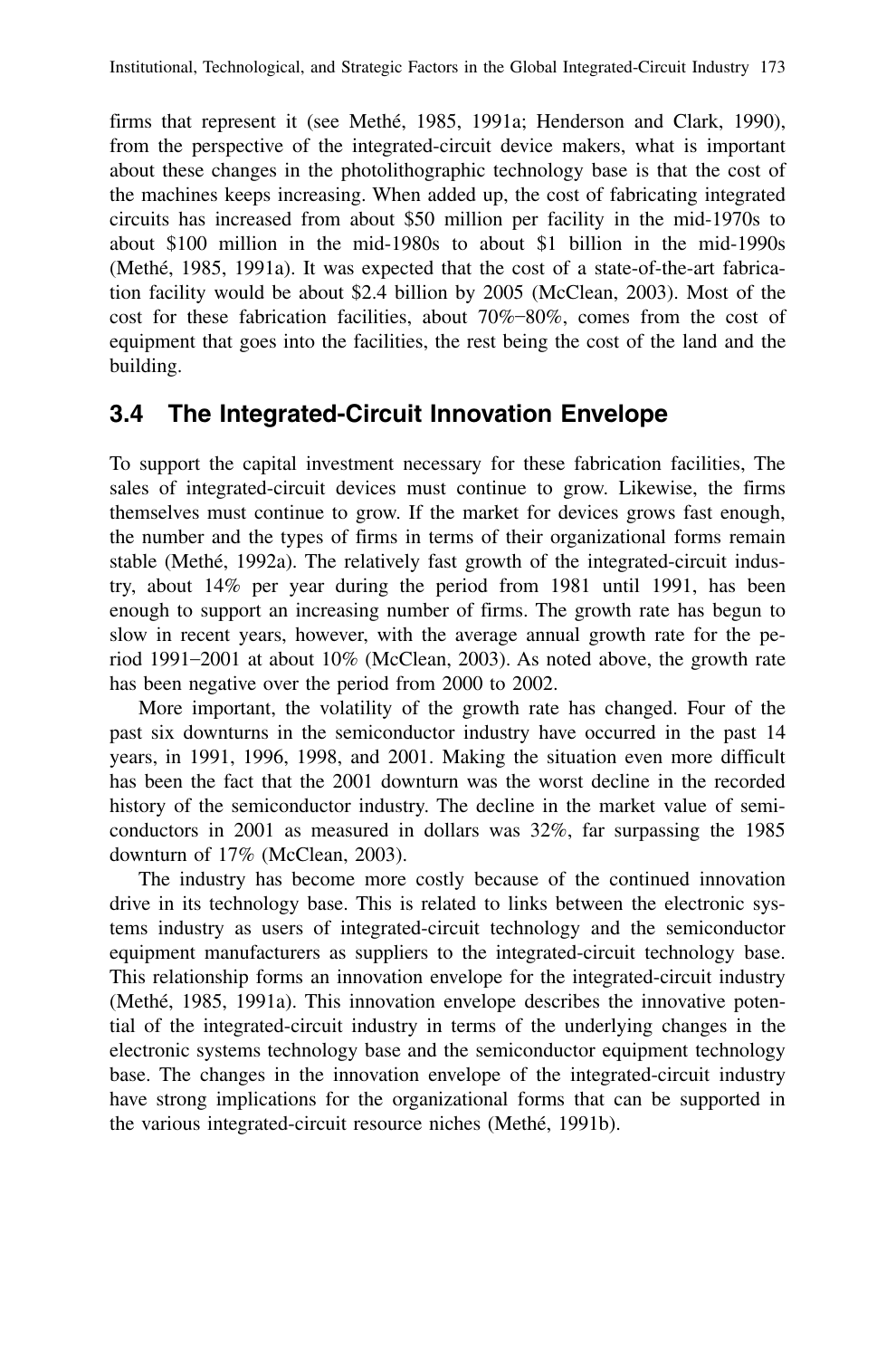#### **3.5 Integrated-Circuit Industry Organizational Forms**

It is important to begin this discussion with a brief outline of the types of organizational forms that exist in the integrated-circuit industry. We will work from a more generic description of these forms to one more suitable to the integratedcircuit industry. In all industries, the breadth of a firm's involvement in the focal industry and other industries can array the types of organizational forms that a firm can take. The firms with the most breadth that also may have involvement in other industries would be classified as generalists and those that concentrate their resources and strategic attention on the single focal industry would be classified as specialists (see Carroll, 1993 for a more detailed discussion of these classifications).

Thus a firm like Hynix, a Korean integrated-circuit firm that makes and sells logic and memory devices and also provides foundry services, would be a generalist compared to one such as LSI Logic, a U.S. firm that makes only logic devices, or Taiwan Semiconductor Manufacturing Company (TSMC), a Taiwanese firm that provides only foundry services; the latter two would be considered specialist firms. Furthermore, a company like LSI Logic, which designs, makes, and sells a wide range of logic devices, is less of a specialist than one like Nvidia, a U.S. start-up, which only designs and sells logic devices for communication applications.

In classifying firms by their degree of specialty, we will adopt the term "system houses" to describe those integrated circuit firms that are strongly linked to the electronic systems industry; "integrated device manufacturers (IDMs)" for those integrated-circuit firms that design, make, and sell integrated circuits; "fabless" design integrated-circuit firms for those that only design and sell integrated-circuit devices; and dedicated "foundries" for those integrated-circuit firms that provide fabrication services by manufacturing integrated-circuit devices but do not design or sell devices of their own. We must make a further distinction within the foundry category between pure-play foundries, those integrated-circuit firms that provide only foundry services, and IDM foundries, those that are IDMs or system houses and that also provide foundry services. For example, IBM Microelectronics, another U.S. firm, makes logic and memory devices and provides foundry services as well as being linked through the parent company IBM to electronic systems. We can also classify the organizational forms selected by firms according to their geographical origin, the U.S., Japan, Korea, Taiwan, or Europe.

Another way of classifying these firms is in terms of how long they have been in the industry. We describe established firms―those already in the industry at a given time―as incumbents and those just coming into the industry at that time as new entrants. We also classify how the new entrants entered, that is, whether they just started up to make and sell integrated circuits, or whether they diversified in from some other industry (see Methé et al., 1996 for further elaborations of these concepts). We can combine these two types of classification sys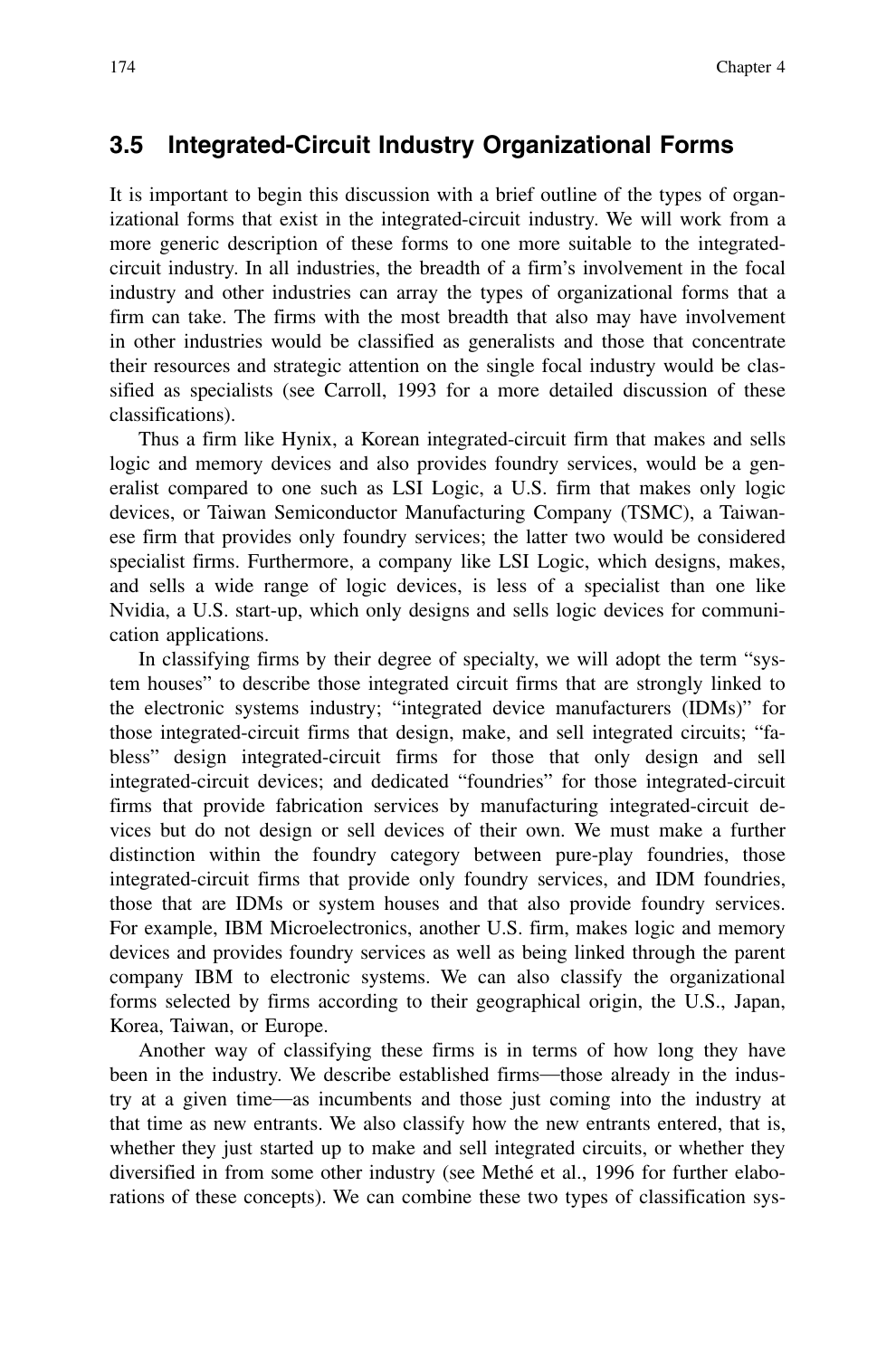tems to understand change in the integrated-circuit industry. Thus we can observe whether a generalist or specialist firm is newly entered or an incumbent, and whether these firms were start-ups or diversifying entrants.

We will now examine what types of firms exist in the integrated-circuit industry and what impact the changes in the innovation envelope have had on the composition of these firms' organizational forms. We begin our examination of the integrated-circuit industry by looking at the top 10 rankings of integratedcircuit firms in terms of their sales worldwide at about the midpoint of each decade beginning with the 1970s. We are interested in those firms and their respective organizational forms that occupy the center of the industry. In this sense we are not attempting to understand the complete population dynamics of birth, change, and exit. We are interested in the entry, change, and exit of firms at the center of the industry.

The firms that occupy the center are those with the largest amount of sales, with the top 10 firms holding a market concentration of 60%–90%, depending on the category of semiconductor and the country's market under discussion. These firms often dominate not only in sales, but also in research and development expenditures, employment, and impact on financial markets. They also have a strong influence on the institutional arrangements that exist for the industry. As we trace the evolution of the industry, we are concerned with the entry, change, and exit of firms at the center of the industry rather than at its periphery. As such we are concerned more with issues of selection and retention than with issues of variety generation per se. For the convenience of data presentation, we initially divide up the integrated-circuit industry roughly by decades, from the 1970s until today, using selected years to represent the presence of various organizational forms in the industry. We then examine the type of organizational form that was dominant in terms of sales in the industry in each of those years. Data are available for more years than are presented in this chapter, but for the convenience of presentation only selected years are shown.

## **4 Organizational Forms in the Integrated-Circuit Industry**

## **4.1 The Global Integrated-Circuit Industry<sup>2</sup>**

As seen in Table 4.1, in the mid-1970s the leading firms worldwide in terms of sales were Texas Instruments (TI), Fairchild, Signetics, National, Intel, Motorola, NEC, Hitachi, Rockwell, and RCA. Six of these firms―TI, Hitachi, Motorola, NEC, Rockwell, and RCA―were electronic systems houses, and two others, Fairchild and Signetics, were transitioning from being system house-connected to becoming a more IDM-type organizational form. Those having entered with the IDM organizational form were National and Intel. By the mid-1980s the top firms were TI, NEC, Hitachi, Motorola, Fujitsu, Intel, National, Toshiba, AMD, and Matsushita. Again, system houses predominated among the top 10 firms, with 7 using this organizational form, and 5 of the top 10 were Japanese firms.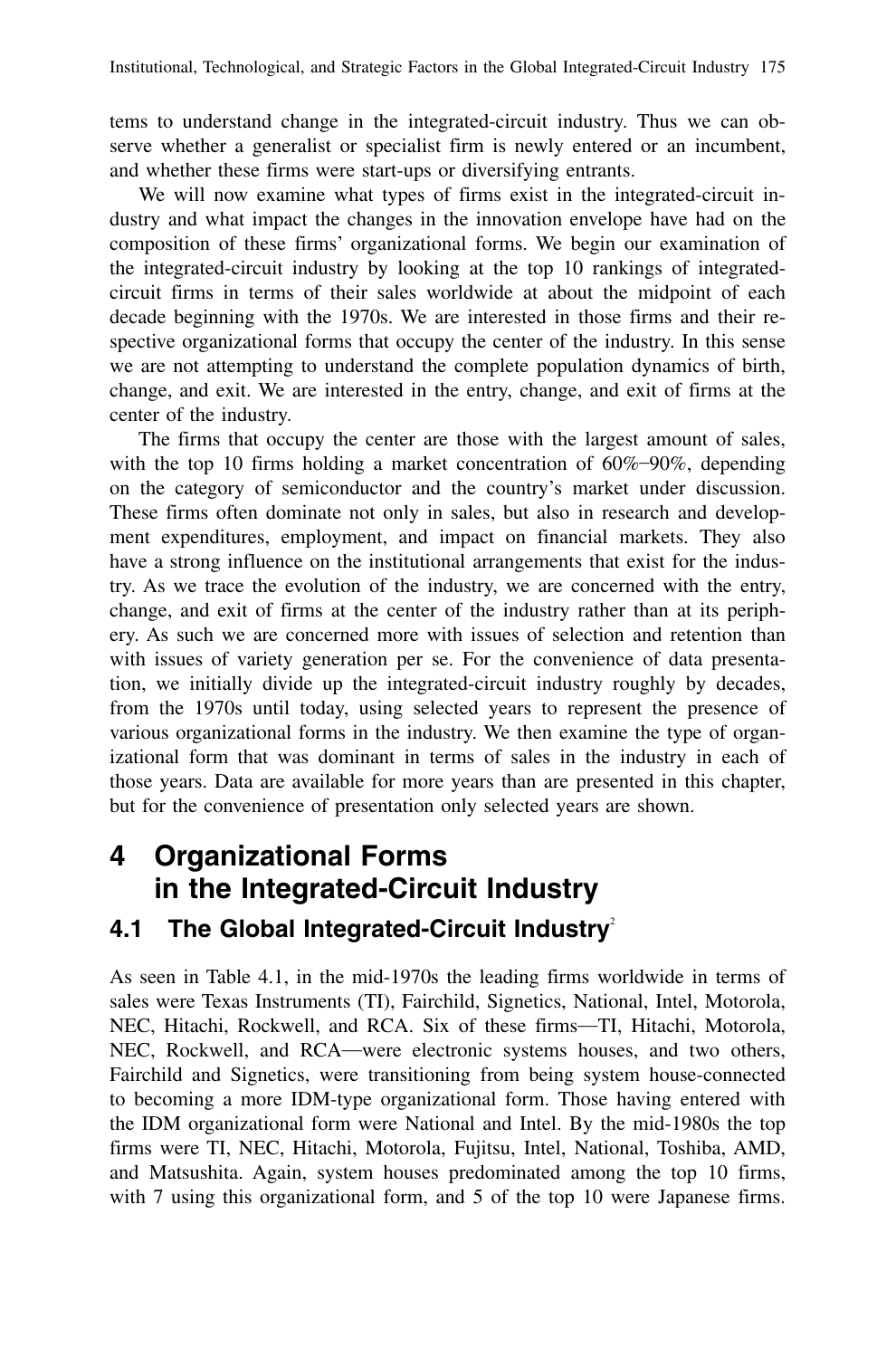| Rank | 1976             | 1985              | 1990              | 1995              | 2000            | 2002            |
|------|------------------|-------------------|-------------------|-------------------|-----------------|-----------------|
| 1    | TI               | TI                | <b>NEC</b>        | Intel             | Intel           | Intel           |
| 2    | <b>National</b>  | <b>NEC</b>        | Toshiba           | <b>NEC</b>        | <b>Samsung</b>  | <b>Samsung</b>  |
| 3    | <b>Fairchild</b> | Hitachi           | Hitachi           | Hitachi           | ТI              | TI              |
| 4    | Motorola         | Motorola          | Intel             | Toshiba           | <b>NEC</b>      | <b>STMicro</b>  |
| 5    | <i>Intel</i>     | Fujitsu           | Motorola          | <b>Samsung</b>    | Toshiba         | <b>TSMC</b>     |
| 6    | <b>NEC</b>       | <i>Intel</i>      | Fujitsu           | TI                | Motorola        | Motorola        |
| 7    | <b>Signetics</b> | <b>National</b>   | TI                | Motorola          | <b>STMicro</b>  | <b>Infineon</b> |
| 8    | Hitachi          | Toshiba           | <b>Mitsubishi</b> | <b>IBM</b>        | Hyundai         | <b>NEC</b>      |
| 9    | <b>RCA</b>       | AMD               | <b>Philips</b>    | <b>Mitsubishi</b> | Hitachi         | Toshiba         |
| 10   | <b>Rockwell</b>  | <b>Matsushita</b> | <b>Matsushita</b> | Hyundai           | <b>Infineon</b> | Hitachi         |

**Table 4.1** Top 10 Semiconductor Firms in the World Industry for Selected Years

Key:<br>**BOLD**:

**BOLD:** Diversifying Entrant with Electronic Systems Connection *ITALICS*: Start-up as an Integrated Device Manufacturer

*ITALICS* : Start-up as an Integrated Device Manufacturer<br>**STANDARD**: Start-up as a Fabless Design Firm or Foundry Start-up as a Fabless Design Firm or Foundry

**BOLD ITALIC**S: Shifting from Electronic Systems to Integrated Device Manufacturer

Sources: Foster, 1986; ICE Status, various issues; ICE Profiles, various issues; IC Insights Strategic Reviews, various issues

Three IDMs were extant at this time: Intel, AMD, and National. The importance here is not just that the predominant firms are Japanese, thus indicating the increasing internationalization of the industry, but that they had very special relationships not only with electronic-systems products, but also with equipment suppliers, many of whom were Japanese (Methé, 1985, 1991b; also see Okada, 2002). As shown in these other works, one of the main reasons for the ascendancy of Japanese system houses during this period was their vertical linkage back into the equipment industry (Methé, 1985, 1991b).

Again, as seen in Table 4.1, by the mid-1990s the top 10 firms were Intel, NEC, Hitachi, Toshiba, Samsung, TI, Motorola, IBM, Mitsubishi, and Hyundai, and the dominance of system houses is quite evident. The emergence of two Korean companies signals a change, however. The most obvious implication of these two companies' appearance is that a set of players from a new national institutional setting has emerged. These two companies were in competition for some time before entering the top 10 worldwide, and their emergence signals a shift in the competitive topography of the globalizing integrated-circuit industry. A more subtle implication is that the two Korean companies, Samsung and Hyundai, are system houses because they are linked forward into the electronic systems industry, but neither has linkages back to semiconductor equipment manufacturers in the way that the Japanese firms did and still do (see Okada in this book and Wakabayashi and Sumita, 1993). A change had occurred in the re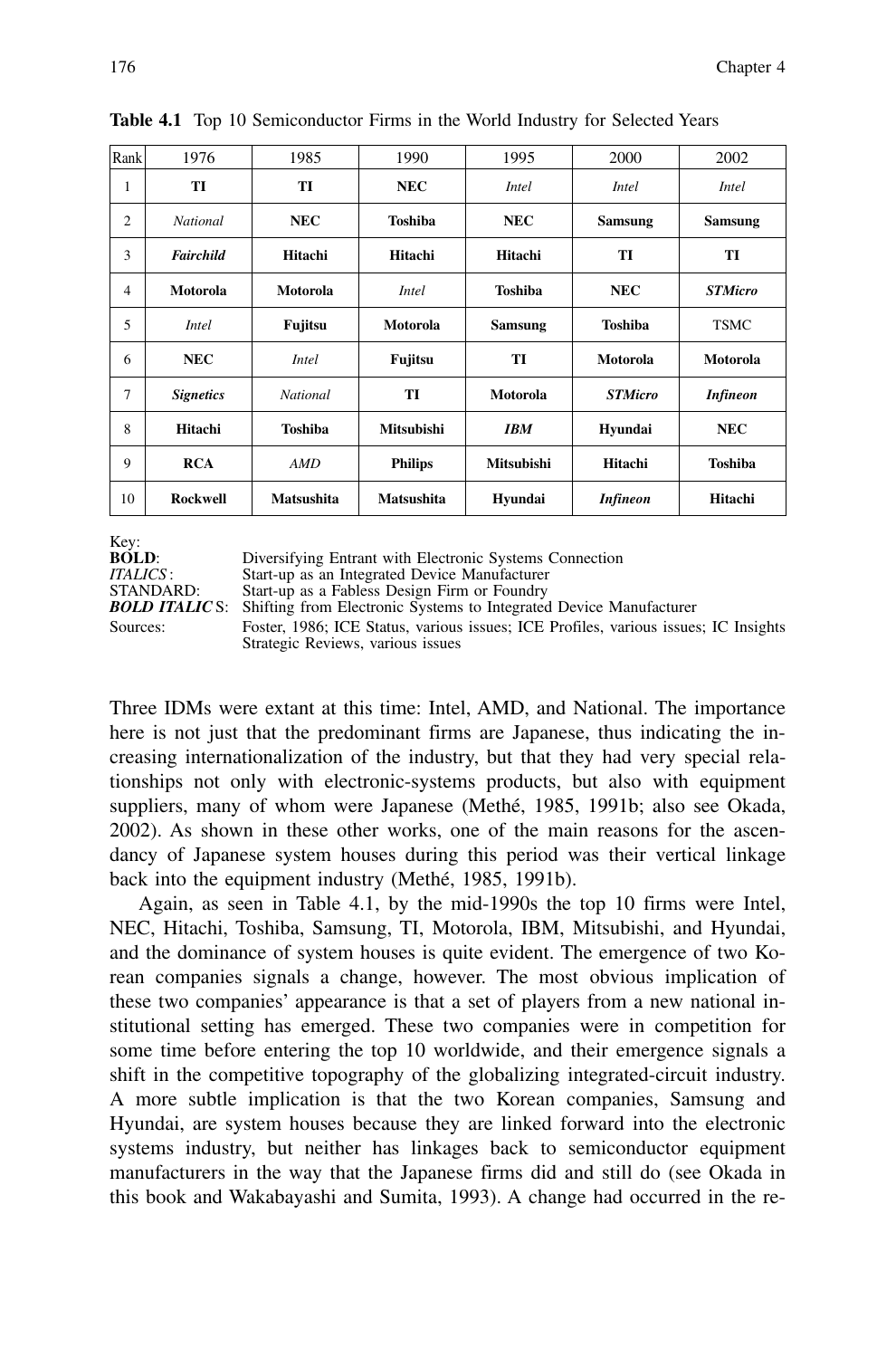lationship between the equipment industry and the integrated-circuit industry. We will return to this in the next section.

Again, as seen in Table 4.1, by 2002 the top 10 firms were Intel, Samsung, TI, STMicro, TSMC, Motorola, Infineon, NEC, Toshiba, and Hitachi. By this time, about 5 of the firms―Intel, TI, STMicro, TSMC, and Infineon―were IDMs, and the other five were still system houses. It is important to note that we see the reemergence of European firms back into the top 10 slots. One of these firms is a spinoff from its system house; Siemens spun off Infineon in April 1999. The other, STMicro, is the result of merger activity between two European system houses (IC Insights Strategic Reviews, 2003; Fisher, 2002). This occurred in June 1987 when Thomson Semiconducteurs, part of the microelectronics business of the French state-controlled company Thomson-CSF, and SGS Microelettronica, the microelectronics business of STET-Societa Finanziaria Telefonica, the Italian state-controlled telephone company, were spun out of their respective companies and merged to form SGS-Thomson Microelectronics. It was renamed STMicroelectronics (STMicro) in May 1998. The other important change is the emergence of a Taiwanese firm, TSMC. This is important not only because it is in Taiwan, but also because it is a pure-play foundry firm. TSMC was founded in 1987 as one of the first pure-play foundries in the semiconductor industry and reportedly held 56% of the 2002 pure-play foundry market. It is the largest semiconductor foundry company worldwide. TSMC was created as a joint venture between the Taiwan government (21%), Philips Electronics (28%), and other private investors. As of March 31, 2002, Philips continued to own 22% of TSMC, with the ROC Development Fund owning 10%. Private investors, including employees through stock option plans, owned the remainder (IC Insights Strategic Reviews, 2003).

The legacy of the past is quite obvious in this analysis of the firms entering the worldwide top 10 as presented in Table 4.1. In spite of the changes occurring at the national institutional level and at the techno-global level, system houses, which were diversifying entrants when they entered the integrated-circuit industry, are the most powerful agents in terms of sales. It is only recently, as readily seen in the 2002 data, that we see the IDM form take over half the slots in the top 10. However, we can see indications that change is occurring at a number of different levels.

First, the emergence of U.S. and European, and then Japanese, Korean, and Taiwanese, firms indicates that the technology of this industry and its innovation envelope has been driving the globalization process and that the growth in sales has been able to support that globalization process. Each emergence of firms based on a given national institutional setting was conditioned on the technoglobal phase of the industry and had implications for the competitive dynamics of the integrated-circuit industry. The competitive topography of the integratedcircuit industry also influenced upstream and downstream industries and set the conditions for the next set of firms to emerge.

Second, the agent-institution relationships that each of these economies developed created firms that had organizational forms that could cope with entry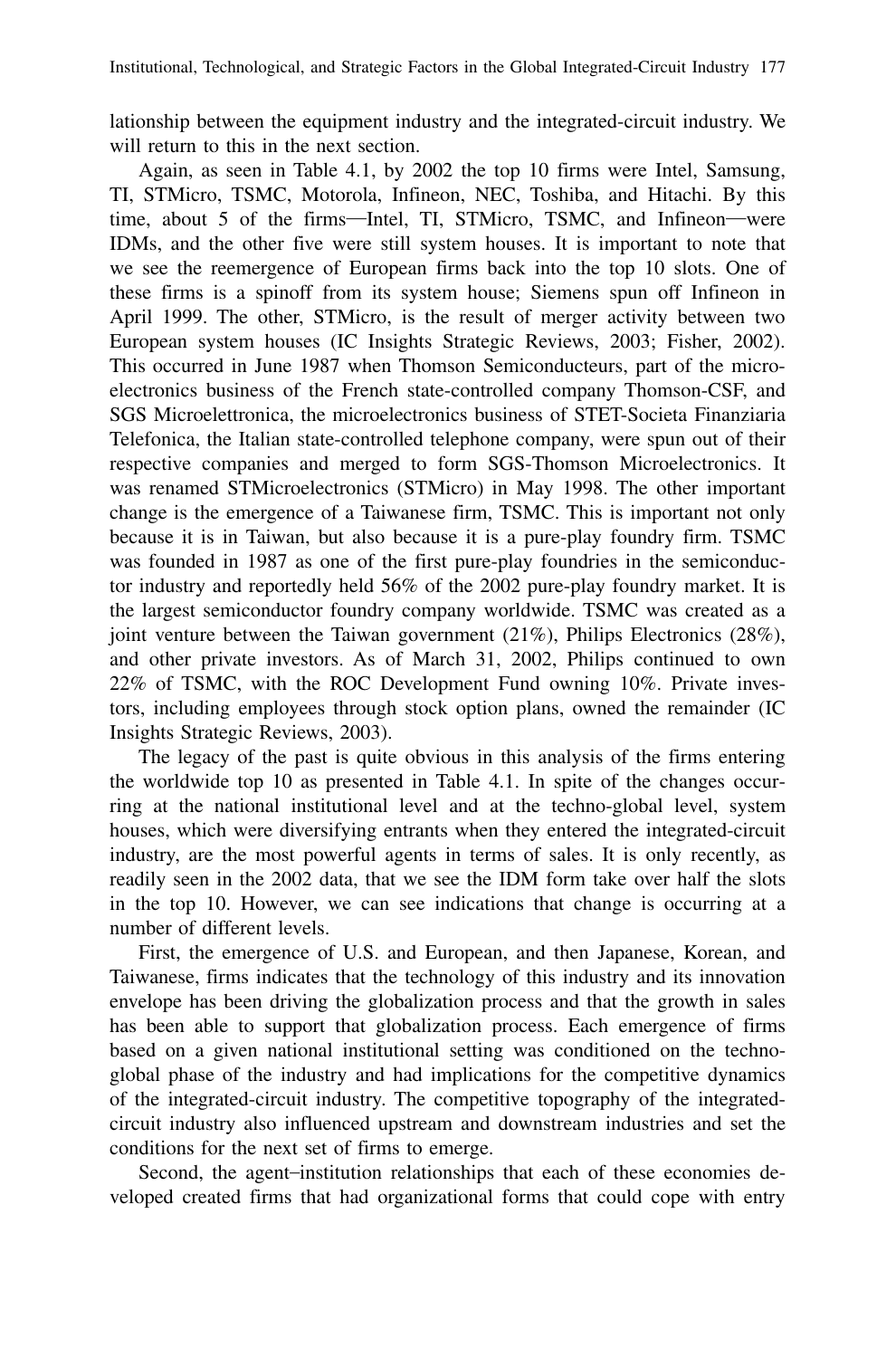into an industry already populated with very strong incumbents. In the case of the Japanese firms, these were system houses coming in as diversifying entrants with strong backward links to Japanese semiconductor equipment suppliers. The Korean firms were also system houses coming in as diversifying entrants, but without the strong vertical links backward into equipment suppliers. It is with the entrance of the Taiwanese firms that we notice a deviation from the system house trend. Most Taiwanese firms entered as IDMs. Furthermore, the Taiwanese firm TSMC entered as a start-up, albeit a different form of start-up from the organizational form most often associated with Silicon Valley. Rather than entering as a venture capital-based start-up, it entered with the backing of the Taiwanese government and a major system house firm. Still, the emergence of TSMC is a further deviation from the trend of system house domination because it is a pure-play foundry.

Third, the reemergence of the two European firms indicates also that the momentum toward specialization is becoming stronger. Both were more strongly linked into system houses throughout the entire period. Their reemergence as specialized IDMs further supports suggestions that the direction of change is toward specialization. Although not shown in this data set, when the breakdown is done according to each economy―U.S., Japan, Korea, Taiwan, Europe―this trend is even more pronounced. This indicates that incumbents can under certain conditions readjust their strategic resource configuration or organizational form to meet the changes brought about by the interaction of techno-global and institutional forces.

Another important point that emerges from the analysis presented above concerns the relationship between the semiconductor equipment industry and the integrated-circuit industry. As noted earlier, the continued advance of the integrated circuit along its technology trajectory is largely dependent upon the technological advances made in semiconductor equipment, such as photolithography. As discussed in other works (Methé, 1985, 1991a), the rise of the Japanese integrated-circuit industry was closely supported by the development of a homegrown semiconductor equipment industry. These two industries' fortunes moved in tandem. Japanese firms' replacement of the U.S. and European integratedcircuit firms was mirrored in the replacement of the U.S. and European semiconductor equipment firms by Japanese firms (Methé, 1991a). The special relationship among the Japanese firms led to a strongly idiosyncratic form of technological innovation in integrated circuits. Each semiconductor firm, for example NEC or Hitachi, worked very closely with a specific set of equipment firms, with the resulting equipment highly customized to that semiconductor firm's fabrication process. Unless one was a member of the club, it was difficult to receive the most advanced semiconductor equipment. Confronted with this situation, the U.S. agent―institution relationship changed with the founding of SE-MATECH.

It is important to note that the founding of SEMATECH was a result of the pressures exerted by the techno-global environment on the agent―institution relationship concerning cooperative research among U.S. integrated-circuit firms. In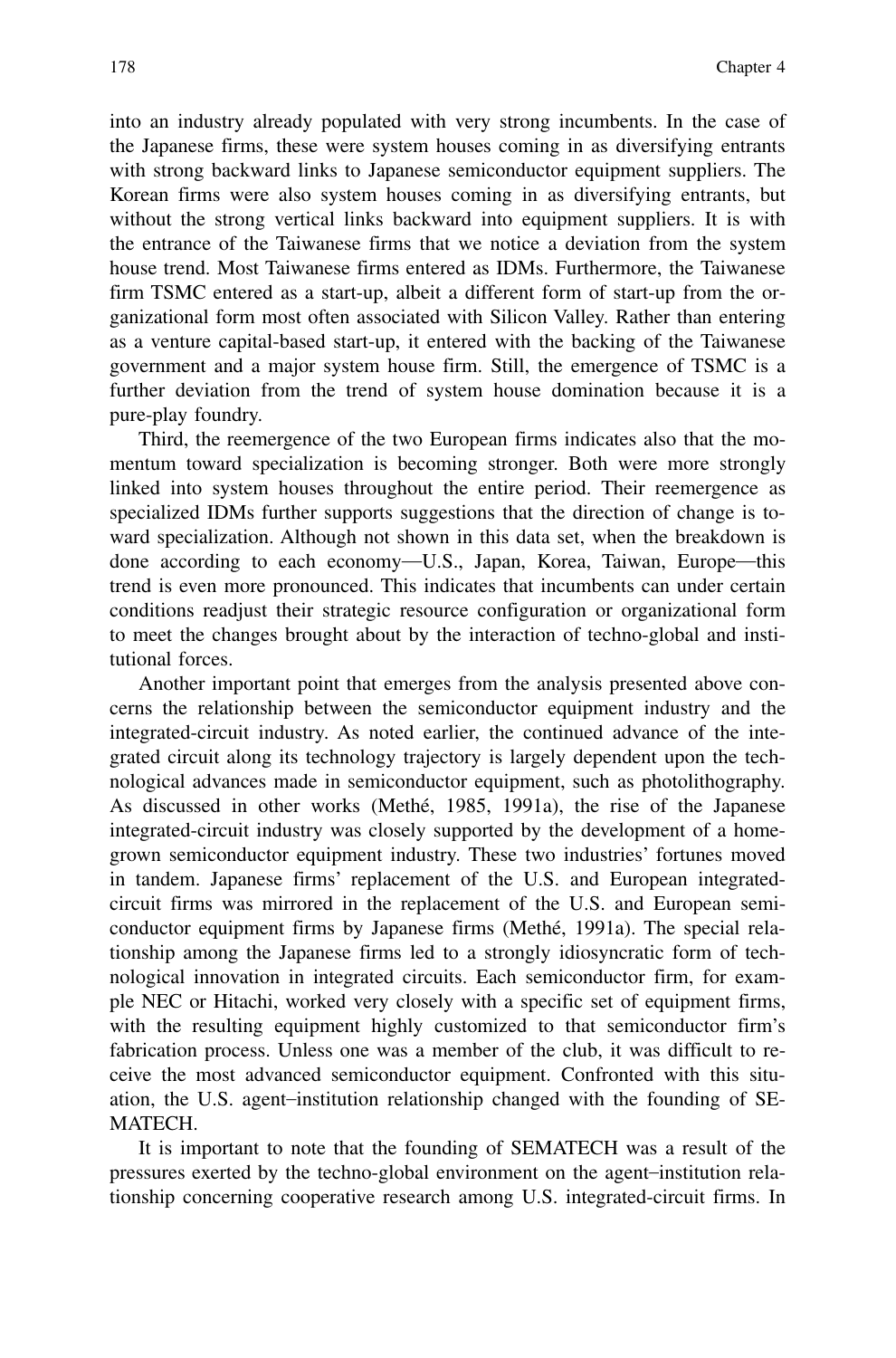this case, changes in technology and the globalization process, especially the emergence of Japanese firms and their subsequent domination of the DRAM industry, led to the establishment of SEMATECH. Its original purpose was as a way of enhancing the survival of U.S. firms. Although this original purpose for the establishment of SEMATECH was essentially conceived of in the context of the bipolar competition between the U.S. and Japan, its actions set in motion a number of important agent―institution relationship changes in other country settings. Flowing from its original purpose, an important accomplishment of SE-MATECH was to begin standardizing the development of semiconductor equipment technology and to make progress along the various technology trajectories that make the equipment industry more transparent and open. An unintended consequence of this more transparent and open equipment development was that it facilitated the emergence of the Korean firms in the integrated-circuit industry, allowing them to acquire state-of-the-art equipment even without the parallel development of Korean equipment makers. As the Korean integrated-circuit firms grew, they became more important customers for European and U.S. equipment makers, allowing these firms to survive through the late 1980s and early 1990s. This process continued with the emergence of the Taiwanese firms in the early to mid-1990s. Again, Taiwanese firms were able to gain access to leading-edge semiconductor equipment technology as they needed it. This access became vital to the development of dedicated foundries, which, as we will discuss below, had an effect on the fate of U.S. fabless design firms.

The relationships described above show the importance of serendipity in the co-evolution of the agent―institution relationship in response to changes in the extra-institutional environment. It is a given that the combination of technological opportunities that open with each new generation of integrated-circuit device allows new entrants using new organizational forms the chance to enter the industry. However, as noted in the creation of SEMATECH, the alteration of competitive strategy among U.S. firms in response to the entrance of Japanese firms, and the subsequent alterations in the agent―institution relationship that existed in the U.S., had implications beyond the U.S. firms. It allowed for the growth of new forms in Korea and Taiwan and for a greater variety of relationships among those forms. One part of that variety was across industry boundaries as first Korean and then Taiwanese integrated-circuit firms became customers for U.S. and European equipment firms. Another part relates to the connections among fabless firms and foundries.

The U.S.-based LSI Computer Systems entered as the first fabless firm in 1969. Although the initiation of the fabless organizational form occurred early in the life history of the integrated-circuit industry, few firms adopted it as a legitimate mode of entry, since the conventional wisdom prevailing in the industry was for firms to design and make ICs. Not until the early 1980s, when fabless firms began entering the integrated-circuit industry in large numbers, did the conventional wisdom concerning this agent―institution relationship change. The period 1982―1983 marks the beginning of the period when multiple entries of fabless firms occurred annually.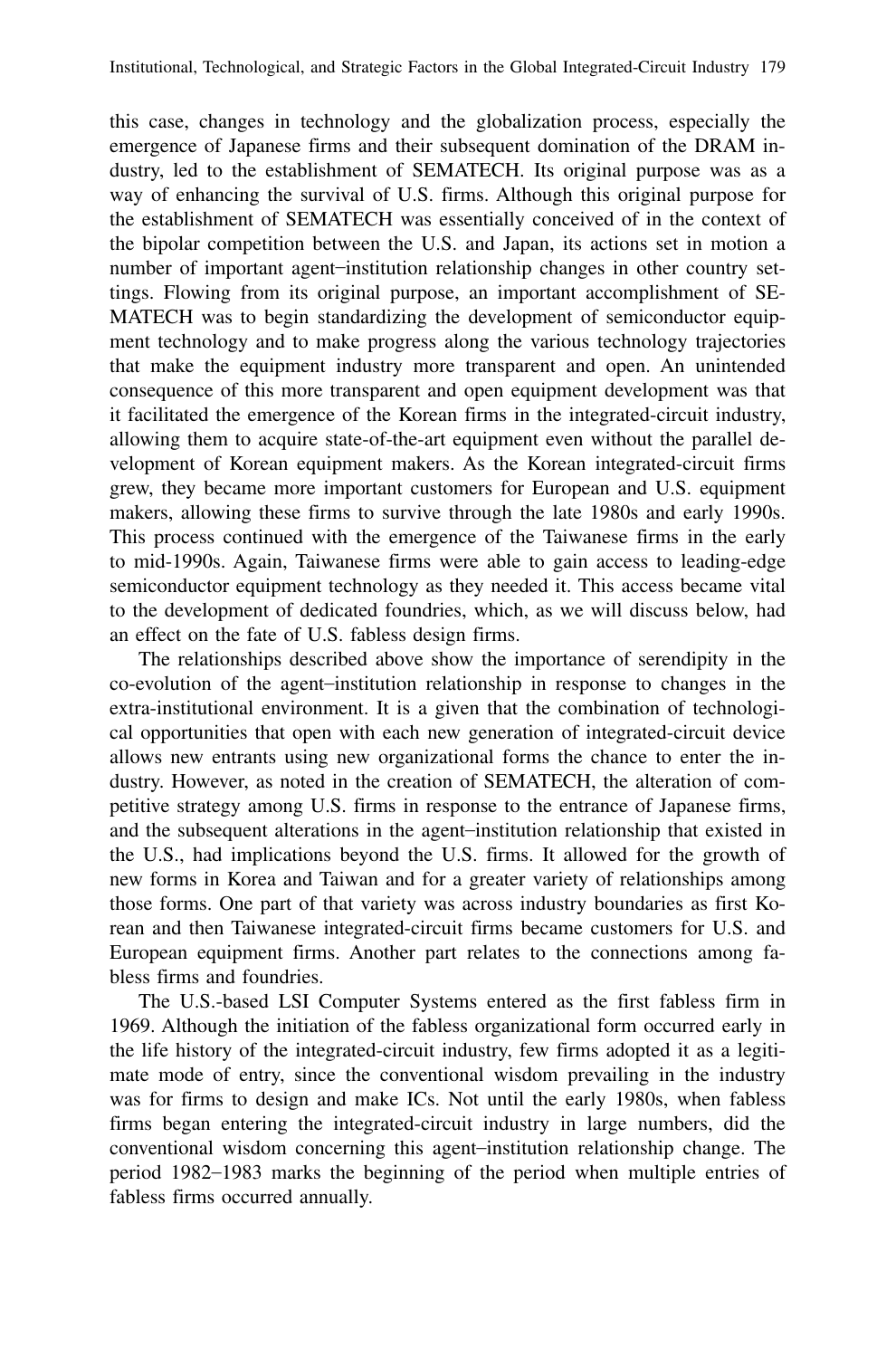These firms came in as fabless design firms because of three overriding techno-global environmental factors. The first was the continuing increase in the cost of fabrication. For an IDM to enter at that time, the cost was around \$55 million, whereas entry as a fabless firm it was closer to \$2 million or \$3 million. Entry as an IDM required an investment in fabrication facilities and capabilities, which at that time required about \$50 million. Entry as a fabless firm required only an investment in design and marketing capabilities. This illustrates the shift in techno-globally driven selection choices between organizational forms that came into being in the early 1980s.

Until the early 1980s, as noted above, the conventional wisdom was to enter as a company that fully integrated the value chain functions―that is, either as a diversifying system house organizational form or as a start-up IDM organizational form. Emanating first from the U.S. institutional environment, the fabless design IC organizational form was initially a response to the increasing cost of investment needed to enter the semiconductor industry. This phenomenon arises entirely out of the innovation process of the integrated-circuit industry, as described above. Many entrepreneurs had ideas about meeting emerging market needs or birthing some pioneering semiconductor process or design technology, but the investment necessary to both design and to fabricate the devices was growing beyond the initial carrying capacity of these specialized markets. Even though the entrepreneurial impulse was strong and strongly supported within the U.S. institutional regimen, without access to the greater cash flow available in broader-based markets, the "burn rate" of entering with the IDM organizational form was becoming prohibitive.

The second techno-global influence was the emergence of the Japanese firms. As very powerful competitors in the mainstream memory markets, especially in DRAMs, Japanese firms made it difficult to follow a broad-based IDMtype strategy for newly entering firms. Many established U.S. firms were already in the process of exiting the DRAM segment of the integrated-circuit industry in the early 1980s, and this process accelerated with the entrance of Japanese system house IC firms (Methé, 1985, 1992a, 1992b). Firms that could find productmarket niches in small areas such as mobile telecommunications, digital signal processors, or analog-to-digital processors could enter with less fear of immediate head-to-head competition with the large Japanese incumbents. However, these market segments were usually small and would not generate the sales revenue volume needed to maintain a continuous investment in fabrication facility capabilities.

The third techno-global influence was the recessions that occurred in the integrated-circuit industry in 1981 and again in 1985, which freed up a lot of manufacturing space among the system house IC and IDM IC manufacturers. With newly created fabrication facilities lying idle, the fabless entrants could find enough fabrication capacity to meet their needs. The system house IC and IDM IC firms were happy to fill in their capacity needs at the margin with the demand from the fabless firms, at least while they had idle fabrication capacity. The constant ebb and flow of demand for the IC devices produced by these sys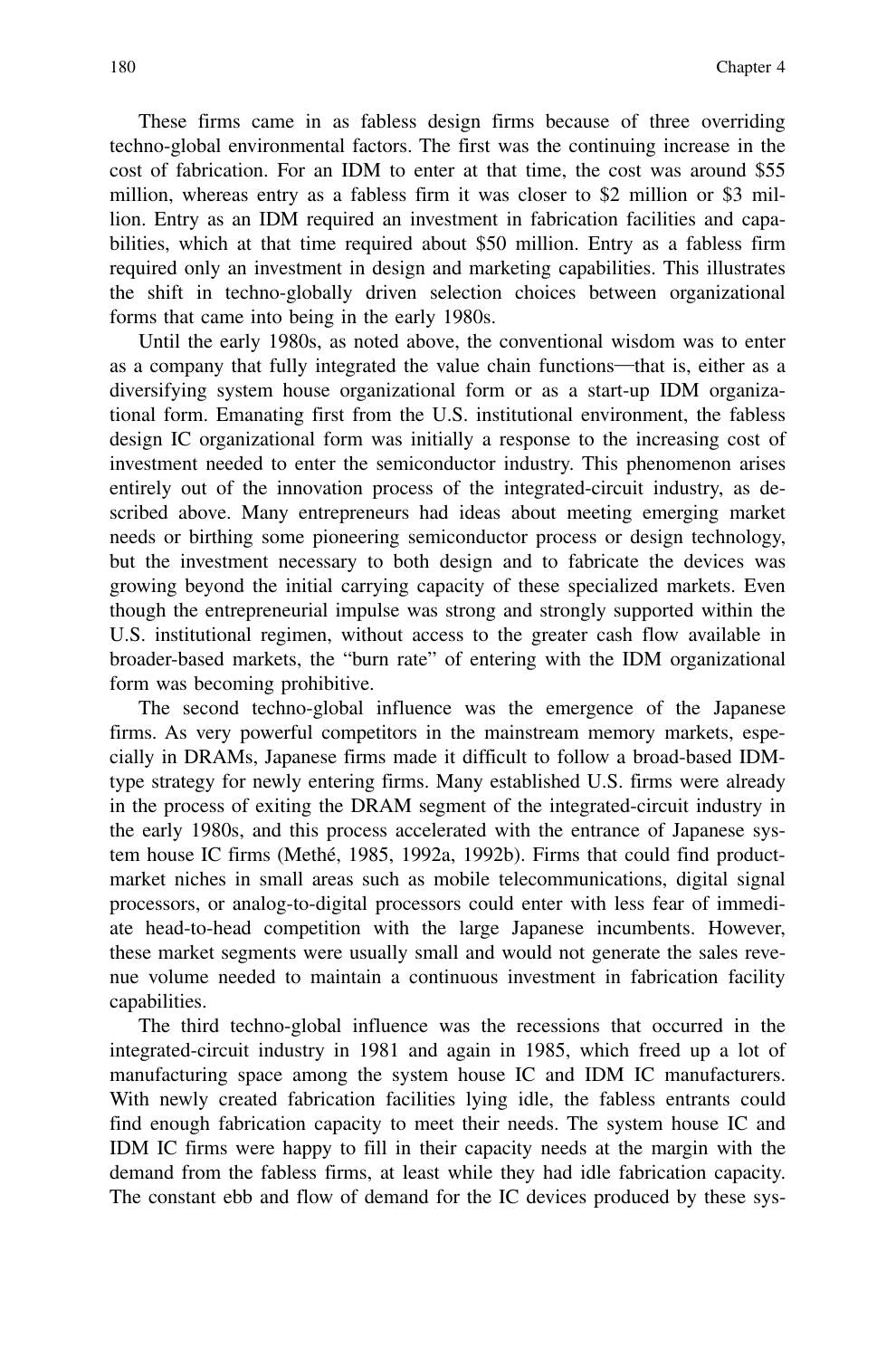tem house IC and IDM IC makers often put the fabless design houses in a pinch for fabrication capacity, however. When times were bad for the system/IDM IC makers in the mainstream memory and logic IC markets, fabrication capacity was freed up for the fabless design firms, but when demand for the system/IDM IC firms' products rose in these mainstream markets, the fabless firms found themselves in a squeeze for fabrication capacity.

It took until 1987, with the founding of TSMC as the first pure-play foundry, to fully legitimize the fabless design organizational form and with it the dedicated foundry organizational form. With the founding of TSMC, a firm for the first time created fabrication space dedicated to the needs of the fabless IC firms. Emanating from the Taiwanese institutional environment, the dedicated foundry organizational form benefited from a strong link with the U.S. institutionally based fabless design house organizational form and from the more open and transparent process of semiconductor equipment development, fostered by SEMATECH, which was then taking hold. The relationship between the fabless organizational form and the dedicated foundry organizational form grew and developed over a 15-year period after the emergence of TSMC. It was not until 2002, when TSMC entered into the top 10 global IC firms, that the fabless and foundry relationship became a mainstream sustainable strategy and, with symbiotically organized resource sharing, simultaneously legitimized both the fabless and the foundry as organizational forms. Prior to the founding of TSMC, a fabless design house was limited in its growth potential in sales and profits unless it transitioned into an IDM organizational form.

After the founding of TSMC, fabless firms were no longer on the margin in terms of fabrication capacity considerations. The dedicated foundry organizational form likewise has no meaning if fabless firms shift to an IDM type organizational form. The emergence of the dedicated foundry organizational form gained momentum as several other firms, first in Taiwan and later in other institutional environments, entered as foundries or shifted over to dedicated foundry applications in order to meet the needs of fabless design firms. We will examine these trends more closely as we look in more detail at the emergence of organizational forms in each of the national institutional settings.

### **4.2 The U.S. Integrated-Circuit Industry**<sup>3</sup>

It is not surprising that the American domestic semiconductor industry has been the dominant single-country market for the world semiconductor industry since its beginnings. This is because the industry began essentially with the invention of the transistor at Bell Laboratories and with the pioneering work on integrated-circuit design at both Intel and Texas Instruments as well as the pioneering processing technology work at Fairchild. It was that pioneering work with respect to both product and process technology development that wrested industry momentum away from the early vacuum tube manufacturers who had diversified into the emerging semiconductor transistor industry in the mid-1950s, as can be seen in Table 4.2. By the late 1960s, the firms that would come to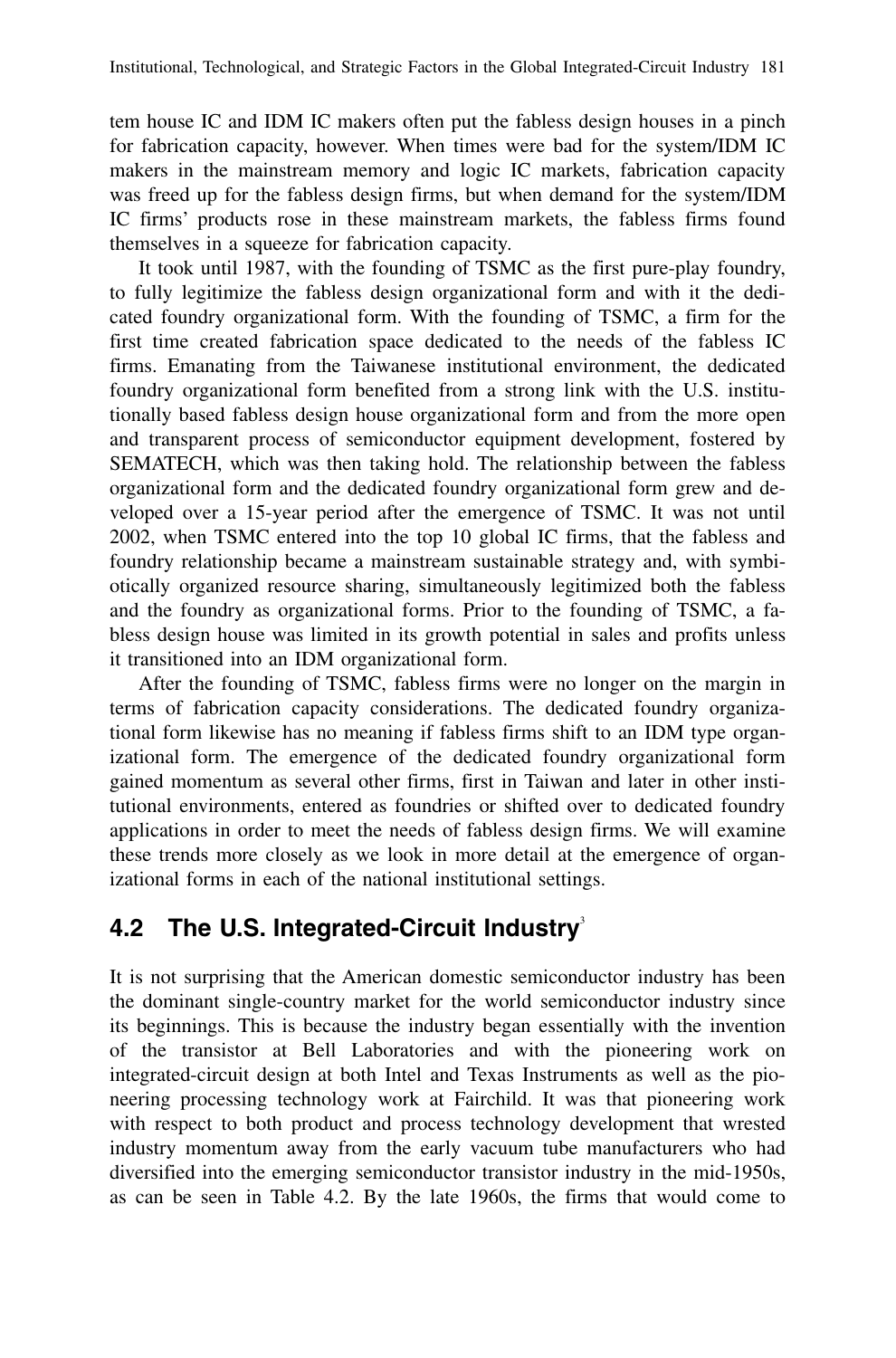| Rank           | 2002            | 1995         | 1992            | 1989               | 1985             | 1980             | 1975             | 1969               | 1968                            |
|----------------|-----------------|--------------|-----------------|--------------------|------------------|------------------|------------------|--------------------|---------------------------------|
| 1              | Intel           | Intel        | Intel           | TI                 | TI               | TI               | TI               | TI                 | TI                              |
| $\overline{c}$ | TI              | TI           | Motorola        | Motorola           | Motorola         | National         | <b>National</b>  | Motorola           | Motorola                        |
| 3              | Motorola        | Motorola     | TI              | Intel              | <b>National</b>  | Motorola         | <b>Fairchild</b> | Fairchild          | Fairchild                       |
| 4              | <b>IBM</b>      | <b>IBM</b>   | <b>National</b> | National           | Intel            | Intel            | Motorola         | <b>Signetics</b>   | <b>Signetics</b>                |
| 5              | Micron          | Micron       | AMD             | AMD                | AMD              | Fairchild        | Intel            | National           | <b>National</b>                 |
| 6              | AMD             | AMD          | AT&T            | AT&T               | <b>Signetics</b> | <b>Signetics</b> | <b>Signetics</b> | AMI                | Raytheon                        |
| 7              | Agere           | National     | <b>Harris</b>   | <b>Harris</b>      | <b>Fairchild</b> | <b>Mostek</b>    | <b>RCA</b>       | Raytheon           | Sylvania                        |
| 8              | Nvidia          | AT&T         | LSI Logic       | LSI Logic          | <b>Mostek</b>    | AMD              | Mostek           | <b>NRMEC</b>       | <b>RCA</b>                      |
| 9              | <b>Qualcomm</b> | LSI Logic    | Analog          | Western<br>Digital | <b>RCA</b>       | <b>RCA</b>       | AMD              | Sylvania           | <b>ITT</b>                      |
| 10             | Analog          | Cirrus Logic | Micron          | Micron             | <b>Harris</b>    | Harris/GI        | GI               | <b>RCA</b>         | <b>General</b><br><b>Motors</b> |
| 11             |                 |              |                 |                    |                  |                  |                  | <b>Philco-Ford</b> | GI                              |
| 12             |                 |              |                 |                    |                  |                  |                  | Sprague            | Amelco                          |
| 13             |                 |              |                 |                    |                  |                  |                  | <b>ITT</b>         | <b>Radiation</b>                |
| 14             |                 |              |                 |                    |                  |                  |                  | GI                 | <b>Philco-Ford</b>              |
| 15             |                 |              |                 |                    |                  |                  |                  | <b>Radiation</b>   | Transitron                      |

**Table 4.2** Top 10 Semiconductor Firms in the U.S. Industry for Selected Years

| Rank | 1955 (Vacuum Tube) | 1955 (Transistor) |
|------|--------------------|-------------------|
|      | <b>RCA</b>         | <b>Hughes</b>     |
| 2    | Sylvania           | Transitron        |
| 3    | GE                 | Philco            |
| 4    | Raytheon           | Sylvania          |
| 5    | Westinghouse       | TI                |

Key:<br>**BOLD**:

**BOLD:** Diversifying Entrant with Electronic Systems Connection *ITALICS*: Start-up as an Integrated Device Manufacturer Start-up as an Integrated Device Manufacturer STANDARD: Start-up as a Fabless Design Firm or Foundry<br>**BOLD ITALIC**S: Shifting from Electronic Systems to Integrated Device Manufacturer

Sources: ICE Status, various issues; ICE Profiles, various issues; IC Insights Strategic Reviews, various issues; Foster, 1986

dominate the semiconductor industry had already begun to enter. Even though at one level there was continuity in terms of the organizational form of both the diversifying entrants and the start-ups, the older vacuum tube companies were being replaced by a new breed of diversifying entrants and start-ups.

The new diversifying entrants, Motorola, Texas Instruments (TI), and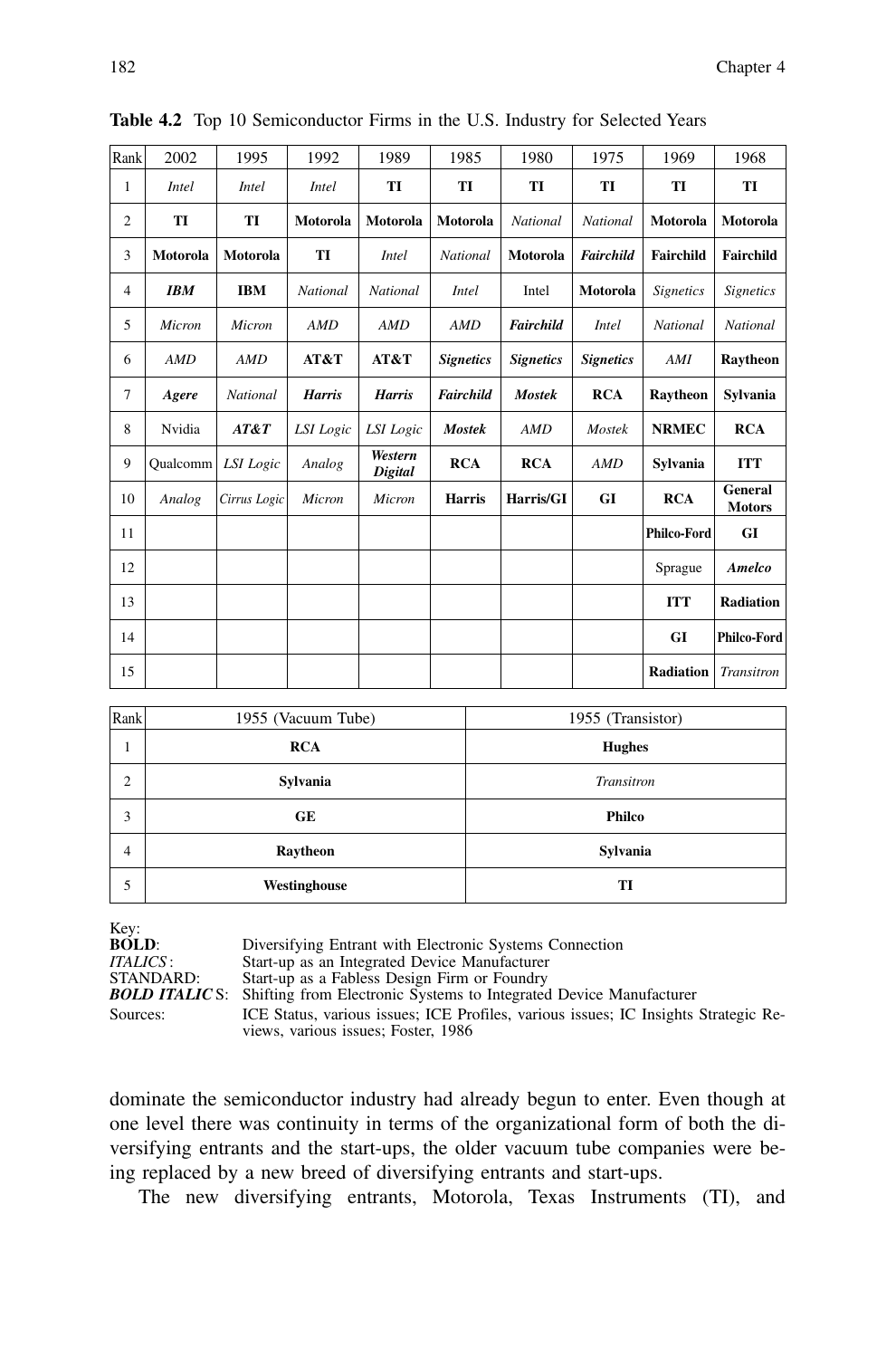Fairchild, were all companies that had some connection to the electronic systems industry and as such followed closely behind the vacuum tube manufacturers who also had such ties. The emergence of another set of firms, however—startups dedicated to the design and fabrication of semiconductors―introduced a new organizational form, the integrated device manufacturer (IDM). The earliest was Transitron, a company started up in 1952 in Melrose, Massachusetts, to sell transistors. Later companies, such as Fairchild Semiconductor (founded in 1957), National Semiconductor (1959), Signetics (1961), AMI (1966), Intel (1968), AMD (1969), and many others were started up as IDMs dedicated to the design, development, fabrication, and sale of semiconductors, especially integratedcircuit devices.

Most, of these firms, but not all, were founded in the San Jose region of northern California, which is now called Silicon Valley. The firms founded there, initially with the IDM start-up organizational form and later the fabless design house organizational form, are the result of an extraordinary mixture of human, financial, and other tangible and intangible resources that has not been duplicated elsewhere in the world. This story is all the more remarkable, since it was accomplished in as close to a self-organizing system as one could expect to find. Government played no direct overarching or orchestrating role in the creation of the Silicon Valley phenomenon, although government policies on procurement, R&D funding, IPR protection, and such did influence aspects of firm strategy (Methé, 1985; Tilton, 1971). This extraordinary entrepreneurial milieu is still actively generating new start-up firms even today after having sustained several boom and bust cycles in its existence.

As can be seen in the table, in the late 1960s and early 1970s the dominant organizational form was the diversifying entrant with system house connections, some of which were even the older vacuum tube manufacturers. Firms like TI and Motorola represented the newer diversifiers, and Raytheon, Sylvania, RCA, and North American Rockwell Micro Electronics (NRMEC) represented the older diversifying entrants. Signetics and National were IDM start-ups. Fairchild Semiconductor, which originated as an IDM form, in 1965 had been purchased by its main investor, Fairchild Camera and Instrument, for \$3 million and was transitioning from the IDM form to the system house form. By 1975, the situation had further shifted in favor of the IDM start-ups. From the table it can be seen that 4 of the top 10 companies were using the IDM organizational form, and 4 were using the system house diversifying organizational form. Joining National were Intel, Mostek (founded in 1969), and AMD. TI, Motorola, RCA, and General Instrument (GI) followed the system house form. One other firm, Signetics, joined Fairchild in transitioning from the IDM form to the system house form. Signetics, which had started as an IDM form, had been acquired by North American Philips and as such came under the system house organizational form. Fairchild Camera and Instrument, with the Fairchild Semiconductor division, was bought by Schlumberger in 1979 and continued as an IDM within a system house organizational form.

Change again can be seen in the 1980s portion of the table. In 1980, 4 firms,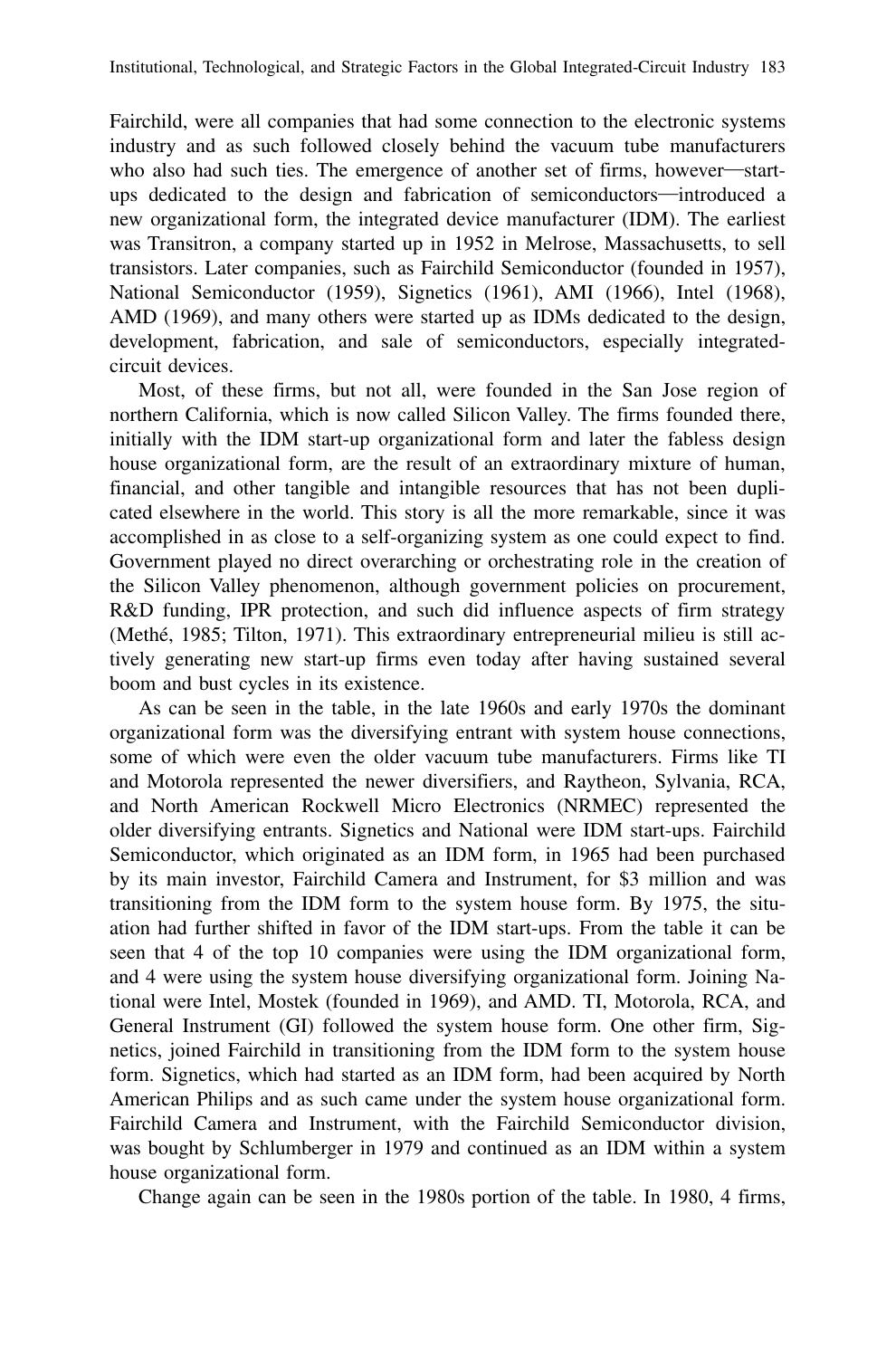TI, Motorola, RCA, and Harris/GI, were following the system house organizational form, and 2 firms, Intel and AMD, were following the IDM form. Mostek was acquired by United Technologies in 1980 and sold to SGS-Ates in 1981; thus it was a transitioning organizational form going from an IDM to a system house form. In 1985, TI, Motorola, RCA, and Harris were system house organizational form companies. Signetics, Fairchild, and Mostek were transitional organizational forms. Intel and AMD were the only companies of the IDM organizational form to remain in the top 10 companies for the U.S. semiconductor industry in 1985.

In 1989, the U.S. semiconductor industry had changed yet again. TI, Motorola, and Harris still remained in the top 10 as system house organizational forms, but AT&T had joined them. AT&T had had substantial captive semiconductor capacity and had turned into a merchant company by selling its semiconductor devices in the open market. Western Digital, which had started out in 1970 making chips that controlled computer drives, had now diversified into making the drives themselves and is represented as a transitioning organizational form, but one that was doing so through internal organic growth rather than through acquisitions. Intel and National, which had acquired the semiconductor operations of Fairchild in 1987, AMD, LSI Logic (founded in 1981), and Micron (founded in 1978) joined the IDM organizational form. At the end of the decade of the 1980s, the competitive topology of the U.S. domestic semiconductor industry looked like this: 4 system house organizational form companies led the top 10, followed by 5 IDM organizational form companies and one transitioning organizational form company.

By 1992, the domestic industry had begun to change again. Motorola, TI, Harris, and AT&T were representing the older system house organizational form. But for the first time, a firm representing the IDM organizational form, Intel, had become the leading company in the top 10; with the addition of National, AMD, LSI Logic, Analog Devices, and Micron, the IDMs now made up the majority of the top 10 companies. Intel occupied the top spot in 1990 and has hung onto it since. The previous transitioning company organizational forms were no longer present on the top 10 companies list. By 1995 TI and Motorola were still representing the system house organizational form. IBM had joined them much in the same way that AT&T had entered the merchant market in 1988. IBM had been producing semiconductors going back to the early years of the industry, but had done so only for internal use and as such had remained a captive company. It began selling its IC devices in 1992, turning from its captive position into a merchant company using the system house organizational form. Intel remained the leading company in 1995 and along with Micron, AMD, LSI Logic, and Cirrus Logic, which was founded in 1984, rounded out the top 10 companies utilizing the IDM form.

In 2002, the domestic industry was again undergoing change with the introduction, for the first time, of a new organizational form into the top 10 positions. TI, Motorola, and IBM represented the older system house organizational form. The dominant form once again was the IDM form represented by Intel,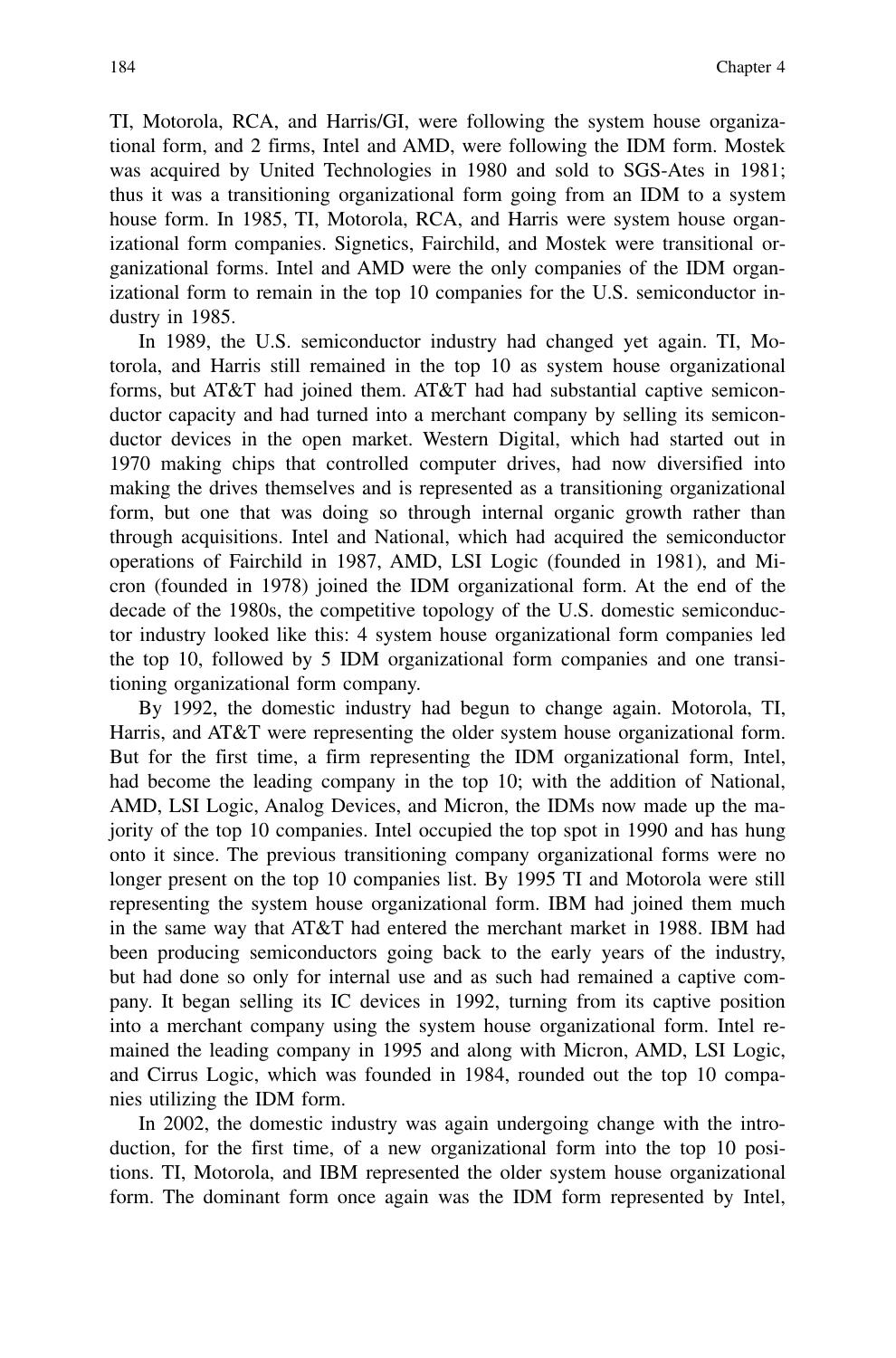Micron, AMD, and Analog Devices. AT&T had become Lucent Technologies in 1996 and still maintained a system house organizational form. Agere was a transitioning company, having been spun out of Lucent Technologies in 2002 and taking on a more IDM-type organizational form because its product focus was on semiconductor devices. The listings of Nvidia and Qualcomm represent the emergence of a new organizational form on the top 10 list: the fabless semiconductor organizational form. As noted above, this form was initiated in the late 1960s and began entry in earnest in the early 1980s. Firms have been entering the U.S. domestic semiconductor industry using this form ever since. However, it took some 20 years for this form to move into the top 10 listing for the U.S. domestic semiconductor industry.

There are several trends that are apparent from the above analysis. First is the persistence and resilience of the system house organizational form. From the very inception of the semiconductor industry until the present time, organizations that have adopted this form, albeit not the same companies, have been present in the semiconductor industry in the U.S. Second, the IDM form, while quickly establishing itself as a viable alternative organizational form, did not come to dominate the industry until the late 1980s, more than 30 years after its first appearance. Third, the newest organizational form to emerge into the top 10 list of companies in the U.S. institutional setting, the fabless semiconductor design firm, has taken about 30 years from its first appearance to even enter this area of dominance. Fourth, in the earlier years firms were transitioning from the IDM form to the system house form, often because of difficulties that a company had in the market with an IDM form, as with the Philips acquisition of Signetics and the Schlumberger acquisition of Fairchild, or because a company with a system house form was looking for a quick entry into the semiconductor industry, as with the United Technology acquisition of Mostek. Fifth, the most recent trend in transitioning appears to be the movement from a system house organizational form to an IDM form, as in the case of Agere and to a lesser extent IBM Microelectronics and Motorola, which have all spun out their semiconductor operations into separate divisions with more autonomy, if not into separate companies.

The sixth trend concerns the innovation envelope relationship between equipment suppliers and semiconductor firms in the U.S. The basic relationship was governed by market forces of price, delivery, and quality and was organized as a loose network of these market-based contracting relationships. The origin for this configuration of the innovation envelope is found in the self-organizing processes at work in the early development of the semiconductor industry in the U.S. Like most of the semiconductor industry, the equipment supplier firms began as spinoffs and start-ups. The relationship was important, since advances in semiconductors could only be made if equipment was available to mass-produce the devices. In the early years, the center of process innovation lay more closely with the semiconductor companies. Robert Noyce's development of the Planar process for fabrication while at Fairchild is perhaps the best example of this. This put the equipment companies in a less than advantageous position relative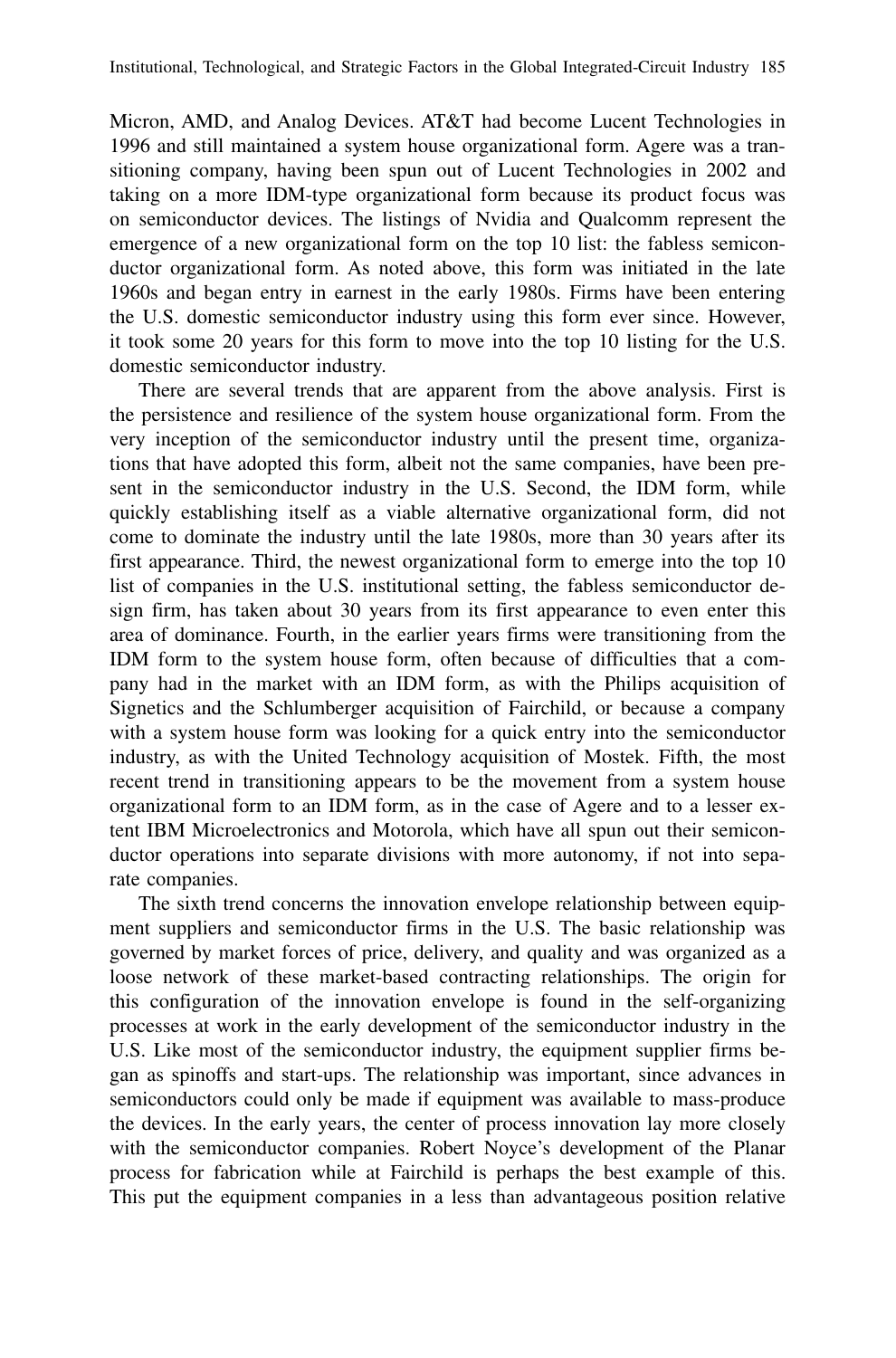to the semiconductor companies, which led to a less than cordial relationship from time to time.

Add to the above the ordering practices that existed between the electronic systems users of ICs and the semiconductor firms, and between the semiconductor firms and the equipment suppliers, and at times the relationship could be downright hostile. Electronics firms would often double- or triple-book semiconductor orders in order to be assured an adequate supply during good times. This would lead to overestimations of demand by the semiconductor companies and over-ordering of equipment from equipment makers. When demand for electronic systems slowed, the double orders were dropped and the demand for semiconductors evaporated, causing the semiconductor companies to cancel their orders for equipment. Since the semiconductor equipment was expensive and not many units were sold, the loss of even a few orders would cause the equipment companies to have difficult times maintaining technology development momentum. It was once remarked that if the electronics companies got the sniffles, the semiconductor companies caught cold and the equipment companies suffered pneumonia.

This market-contract-based, loosely governed network worked until the mid-1970s to late 1970s, when it began to compete against the more tightly linked relation-based club arrangement that existed in Japan. U.S. equipment suppliers were slower in developing the latest equipment needed to produce high-quality semiconductors in volume, especially DRAMs. The DRAM was special because it was a commodity semiconductor device, so its design was similar within each generation, and it was produced in such volume that it literally drove advancements in the processing technology needed to fabricate it and any other semiconductor device. The Japanese semiconductor companies were able to dominate in DRAMs, partly because of the closer ties that existed between the equipment suppliers and the semiconductor companies. These closer ties allowed for a more efficient use of resources in developing each new generation of DRAM (Methé, 1985, 1991, 1992a). It is not surprising that as U.S. semiconductor companies began to exit the DRAM segment of the semiconductor industry, so too did U.S. equipment suppliers. The sense of crisis that this generated spurred the various actors connected to the semiconductor industry to act.

The establishment of SEMATECH was part of the U.S.'s institutional answer to the crisis. The impact of SEMATECH and various other initiatives related to semiconductors that sprang from the government or from the semiconductor industry itself―such as the Semiconductor Research Corporation (SRC), which helped foster better university-industry relationships―was not just in reviving the U.S. equipment firms and IC firms, but also in enhancing the technological forces that were globalizing the semiconductor industry.

These techno-global forces lay in the increasing capital cost of semiconductor equipment accompanied by the decreasing unit cost of the semiconductor devices themselves. The decreasing unit cost meant that semiconductor devices were finding their way into myriad applications because of the cost advantages they gave over other non-electronic switching devices. As such, any electronic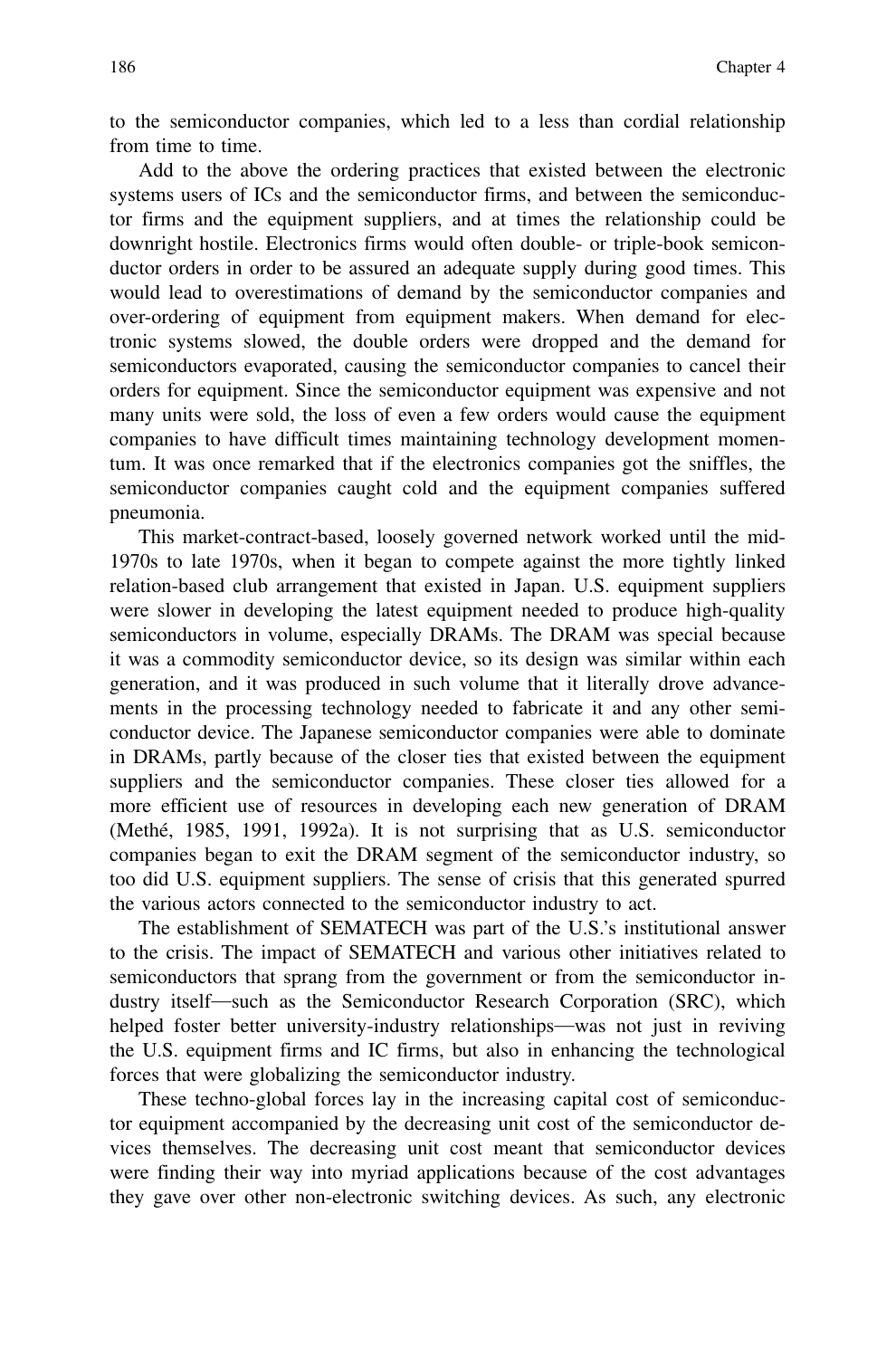systems company needed a supply of semiconductor devices in order to compete in its respective market. As the electronics industry globalized, especially to other parts of Asia, this need spread as well. SEMATECH's work on equipment technology facilitated the growth of Korean and Taiwanese firms by providing better information about equipment technologies. Although the cost of equipment continues to rise, the greater information on the direction and pacing of innovation along various equipment trajectories allowed for market-based transactions to occur and reduced uncertainty in evaluating the alternatives offered for new equipment innovation. The changes in the semiconductor industry wrought by these techno-global dynamics have come full circle in their influence on institutional responses such as SEMATECH, which recently lost its U.S. government financial backing and has evolved into International SEMATECH (ISE-MATECH) and begun to accept non-U.S. firm participation. We will discuss these issues in the final sections of this chapter.

The U.S. equipment suppliers were aided, then, by two market-related developments. The first was the emergence of the microprocessor and later other logic devices, such as application-specific integrated circuits (ASICs) that could be made in enough volume to drive processing technology. The second was the breaking of the bipolar orientation of the global semiconductor industry away from a U.S.―Japan axis with the emergence of South Korean and later Taiwanese semiconductor companies. Both of these developments created virtuous cycles between the non-Japanese equipment suppliers and the non-Japanese semiconductor companies. The standardization of equipment technology and the more open and transparent evaluations that could be performed on it made it more readily available to new entrants. The emergence of new customers for the non-Japanese equipment suppliers drove their gradual reascendance in the market.

### **4.3 The European Integrated-Circuit Industry**<sup>4</sup>

System houses that have diversified into the technology by setting up divisions or subsidiaries, some as joint ventures with U.S. companies and some entirely on their own, have dominated the European semiconductor industry. Rather than take this year by year, as we did in examining the U.S. semiconductor industry, we will examine the European industry on a firm-by-firm basis.

In 1978 the dominant companies were Philips and Siemens. Their semiconductor operations were company divisions and had begun early; Philips started in 1964 with its Components Division. In 1991 a separate product division, Philips Semiconductor, was created out of the Components Division in order to focus activities on semiconductors. Siemens began research on semiconductors in 1949 and was producing integrated circuits in 1963. In 1988 the Siemens Semiconductor Group was established as a self-standing unit within Siemens AG. In 1999 this group was spun out as Infineon.

ITT Semiconductor was a subsidiary of the ITT Corporation in the U.S. that was formed in 1952 in Germany as Intermetall GmbH to sell germanium transistors and diodes. SGS-Ates was the merger of Ates, a subsidiary of the Italian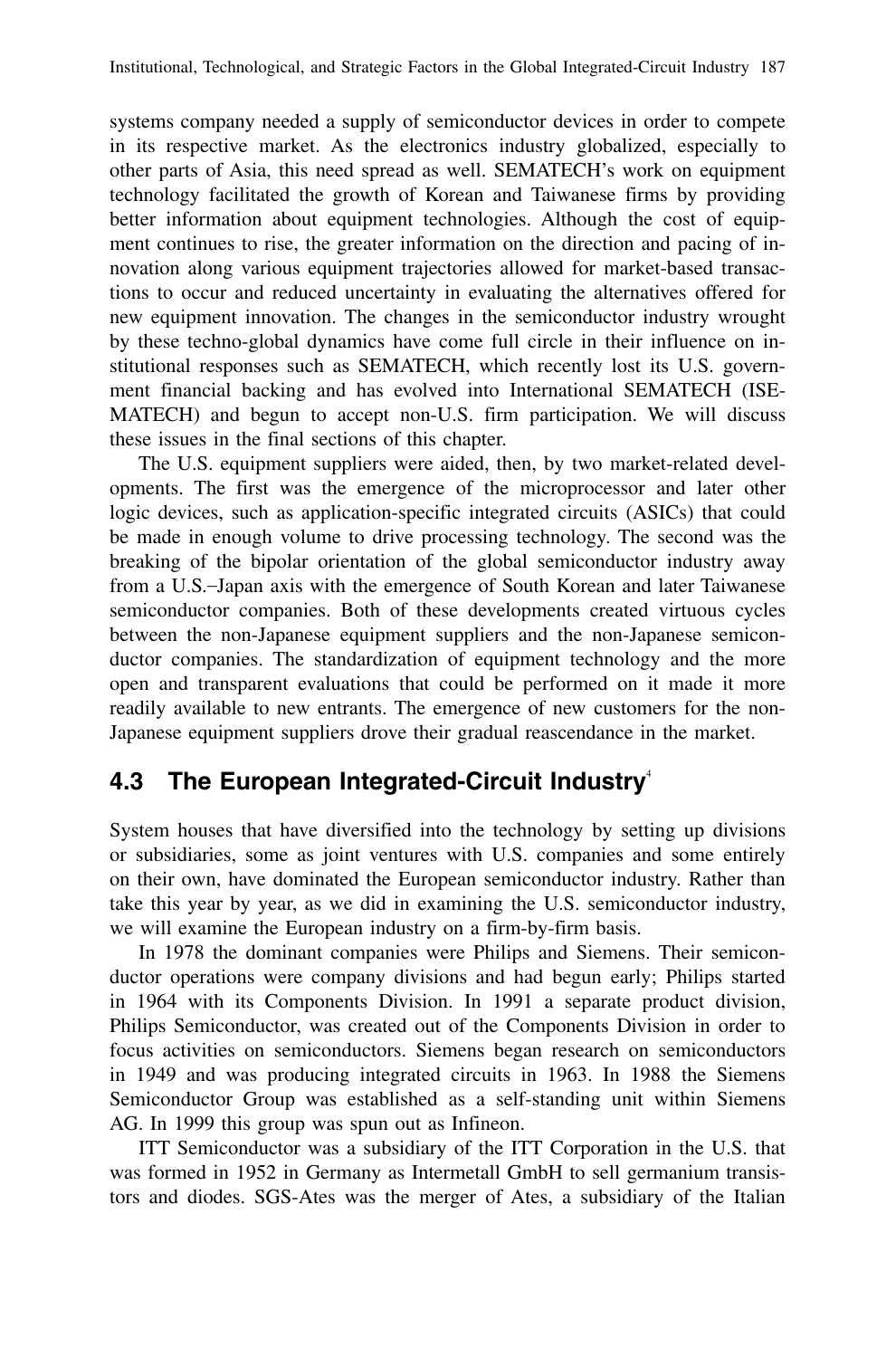| Rank           | 2002            | 1995                  | 1992                               | 1989                           | 1985            | 1983                                | 1978               |
|----------------|-----------------|-----------------------|------------------------------------|--------------------------------|-----------------|-------------------------------------|--------------------|
| 1              | <b>STMicro</b>  | <b>SGS-Thomson</b>    | <b>Philips</b>                     | <b>Philips</b>                 | <b>Siemens</b>  | <b>Philips</b>                      | <b>Philips</b>     |
| $\overline{2}$ | <b>Infineon</b> | <b>Philips</b>        |                                    | <b>SGS-Thomson SGS-Thomson</b> | <b>SGS-Ates</b> | <b>Siemens</b>                      | <b>Siemens</b>     |
| 3              | <b>Philips</b>  | <b>Siemens</b>        | <b>Siemens</b>                     | <b>Siemens</b>                 | <b>Philips</b>  | <b>SGS-Ates</b>                     | <b>ITT</b>         |
| $\overline{4}$ | <b>Bosch</b>    | <b>TEMIC</b>          | <b>GEC Plessey</b>                 | <b>Plessey-Ferranti</b>        | <b>Thomson</b>  | <b>ITT</b>                          | <b>SGS-Ates</b>    |
| 5              | <b>Micronas</b> | <b>GEC Plessey</b>    | <b>ITT</b>                         | <b>ITT</b>                     | <b>Inmos</b>    | <b>Thomson</b>                      | <b>Thomson-CSF</b> |
| 6              | Alcatel         | <b>Ericsson</b>       | <b>Ericsson</b>                    | <b>Telefunken</b>              | <b>ITT</b>      | Ferranti                            | <b>Plessey</b>     |
| 7              | AMS             | <b>Alcatel Mietec</b> | <b>MHS Semi</b>                    | <b>Matra Harris</b>            | Ferranti        | <b>Inmos</b>                        | Ferranti           |
| 8              | <b>Ericsson</b> | Austria Mikro         | Telefunken                         | Austria Mikro                  | <b>Plessey</b>  | <b>Plessey</b><br><b>Telefunken</b> |                    |
| 9              | X-Fab           | <b>ITT Semi</b>       | <b>Mietec</b>                      | <b>ABB Hafo</b>                |                 |                                     |                    |
| 10             | Melexis         |                       | <b>EM Micro Elec Austria Mikro</b> | <b>Marconi</b>                 |                 |                                     |                    |

**Table 4.3** Top 10 Semiconductor Firms in the European Industry for Selected Years

Key:<br>**BOLD**:

**BOLD:** Diversifying Entrant with Electronic Systems Connection *ITALICS*: Start-up as an Integrated Device Manufacturer *ITALICS* : Start-up as an Integrated Device Manufacturer<br> **STANDARD:** Start-up as a Fabless Design Firm or Foundry

Start-up as a Fabless Design Firm or Foundry

**BOLD ITALIC**S: Shifting from Electronic Systems to Integrated Device Manufacturer

Sources: ICE Status, various issues; ICE Profiles, various issues; IC Insights Strategic Reviews, various issues

telecommunication company STET (Societa Finanziara Telefonica) that was set up in the 1950s, and SGS, which was set up by Olivetti also in the 1950s. SGS had entered the semiconductor industry through a joint venture with Fairchild in 1960. Fairchild withdrew from the joint venture in 1968, and it reverted back to SGS. In 1971 SGS-Ates was formed through the merger of the two companies by the Italian government. In 1981 SGS-Ates acquired Mostek from United Technologies Corporation, and in 1987 it was merged into Thomson to form SGS-Thomson. Thomson-CSF is the parent company of Thomson Semiconducteur and is part of the larger Thomson SA group in France. The Thomson group has continued to develop semiconductors for the military.

Plessey Semiconductors began in 1966 as a part of Plessey, Inc., an electronic systems house. It was merged with Marconi and acquired by GEC in 1990. Ferranti Semiconductor was a part of Ferranti, Ltd., an electronic systems house that was one of the first companies to build computers in the 1950s. It was merged with Plessey in 1988. Ferranti developed the gate array, 10 years before LSI Logic in the U.S. exploited it commercially. AEG-Telefunken, or simply Telefunken, was part of the Daimler-Benz group when it entered the semiconductor industry. Telefunken acquired 50% of Matra Harris Semiconductor (MHS) in 1989. Telefunken was itself folded into TEMIC, which was formed in 1992 when the Daimler group and Deutsche Aerospace set up a joint venture.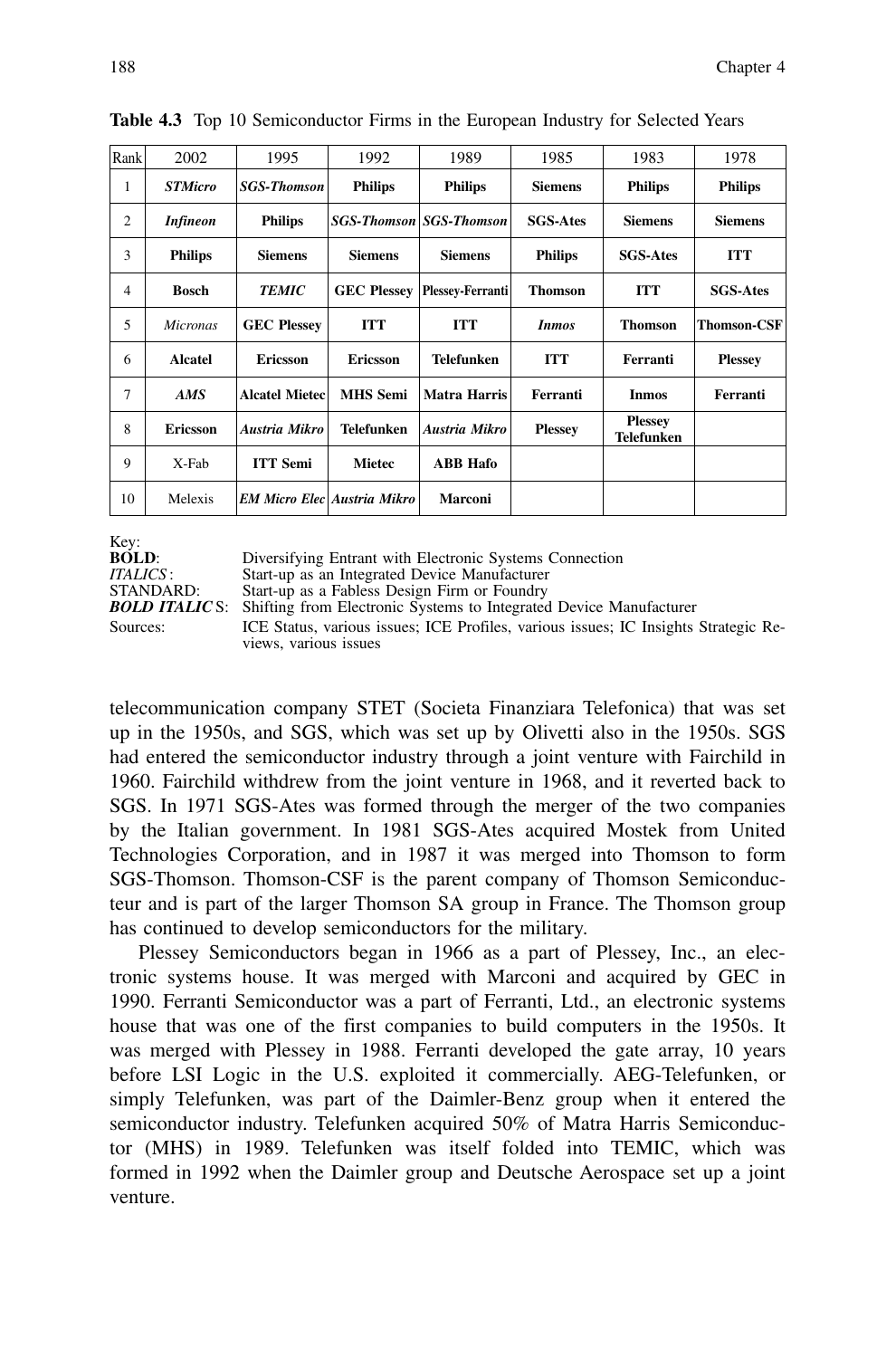Inmos, which joined the top semiconductor vendors in 1983, was established in 1977 through a \$50 million investment from the UK government. It developed some unique microprocessor designs such as the Transputer. Inmos was sold to Thorn EMI in 1984 and later sold to SGS-Thomson in 1988. Matra Harris Semiconductor, later just MHS, was formed in 1979 as a joint venture between Matra SA of France and Harris Semiconductor of the U.S. This joint venture was set up as one of several the French government encouraged to bring in semiconductor technology from abroad through a program called Plan Circuits Intégrés. The French government at the time owned Matra SA, and it was privatized in 1988. The company became a subsidiary in 1992 of the TEMIC organization, and is responsible for semiconductor operations in France. Austria Micro Systems (AMS) was established in 1981 as Austria GmbH. It was originally a joint venture between American Micro-Systems Inc. (AMI) and VOEST-Alpine AG. In 1987 it changed its name to Austria Mikro Systeme as AMI was withdrawing. It changed its name to Austria Micro Systems in 2001 and has become a privately held company with Aspern Industrie Beteiligungs AG holding 98% of the company's stock.

ABB Hafo was originally established in 1934 as a private research institute; it began to focus on semiconductor research in 1954 and was part of the ASEA group. It became a part of the Asea Brown Boveri Group in 1987. A Canadian firm, Mitel, acquired ABB Hafo in 1996. Mietec was formed in 1983 as a joint venture between Bell Telephone Manufacturing Co., a subsidiary owned by ITT, and GIMV, a Flanders regional investment company. In 1987 the telecommunications activities of ITT were merged into Alcatel's operations and Mietec went with them. In 1990 Alcatel purchased all the remaining shares of Mietec, and the name of the company was changed to Alcatel Mietec. In 2002 Alcatel sold its semiconductor operations to STMicro.

EM Microelectronic-Marin was founded in 1975 as a division of the Swiss Ebauches Electronics SA, which was part of ASUAG, a larger group of Swiss watchmaking companies. Ericsson Microelectronics was the semiconductor division of the Ericsson electronics company. It began operations in the early 1970s, and much of its activity was captive. It moved into the merchant market more in the 1990s. In 2002 it sold off much of its semiconductor operations to Infineon, which was the semiconductor operations unit of Siemens. As noted above, Infineon was spun off from Siemens in 1999, but it is still majority-owned by Siemens at about 19%. It is, however, seen as a system house organizational form transitioning into an IDM form.

Micronas has a more complex history, since part of it was founded in 1980 as a subsidiary of Nokia, and then in 1989 Crosstec Engineering AG acquired it. The Micronas name was kept, and in 1992 it became an independent company. Micronas acquired the semiconductor operations of ITT Semiconductor in 1997, and then went through a restructuring in 1998, selling off the remains of the old Nokia division; therefore we are classifying this as an IDM start-up. X-Fab is a pure-play foundry company formed in 1999 when Belgium's Elex NV combined three of its semiconductor facilities into one company. Melexis is also part of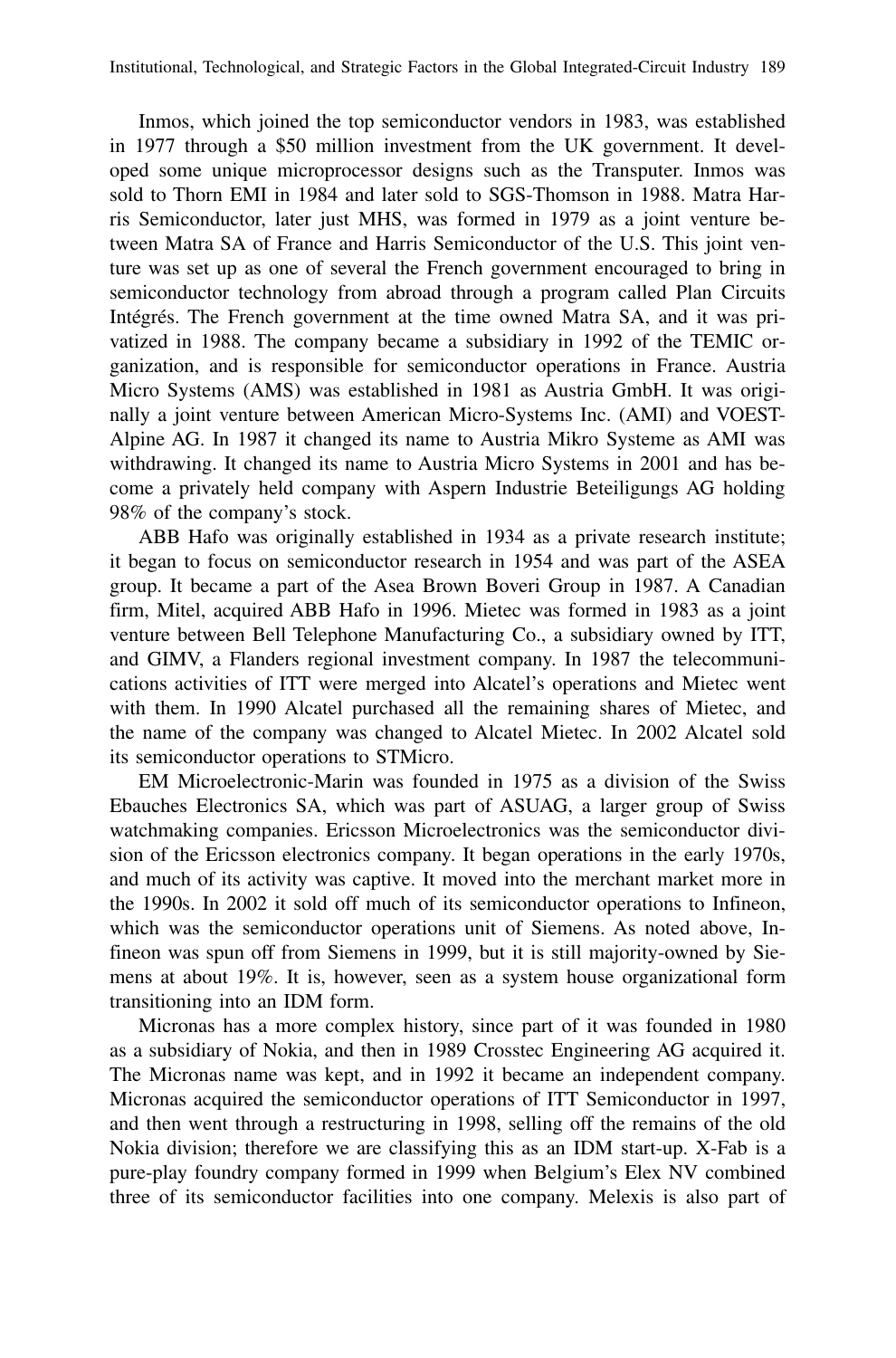the Elex NV organization and a major customer of X-Fab. We classify X-Fab as a foundry start-up. Melexis Microelectronic Integrated Systems originally was established in 1988 and produced primarily ASICs. It is part of the Elex NV holding company along with X-Fab and Thesys Mikroelektronik GmbH. We have classified this company as an IDM start-up.

Several trends can be identified from the analysis presented above. First, the role of the large system houses in establishing semiconductor operations in Europe dominates all other organizational forms. IDM start-up forms did occur, but few became large or remained independent in the European institutional environment. The system house organizational form has dominated from the beginning of the European semiconductor industry. This industry was highly fragmented by national markets throughout much of its history, and much of the European demand for semiconductors―more than 60% in many years―was filled either by Japanese or U.S. firms. Even if generous amounts of venture capital had been available, it would have been difficult to support these newly entering firms.

Second, governments played a much more direct role in establishing and shaping the topography of the European semiconductor industry. This is seen in the active participation of various national governments in the establishment of semiconductor companies. This governmental activity went further when it was recognized that national markets would not sustain the operations of national champions. Cross-border mergers were set up between various national champions. Many began occurring in the late 1980s in preparation for the 1992 unification of European markets. Governments also played a more traditional role. The various governments comprising Europe established research institutes and funded research consortia concerning semiconductors and electronic systems. BRITE and ESPRIT were two formed during the 1980s, and Interuniversity MicroElectronics Center (IMEC) is a current research consortium. Unlike previous consortia that focused on a limited set of objectives, IMEC is an ongoing consortium of university, business, and government researchers carrying out midterm research focused on advancing semiconductor fabrication technology.

Third, when start-up companies began as IDM organizational forms or later as fabless/foundry organizational forms, these companies often drew their financial resources from either holding companies or regional development companies, or from the participation of system houses. The line demarcating the IDM start-up and system house organizational forms is less clear in the European institutional setting than in the U.S. institutional setting. Philips and Siemens were true system houses because these two companies were connected to multiple electronics markets. Many of the European system houses were diversifying entrants from the military or industrial electronics/computer markets. The domination of the system house form also had an impact on the human resources necessary for starting up a firm. Moreover, most of the downstream customers of the semiconductors produced in Europe were the very same system houses.

Fourth, merger and acquisition activity took place in the U.S., but in Europe the effect was more marked because the industry has been experiencing consoli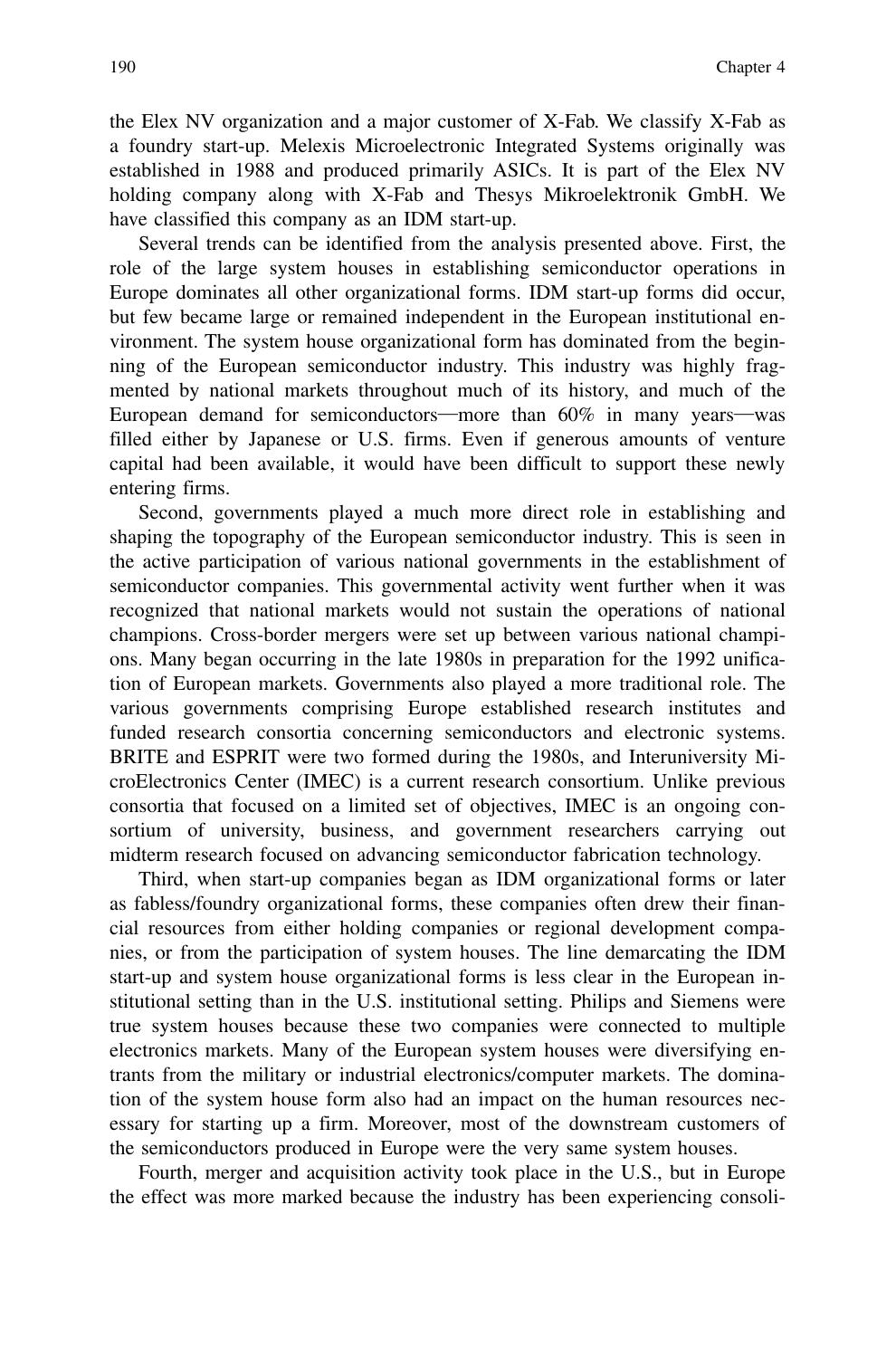dation throughout its history. According to some estimates, the top 2 firms accounted for 87% of the semiconductor output in Europe in 2003. This high level of concentration was exhibited throughout the history of the European market, where the top 2 or 3 firms controlled anywhere from 70% to 90% of the market. In the U.S. the continued entry of new firms has muted the consolidation effect of mergers and acquisitions. This consolidation around a few large firms and the lack of continual renewal through start-up entry is one explanation why some years have fewer than 10 firms in the top list.

The fifth trend is seen emerging in the last year of the data: movement to the independent IDM organizational form with STMicro, Infineon, and the emergence of companies like Micronas and Melexis and the foundry X-Fab into the top list. The European semiconductor topology is beginning to resemble that of the U.S. in its mix of organizational forms, with system houses, IDMs, and foundry organizational forms coexisting. Two caveats need to be interjected concerning this recent trend. It is just appearing, and in its nascent form may be blunted or redirected by other environmental or institutional factors; also, the level of concentration, as noted, is higher in Europe than in the U.S., which has a substantial impact on the distribution of the resources necessary for a firm representing a particular organizational form to get established and survive.

The sixth trend concerns the configuration of the innovation envelope for the European semiconductor industry. Most of the semiconductor industry equipment firms in Europe were spun off from semiconductor companies, but the connection was tighter than in the U.S. case because of the connection of the semiconductor companies to the larger system houses, which in turn were often connected to larger industrial groups. Furthermore, because the European semiconductor companies often served small fragmented markets and supplied mainly domestic electronics firms, few process innovations originated in Europe relative to the U.S. and Japan. The European manufacturers were slow to move from bipolar process technology to MOS process technology and often lagged by as much as six months to a year behind their U.S. and Japanese counterparts. Because of the techno-global forces driving the semiconductor industry, those equipment firms that became competitive, such as Kulicke & Soffa and Schlumberger, did so in the less technologically advanced equipment areas and established their presence early in the U.S. or Japanese markets.

### **4.4 The Japanese Integrated-Circuit Industry**<sup>5</sup>

In the Japanese situation, as in Europe, the dominance of large diversifying system houses is evident. Unlike the European situation, the Japanese system houses were more like Philips and Siemens with connections to multiple downstream electronics markets. Although the Japanese semiconductor industry has been well covered in this volume (see Okada's chapters) as well as in other works (see Methé, various works), several key trends should be given additional attention. The first is that the Japanese semiconductor system houses were not all equal in terms of access to resources. There is an important distinction that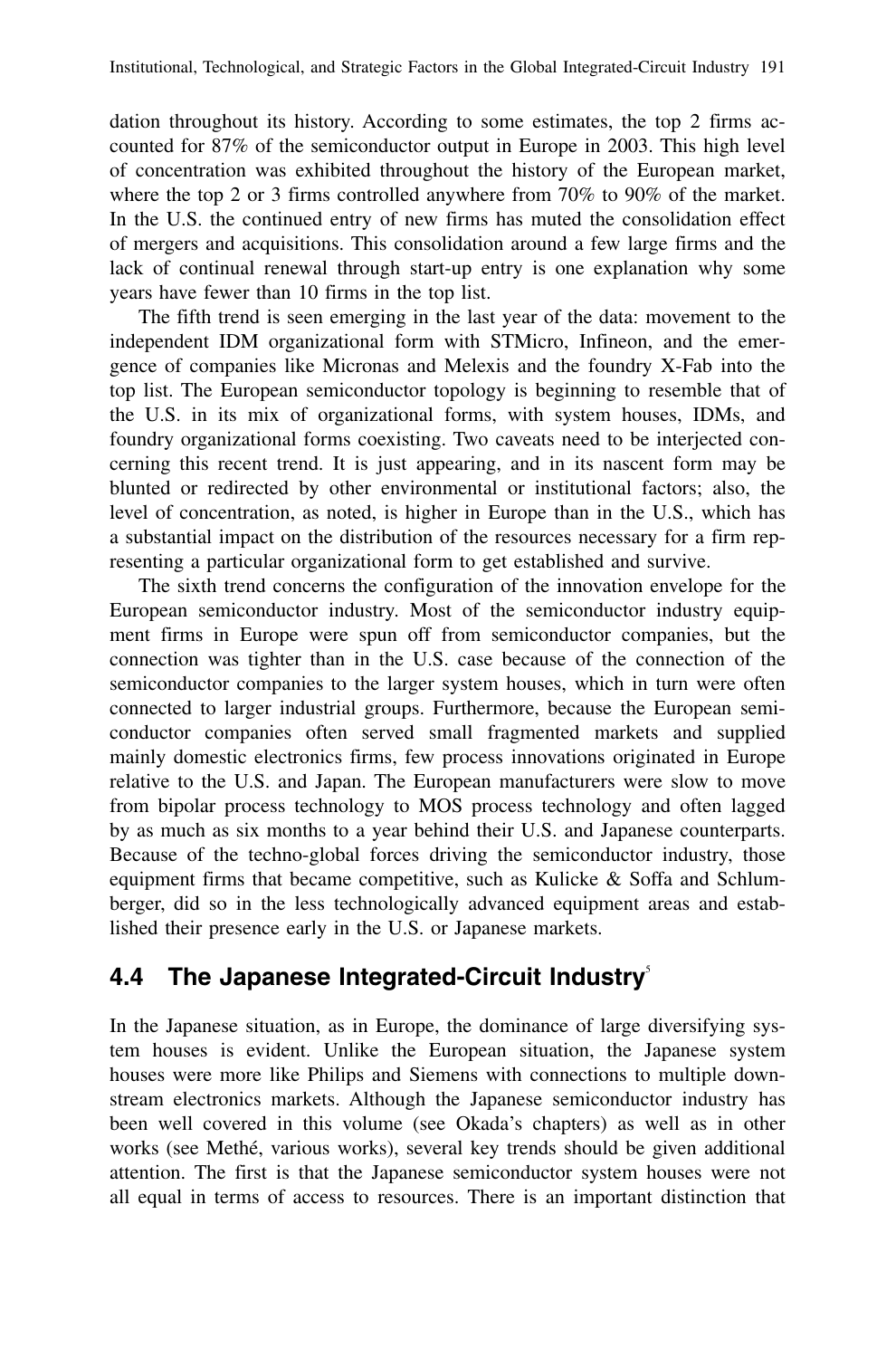| Rank           | 2003            | 2002              | 1995              | 1992              | 1989              | 1985              | 1983              | 1978              |
|----------------|-----------------|-------------------|-------------------|-------------------|-------------------|-------------------|-------------------|-------------------|
| 1              | Renesas         | <b>NEC</b>        | <b>NEC</b>        | Toshiba           | <b>NEC</b>        | <b>NEC</b>        | <b>NEC</b>        | <b>NEC</b>        |
| 2              | Toshiba         | Toshiba           | Hitachi           | <b>NEC</b>        | Toshiba           | Hitachi           | Hitachi           | Hitachi           |
| 3              | <b>NEC</b> Elec | Hitachi           | Toshiba           | Hitachi           | Hitachi           | Toshiba           | <b>Toshiba</b>    | Toshiba           |
| $\overline{4}$ | Sony            | <b>Fujitsu</b>    | <b>Mitsubishi</b> | Fujitsu           | <b>Mitsubishi</b> | <b>Fujitsu</b>    | <b>Fujitsu</b>    | <b>Mitsubishi</b> |
| 5              | Fujitsu         | <b>Mitsubishi</b> | Fujitsu           | <b>Mitsubishi</b> | <b>Fujitsu</b>    | <b>Matsushita</b> | <b>Matsushita</b> | Fujitsu           |
| 6              | Matsushita      | Matsushita        | <b>Matsushita</b> | Matsushita        | <b>Matsushita</b> | <b>Mitsubishi</b> | <b>Mitsubishi</b> | Matsushita        |
| 7              | <b>Sharp</b>    | Sony              | Sanyo             | Sharp             | <b>Sharp</b>      | Sanyo             | Sanyo             | Sanyo             |
| 8              | Rohm            | Sharp             | Oki               | Sony              | Sanyo             | Oki               | Oki               | Sharp             |
| 9              | Sanyo           | Sanyo             | Sharp             | Sanyo             | Oki               | Sharp             | Sharp             | Oki               |
| 10             | Oki             | Rohm              | Sony              | Oki               | Sony              | Sony              | Sony              | Sony              |

**Table 4.4** Top 10 Semiconductor Firms in the Japanese Industry for Selected Years

Key:<br>**BOLD**:

**BOLD:** Diversifying Entrant with Electronic Systems Connection *ITALICS*: Start-up as an Integrated Device Manufacturer

*ITALICS* : Start-up as an Integrated Device Manufacturer Start-up as a Fabless Design Firm or Foundry

**BOLD ITALIC**S: Shifting from Electronic Systems to Integrated Device Manufacturer

Sources: ICE Status, various issues; ICE Profiles, various issues; IC Insights Strategic Reviews, various issues

must be made between system houses like NEC, Hitachi, Toshiba, Fujitsu, Oki, and Mitsubishi Electric, the *sogo denki* makers, who made industrial electronics and computers as well as consumer electronics, and companies like Matsushita, Sony, Sharp, and Sanyo, who focused on consumer electronics. Further, it was the *sogo denki* makers of semiconductors who were included in governmentsponsored research consortia, the most famous of which was the Cho LSI Kenkyu Kumiai (VLSI Research Cooperative) (Methé, 1985).

Second, the institutional environment changed over the history of the Japanese semiconductor industry from one of "catch-up" to one of "integration" and back to "catch-up." This can be seen in the role of the government and the various sponsored consortia that changed as a result of the shift from the bipolar competition between the U.S. and Japan to the multipolar global industry that exists today. The effect of these consortia can be debated, but the VLSI Research Cooperative was credited with much of the success of the Japanese semiconductor companies in overtaking the United States, at least in the minds of U.S. policy makers and the leaders of the various industry associations linked to the U.S. industry. Efforts were made by the U.S. side to open up access to these Japanese government-sponsored research endeavors, and for both policy and practical reasons the Japanese government allowed foreign access to various electronics-related research programs, as seen in the SELETE program. The focus also shifted within these programs away from the more practical aspects of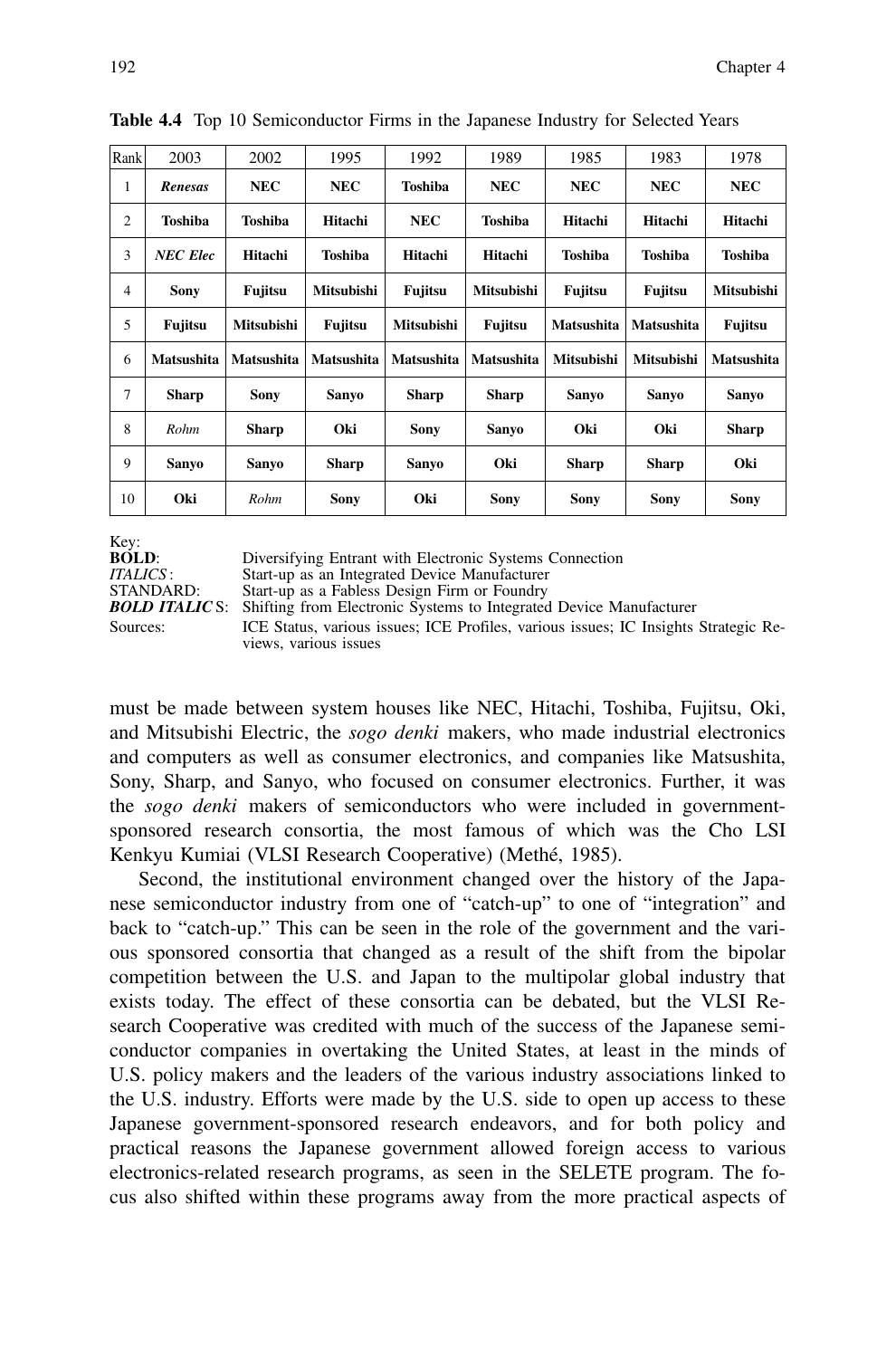readying the technology to launch the next generation to more long-term or basic research-oriented goals. This process shifted again in the late 1990s as the Japanese firms found themselves behind the Koreans and Taiwanese in memory and fabrication technology and unable to match the U.S. companies in the heavily design- and market-oriented logic areas. Recent research consortia such as ASPLA, ASUKA, and others have attempted to remedy this situation.

Third, many companies in the Japanese semiconductor industry, especially the *sogo denki* makers, were connected not only downstream to various electronics markets, but also upstream to various semiconductor equipment companies through the innovation envelope. These relationships could be as wholly owned subsidiaries or as in-house production units, but more often than not they were the equity relationships known as vertical *keiretsu* ("business group"). The impact of these upstream linkages with equipment companies was important in the early years because they enabled the Japanese semiconductor companies to catch up and then surpass their U.S. counterparts in fabrication process technology (Methé, 1985, 1991a). The relationship between the equipment companies and the semiconductor companies was tighter than in the U.S. or European cases and was relation-based―that is, based on long-term mutual commitments to codevelop fabrication technology and refine it for the primary contractor. The character of this relationship shifted from facilitator to inhibitor as the context of the semiconductor industry began to change around the end of the decade of the 1980s and early 1990s.

During the period when the global semiconductor industry was bipolar in terms of market contenders, from roughly the late 1970s (1978) until the early 1990s (1993), with Japanese and U.S. companies in heavy competition, the strong links between equipment companies and semiconductor companies that existed in Japan helped the Japanese to gain and then maintain their lead in fabrication process technology. This was evident in the DRAM market that drove innovation in this technology, especially in the decades of the 1970s and 1980s. Japanese semiconductor and equipment makers could co-develop new fabrication process technology faster than their U.S. counterparts could.

Furthermore, the Japanese equipment makers would continually fine-tune the equipment after it was in place to the exact specifications of the Japanese semiconductor maker in order to increase the yield from the fabrication line. As noted, U.S. semiconductor companies had more loosely linked network relationships with their equipment suppliers, and these were governed by market-based contracting as opposed to the more relation-based contracting of the Japanese. One outcome of the bipolar competition between the U.S. and Japan was the creation of SEMATECH, which worked to advance and standardize fabrication process technology, thus diffusing advanced process technology more rapidly out into the industry. U.S. equipment suppliers could then add customized software solutions to the technology with the hope of gaining advantages over their equipment rivals.

With the emergence of a multipolar semiconductor industry, the Japanese equipment and semiconductor companies were now faced with an entirely differ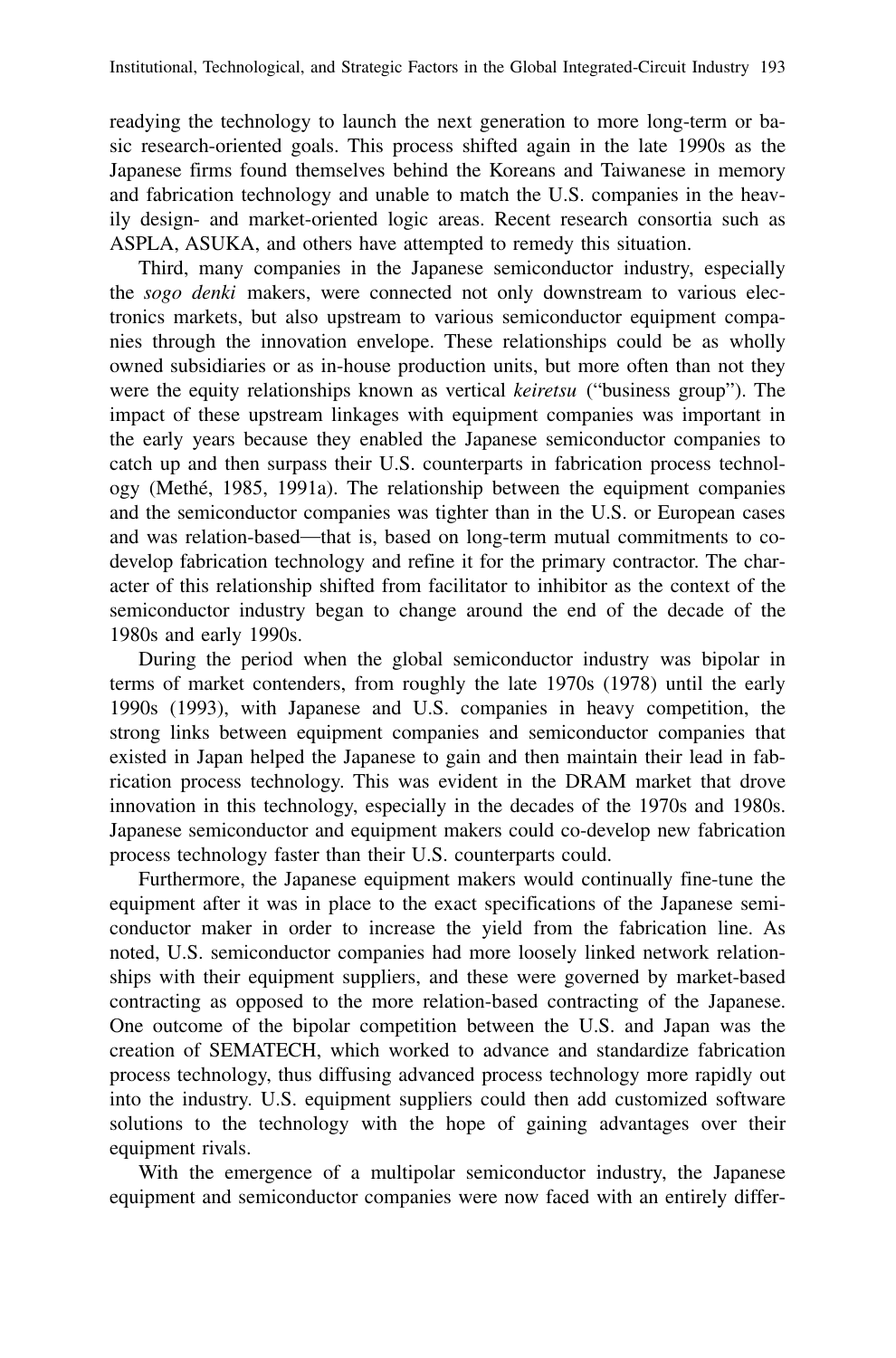ent industry situation. The advantage of closely linked innovation envelope relationships that had been so important in the 1970s and early 1980s began to fade in the late 1980s as equally good or better fabrication technology became available. Further, as Japanese semiconductor companies lost momentum in the DRAM segment of the semiconductor industry to the new Korean competitors, their ability to fund the increasing demand for capital needed for new equipment faltered. This started to drive the Japanese equipment manufacturers to search for new customers. The Achilles' heel of Japanese electronics firms in general has always been in the area of software development and systems integration. With the growing importance of software-controlled fabrication equipment, the Japanese equipment makers were at a disadvantage, and one that could not be compensated for by the sharing of information with Japanese semiconductor firms, which were equally as deficient. The advantage of a tightly linked innovation envelope had now become a disadvantage.

To understand further why the Japanese began to lose momentum in the DRAM industry, we find it important to note a macro-institutional event that occurred in 1985. The Plaza Accord raised the value of the yen substantially against the dollar. This agreement between the Japanese government and the other OECD member governments was not aimed specifically at the semiconductor industry, but it had an impact on it nevertheless. We will discuss the Korean semiconductor industry more fully below, but the Plaza Accord opened the door for the Koreans to come in with lower priced DRAMs, in dollar terms, than the Japanese. The 1985 Plaza Accord put an effective floor under the price of Japanese DRAMs relative to Korean and U.S. companies. The heavy dependence of Japanese semiconductor companies on DRAMs for much of their revenue as well as volume placed a considerable burden on them in terms of financing the further development of new processing technology. This burden was magnified by the slowdown in the growth of the Japanese economy overall after the bursting of the "Economic Bubble" in 1990 and in the slowdown in consumer electronics within Japan.

The Japanese semiconductor companies were part of the system house operations of the Japanese electronics companies. Much of the volume production of semiconductors was driven by the growth of the consumer electronics industry. Japanese system houses and the *sogo denki* makers in particular were more dependent on the domestic Japanese market than were the other electronics companies, such as Sony, Matsushita, Sharp, and Sanyo. Consequently, as demand for consumer electronics began to wane in the Japanese domestic market, price competition intensified and this affected the margins of all electronics companies. The situation of the PC industry in particular had an impact on the *sogo denki* makers, especially NEC and Fujitsu, after the arrival of viable foreign competitors (Methé et al., 1998a, 1998b).

These broader institutional, economic, and specific consumer electronics industry related factors put differential pressure on the various system house forms that supplied semiconductors and set in motion the fourth trend evident in the table above. The *sogo denki* system house form, as represented by NEC, Hi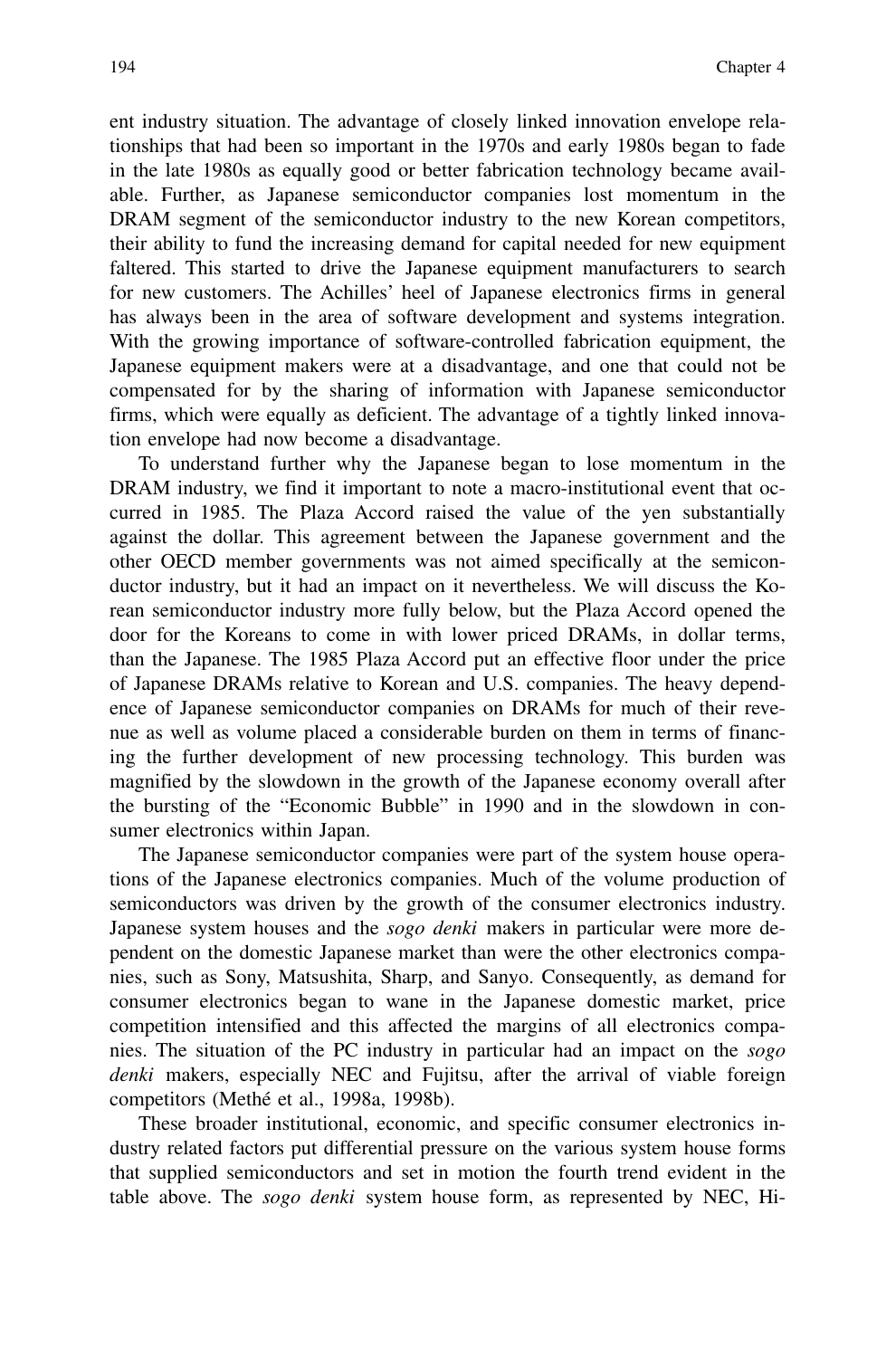tachi, Toshiba, and Mitsubishi Electric, began to withdraw from segments of the semiconductor industry, such as DRAMs. Hitachi and NEC created a joint venture for their DRAM operations called Elpida, which later absorbed the DRAM operation of Mitsubishi. Toshiba sold off its DRAM operation to Micron, a U.S. IDM. NEC further streamlined its semiconductor operations by spinning off its logic device operation as NEC Electronics in November 2002. NEC Electronics went public in July of 2003, although NEC is still the largest single shareholder after the initial public offering (IPO). This accounts for the system house shifting to the IDM designation as its organizational form in Table 4.4. The same can be said for Renesas, the joint venture for logic devices that is a combination of Hitachi's and Mitsubishi Electric's logic operations. Currently, Hitachi has 55% of the equity and Mitsubishi Electric 45%. Renesas has yet to have its IPO, but one is planned. These two firms, NEC Electronics and Renesas, are concentrating much of their efforts on what has become the system-on-a-chip (SoC) segment of the semiconductor industry, an outgrowth of the older ASIC segment. This trend of shifting to an IDM organizational form with a focus on the SoC will most likely continue as companies like Fujitsu, Toshiba, Matsushita, Sony, and other system house firms that made semiconductors continue to have difficulties competing in the market. It remains to be seen if this strategic approach will be successful or not. As noted above, the Japanese electronics firms have had problems in developing their capabilities in software development and engineering. This is particularly troubling because success in the SoC segment requires, among other capabilities, sophisticated software engineering for embedding the software on the chip itself.

In the DRAM area, only Elpida remains. It is not listed in the table because its operations are not large enough to qualify, but it is also indicative of the movement toward the IDM organizational form that is evident in the cases of NEC Electronics and Renesas. Elpida has had a difficult time of it but was able to move toward a successful IPO on April 28, 2005. Rohm, which first appeared on the top supplier list in 2002, was established in 1958. It began producing integrated circuits in 1981 and has a more focused strategy when confronting the selling of them in the merchant market. Although it is not a semiconductor startup per se, it is much more akin to the IDM form than to the system house form, since semiconductor devices generate about 85% of its revenue and the company does not produce any electronic systems products, only components. It is a focused operation that has carved out competitive positions in selected segments of the semiconductor industry, such as signal processing and control chips for multimedia applications, and is a leading company in nonvolatile memory devices. It represents an alternative organizational form to the more dominant system house form and appears to be more profitable.

A fifth trend is seen more in its absence because few other companies in Japan have emulated Rohm's success. As a result of the barren environment in terms of human, financial, and other resources necessary for entrepreneurial start-ups to begin and grow, few such start-ups have entered the Japanese market (Methé, 2005; Methé and Bracker, 1994; Bracker and Methé, 1994). This lack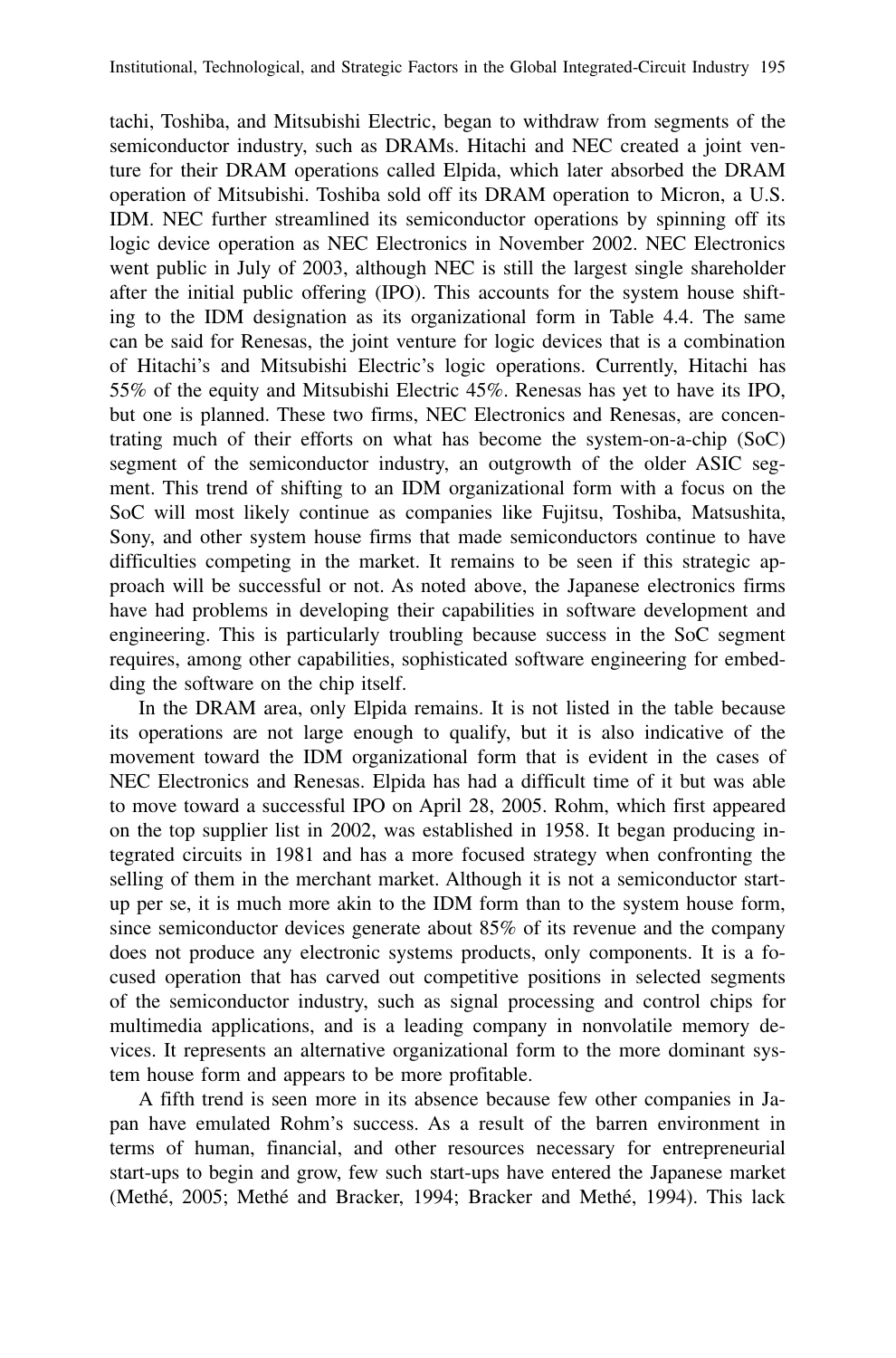of start-up organizational form support is deeply ingrained in the Japanese economic system and has inhibited the birth and growth of even the fabless organizational form. It should be remembered that this form originated in the U.S. as a counter to the high cost of entering with a fabrication facility. There have been no foundry start-ups either. Some of the system house forms have diversified into foundry operations, however. The alliance in 2000 between Hitachi and UMC in creating Tricenti was such a diversification. This alliance ended in 2002, however, because Hitachi bought out its UMC partner and later transferred the Tricenti operations to Renesas in 2003. Renesas has closed down the foundry operation, converting it into a leading-edge production fab for Renesas.

### **4.5 The Korean Integrated-Circuit Industry**<sup>6</sup>

Anam Industrial, one of the Korean *chaebol* (large industrial group), initiated the Korean semiconductor industry with the development of contract services in 1968. Through its connections with Amkor, a U.S. firm that still offers services in the area of packaging and testing, Anam Industrial began offering assembly and testing services in Korea. Throughout the 1970s and into the 1980s, both Anam and Amkor did much of the spadework to promote the front end, or fabrication process, and the back end, or assembly and test process, in Korea. In the 1980s, European and U.S. firms―partly in response to the challenge coming from Japanese producers―availed themselves of the lower labor costs and skilled and increasingly knowledgeable engineering talent in Korea (Kim, 1997). However, the Korean semiconductor industry did not really begin to take off on its own until the early to late 1970s as the government set semiconductor technology as one of the key areas for future growth.

Drawing on the engineering talent that was graduating from the Korean Advanced Institute of Science and Technology (KAIST), the government set forth in its fourth five-year plan the specific target of developing an indigenous semiconductor industry in Korea. In the early 1980s the focus of this development plan became the DRAM segment of the semiconductor industry. Through a combination of government promotion and the astute strategic moves of several of the large Korean *chaebol* , the semiconductor industry grew rapidly throughout the late 1980s and into the 1990s. The *chaebol* were tapped early for the development of semiconductor technology in Korea, and with the entry of Korean *chaebol* firms such as Samsung Electronics in 1983, Hyundai Electronics Industries in 1983, and Goldstar Electron in 1989 (the latter being a combination of the semiconductor operations of Goldstar Company and Goldstar Semiconductor that had begun in the early 1980s), a critical mass of financial and human resources was quickly created.

Of these three *chaebol* players, Goldstar, which changed its name to LG Electronics, was the weakest and would in 1999 lose most of its semiconductor operations to Hyundai. Daewoo, which began its electronic systems operations in 1974, also entered into the semiconductor industry in the early 1980s, but did not develop into a strong enough contender to take its place within the Korean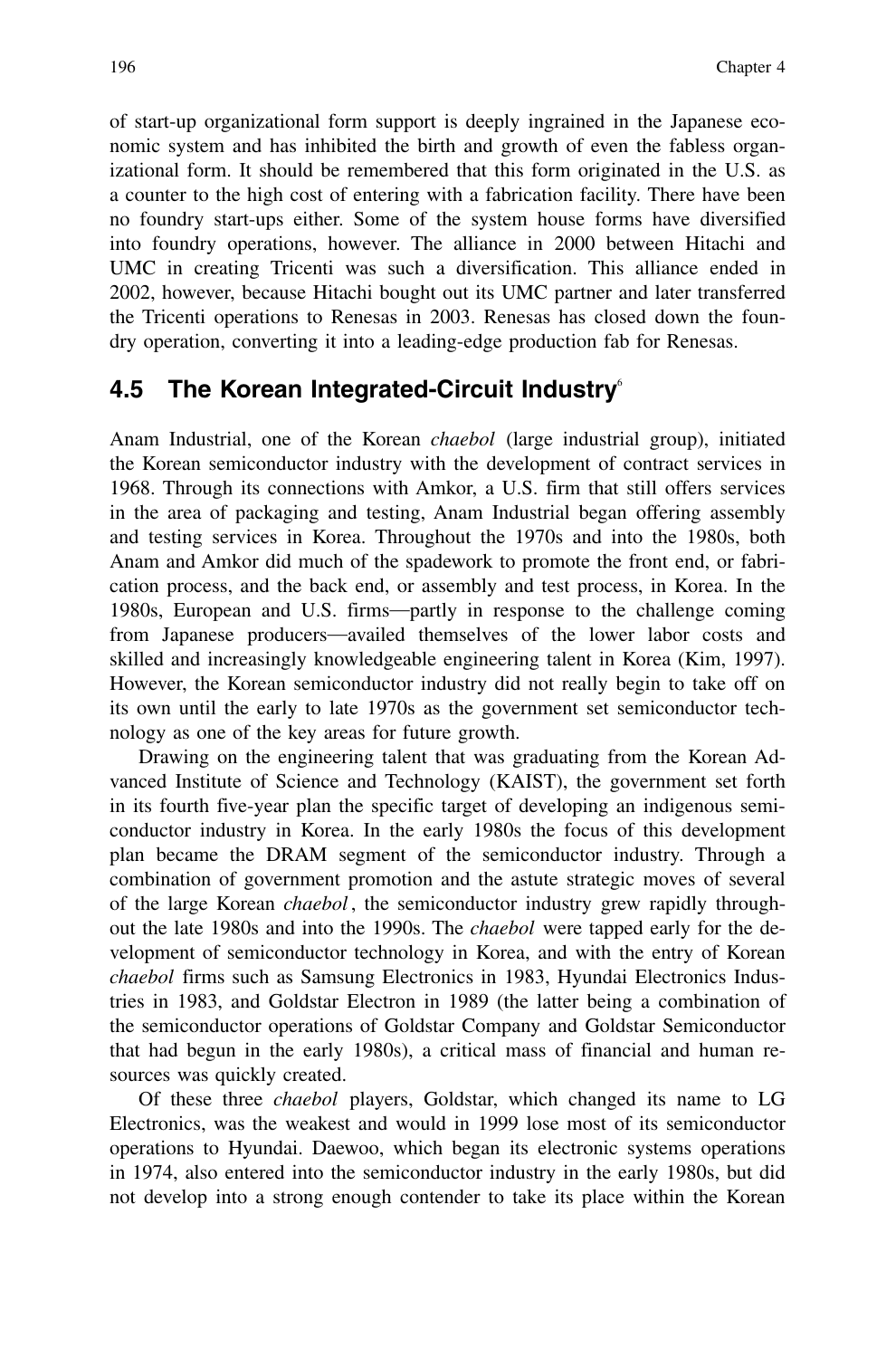| Rank           | 2002           | 1995           | 1992           | 1989           | 1987           | 1985           | 1983                            |
|----------------|----------------|----------------|----------------|----------------|----------------|----------------|---------------------------------|
|                | <b>Samsung</b> | <b>Samsung</b> | <b>Samsung</b> | <b>Samsung</b> | <b>Samsung</b> | <b>Samsung</b> | <b>(LITTLE</b><br>sophisticated |
| $\overline{c}$ | Hynix          | Hyundai        | Hyundai        | Hyundai        | Hyundai        | Hyundai        | semiconductor<br>production     |
| 3              | Anam/Dongbu    | <b>LG Semi</b> | Goldstar       | Goldstar       | Goldstar       | Goldstar       | done by<br>indigenous           |
| 4              |                |                |                |                | KEC            | <b>KEC</b>     | Korean firms)                   |

**Table 4.5** Top 10 Semiconductor Firms in the Korean Industry for Selected Years

Key:<br>**BOLD**:

**BOLD:** Diversifying Entrant with Electronic Systems Connection *ITALICS*: Start-up as an Integrated Device Manufacturer *ITALICS* : Start-up as an Integrated Device Manufacturer<br>
STANDARD: Start-up as a Fabless Design Firm or Foundry Start-up as a Fabless Design Firm or Foundry **BOLD ITALIC**S: Shifting from Electronic Systems to Integrated Device Manufacturer or Foundry Sources: ICE Status, various issues; ICE Profiles, various issues; IC Insights Strategic Reviews, various issues

domestic semiconductor industry and then displace Japanese firms in the DRAM industry as Samsung, Hyundai, and Goldstar did. Many of the human, technological, and financial resources of the *chaebol* , as seen in the LG Electronics case, were recirculated among the remaining *chaebol* , rather than out into entrepreneurial start-up firms.

The combination of focused firm strategy and government policies that supplied both financial and human resources helped to shape the Korean semiconductor industry. Korea is a latecomer both to industrialization and to the hightechnology world of semiconductors. As such, it has experienced both the benefits and the costs of the techno-global forces that have been driving the global semiconductor industry. The competition between the Japanese and U.S. segments of the semiconductor industry opened up opportunities for the Korean companies to gain valuable technological knowledge, especially as U.S. equipment firms were looking for new markets for their fabrication equipment. Furthermore, the Korean industry's proximity to Japan opened up opportunities to secure technology either through strategic alliances or by paying for moonlighting Japanese engineers to come to Korea periodically to help with various design and production problems. Although Korean semiconductor companies make a wide variety of semiconductor types, both logic devices and memory devices, the focus on DRAM production made the acquisition of knowledge easier.

The Korean semiconductor industry is also a captive of its latecomer industrialization roots in terms of the institutional environment in which it was born and grew up. The government supplied financial resources through various grant and loan programs. These had traditionally gone to members of the *chaebol* , and those aimed at the semiconductor industry were no different. Likewise, the government's efforts to supply good engineering talent were met with the demand from the *chaebol* . The best engineering talent competed for positions with Samsung, Hyundai, LG, and Daewoo. This left little for smaller *chaebol* or companies not fully connected to these industrial giants, let alone anything for entrepreneurial start-ups.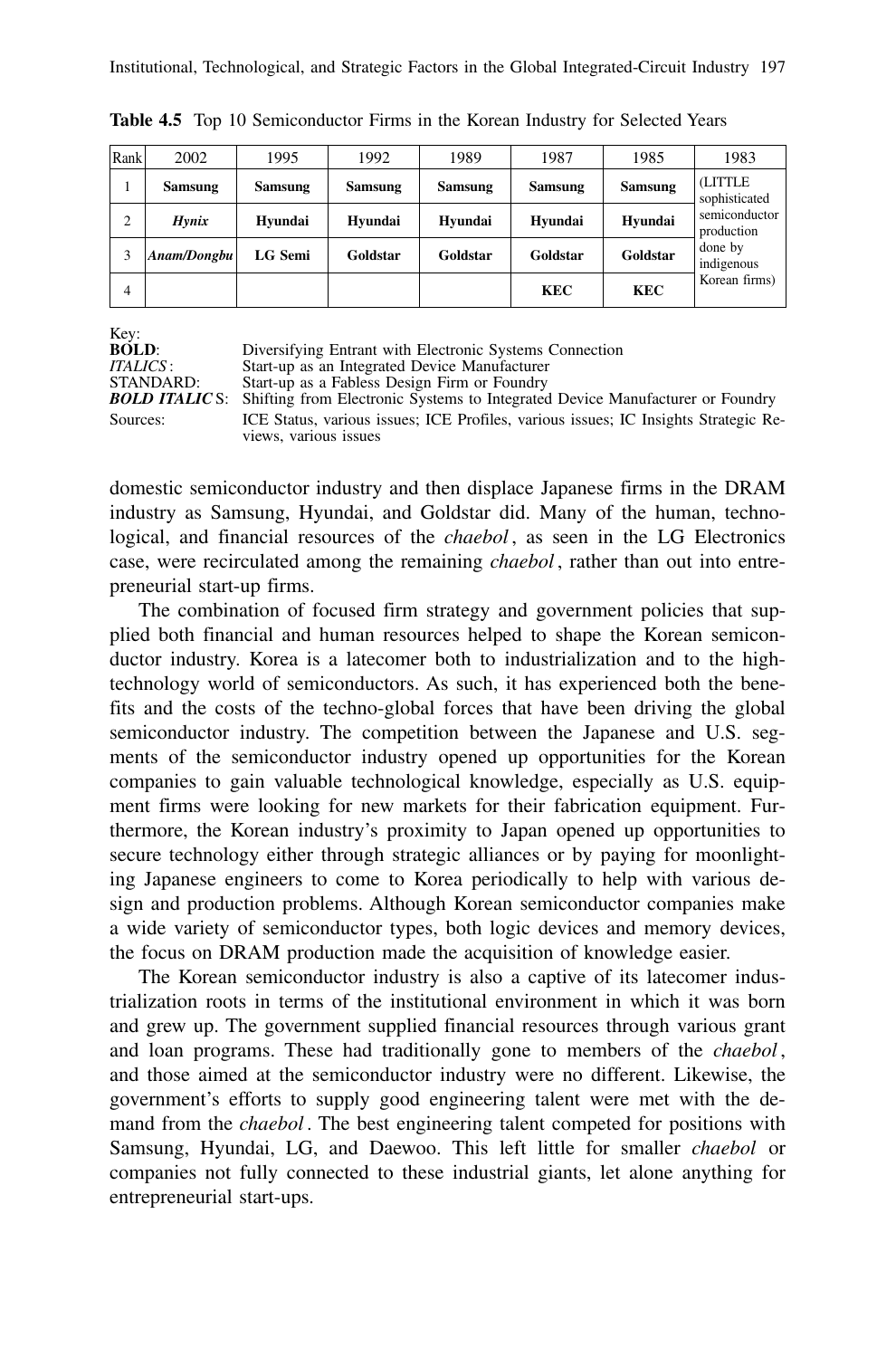Furthermore, this engineering talent was young and inexperienced in semiconductor fabrication. However, the fact that many Korean nationals had emigrated to the U.S. and had worked in the U.S. semiconductor industry helped to bring seasoned talent into the companies in areas such as project management. Again, the larger *chaebol* members were able to attract the best overseas talent to return to Korea in order to work for them. Many of these returnees ended up managing critical elements of each *chaebol*'s entry into sophisticated integratedcircuit production. They provided the necessary managerial and project experience that was lacking with the younger homegrown engineers, and this enabled these companies to grow rapidly.

These factors explain why only 3 or at most 4 firms are listed as the top companies for the various years in Korea. It also explains why most of these are essentially of the diversifying system house organizational form. Each of the companies occupying a top position―and the concentration ratio in the Korean semiconductor industry is around 80%―90% of production with these top 3 or 4―is a member of one of the large industrial groups that still dominate the Korean economy. Only in the past few years, beginning with the financial crisis of 1997 and followed by the collapse of the semiconductor industry in 2001, have we seen the emergence of different types of organizational forms.

The Korean government's attempts to reign in the power of the *chaebol* took a serious turn after the financial crisis of 1997. The recognition that the Korean economy was very top-heavy with the *chaebol* occupying the best positions in many industries, coupled with the sudden loss of economic growth that followed the Asian financial crisis, brought about a different policy environment concerning the future activities of the *chaebol* . Furthermore, the *chaebol* were not always run with the best of managerial decision-making algorithms. Samsung's move into the automobile industry was not based on sound economic and financial reckoning, but more on the chairman's interest in the auto industry in general and automobiles in particular. Daewoo's drive to become large in terms of market share often left it with a lot of debt and not the most efficient operations. As a result the government ordered that the *chaebol* members rationalize their operations. This had an impact on the semiconductor industry because LG's semiconductor operation, LG Semicon, was sold to Hyundai in October 1999. In taking over the LG semiconductor operation, the Hyundai group also had to assume the debts of LG. The new company was called Hynix.

The creation of Hynix came when the DRAM segment of the semiconductor industry was moving through a rapid series of peaks and troughs, culminating with the worst downturn in the industry's history in 2001. Hynix has been in near bankruptcy since then and has been under considerable pressure to separate its memory from its non-memory operations. This saga still continues today with no clear end in sight. Although Hynix is more focused―having spun off its telecommunications and liquid crystal display (LCD) operations―than its predecessor, conforming more closely to an IDM organizational form, it is still an open question, given the ownership issues to be determined, whether it will adopt a true IDM form. The role of the Korean government became an issue with Hynix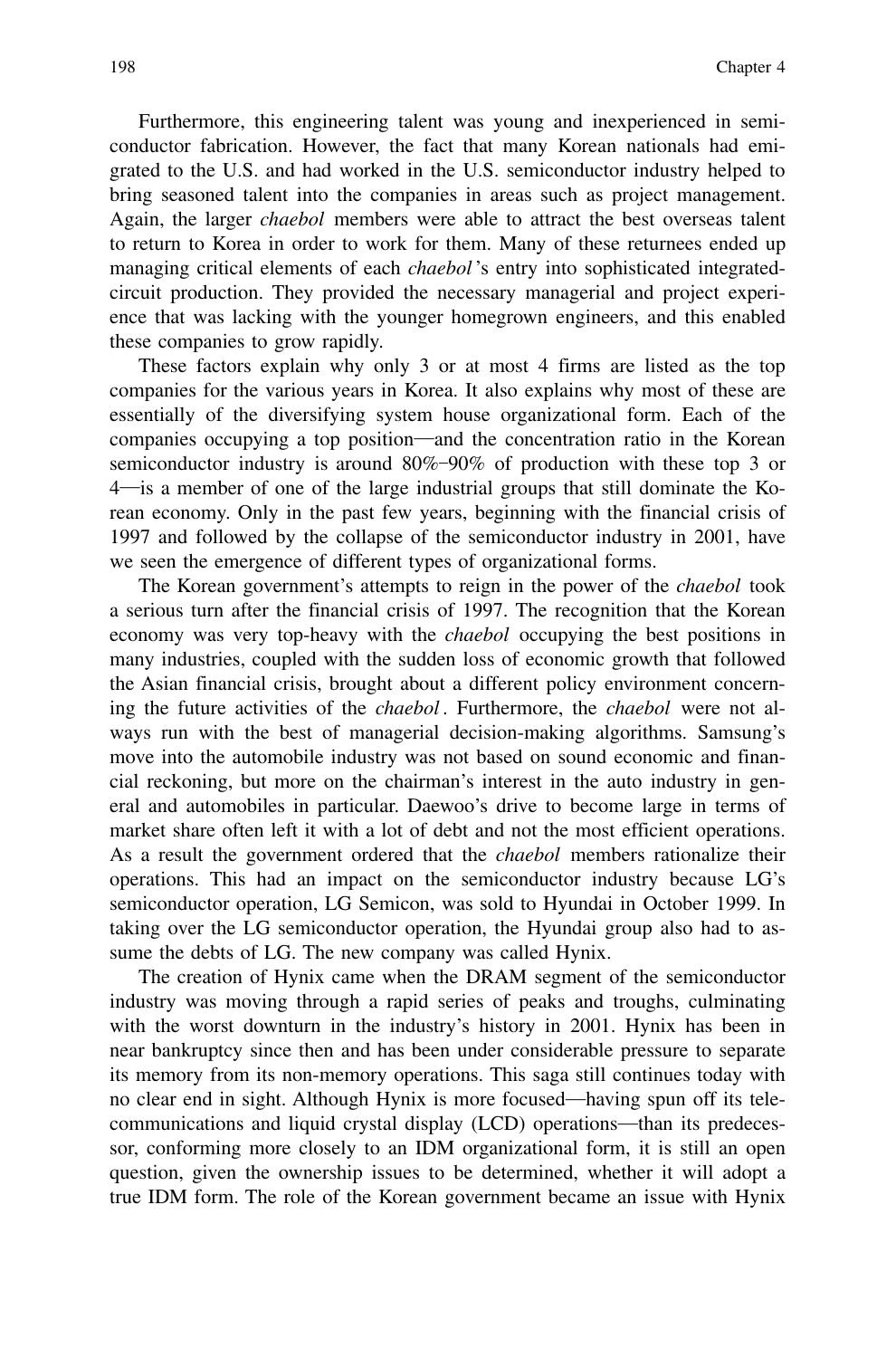as well because the company was hit with 57% tariffs by the U.S. for receiving subsidies from the Korean government. These subsidies kept the company afloat during 2001 and 2002 by allowing Hynix to sell its DRAMs below cost.

Several important trends can be observed from the Korean semiconductor case. First is the role of the techno-global aspects of the semiconductor industry. Knowledge and skills were gained because of the industry's globalization through the flow of people and equipment. Further the bipolar axis of the industry between the U.S. and Japan during much of the 1980s opened up opportunities for the diversifying Korean entrants to gain access to knowledge from both contenders. Second, as noted above, the broader institutional factor of the Plaza Accord in 1985 created a price floor below which the Japanese producers of DRAMs could not go. This allowed the Korean suppliers of DRAMs to compete on price at a time when they were still untested as suppliers of this important commodity device. Third, the institutional latecomer environment clearly shaped the size of the Korean industry and the organizational forms that were able to enter. The diversifying system house organizational form dominated from the industry's inception and throughout the 1980s and 1990s.

Fourth, the very narrow focus of the Korean semiconductor companies on DRAMs facilitated their entry, but put them in a trap. The DRAM industry is a commodity industry and one that is subject to business as well as silicon cycle fluctuations. Furthermore, the drive of the Korean semiconductor companies to outperform the Japanese led them to invest in capacity beyond what would have been economically feasible had the institutional support of the Korean government not been available. As a result, the overcapacity created by the Korean manufacturers and their over-reliance on DRAMs has also led to their being hurt more than others when this industry turns down. Some fabless design houses and IDM organizational form companies have entered in non-memory areas, especially in the middle to late 1990s as the Korean government has attempted to open up the economy to more domestic competition, but none of these firms has achieved any significant global market presence as yet.

Fifth, in terms of the innovation envelope, the volume generated by the focus on DRAMs has created an environment out of proportion to the number of device companies. As a result the equipment segment of the industry includes foreign firms from the U.S., Japan, and Europe as well as the indigenous Korean semiconductor equipment suppliers. Most of the Korean suppliers, however, were established to serve the Korean semiconductor companies and must work harder to develop a global presence. This is especially true because the number of Korean companies in the DRAM industry has declined.

A sixth trend, which is just emerging and is not evident from the table or our discussion to date, but it is quite evident from visiting the Web site of the Korea Semiconductor Industry Association (KSIA) and from discussions with Korean semiconductor engineers and managers, is the recent entry of fabless design house IC firms. Their number is not great, but several of these firms adopting the fabless organizational form have entered since the middle to late 1990s. It is too early to tell if these firms will have a measurable impact on the semi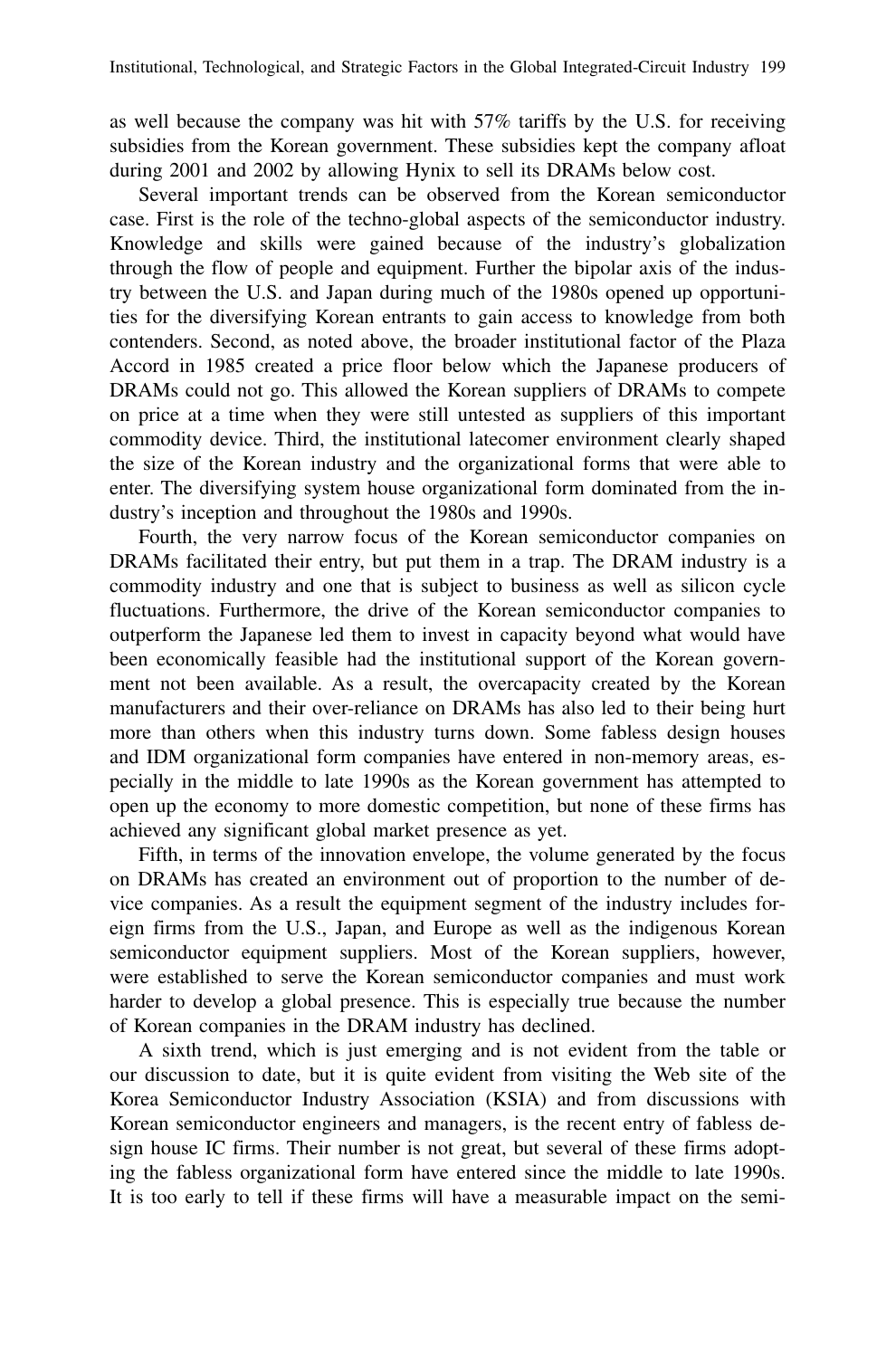conductor industry in Korea, but they are indicative of the techno-global dynamics of innovation driving the integrated-circuit industry.

### **4.6 The Taiwanese Integrated-Circuit Industry**<sup>7</sup>

The Taiwanese semiconductor industry is also a true latecomer to the global semiconductor industry, but its story, though bearing some resemblance to the Korean one, is remarkably different (Hu, 1997). As a latecomer, it features the same agents, or players, but they are configured differently. The regular players were the government, indigenous companies, emigrants returning from the U.S., foreign semiconductor companies, and foreign semiconductor equipment companies. The beginnings of the semiconductor industry in Taiwan go back to action taken by the Taiwanese government in setting up the Industrial Technology Research Institute (ITRI) in 1971. Concern for electronics first manifested itself within the ITRI organization with the establishment of the Electronics Research Service Organization (ERSO). The activities within ERSO resulted in the spinout of the United Microelectronics Corporation (UMC) in 1979. This event set the difference in tone between Taiwanese semiconductor industry efforts and those of either Japan or Korea.

UMC began in 1980 as an IDM start-up and went public with an IPO on the Taiwan Stock Exchange in 1985. It moved from the IDM organizational form to the foundry organizational form in 1995, though it had had some foundry operations after 1982. It was the first semiconductor company to do so. In 1987 another company was spun out of ITRI, Taiwan Semiconductor Manufacturing Company (TSMC). As noted in a previous section, this company had financial support that was about equally divided among the Taiwanese government, Philips, and private investors. TSMC was the first pure foundry start-up in the world. In 1994 another company, Vanguard International Semiconductor Corporation (VIS), started up as an IDM organizational form focusing initially on memory devices, especially DRAMs. Since then, ITRI and even ERSO have largely withdrawn from active support of the semiconductor companies and moved on to other emerging technological areas.

These companies were nestled in a newly created science park in the city of Hsinchu. The park was set up through the National Science Council and has received government funding, but a Park Administration runs it with about 89% of its funding coming from private sources. Foreign companies can set up in the park, and about 53 of the 335 companies currently in the park are from other countries. It is also the home of a wide variety of technology-related companies, not just semiconductor companies. As of 2002 the park had 136 companies related to the semiconductor industry. Of these, 75 were fabless design start-ups and 14 were IDM types. The Park Administration offers a variety of services, but one that was important to returning engineers was the establishment of schools within the park. The National Experimental High School was set up in 1983 and runs programs in English and Chinese from kindergarten through high school. This educational service eliminated a major stumbling block for returnee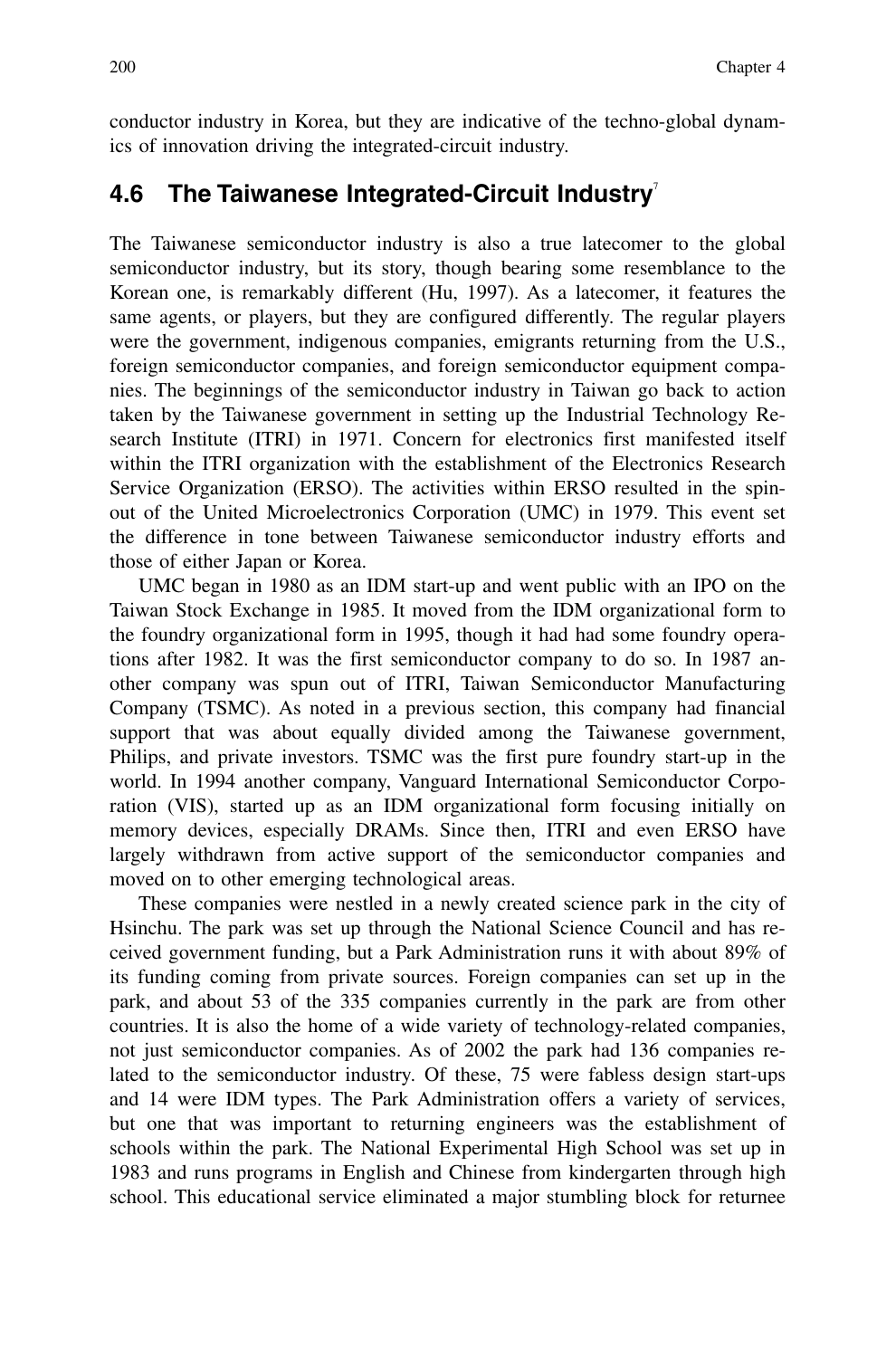| Rank           | 2002        | 1995             | 1992            | 1989          | 1987       | 1985                            |
|----------------|-------------|------------------|-----------------|---------------|------------|---------------------------------|
| 1              | <b>TSMC</b> | <b>TSMC</b>      | <b>UMC</b>      | <b>UMC</b>    | <b>UMC</b> | <b>(LITTLE</b><br>sophisticated |
| $\overline{c}$ | <b>UMC</b>  | <b>UMC</b>       | <b>TSMC</b>     | <b>TSMC</b>   | Ouasel     | semiconductor<br>production     |
| 3              | Winbond     | Winbond          | Winbond         | <b>Hualon</b> | Mosel      | done by<br>indigenous           |
| $\overline{4}$ | Nanya       | <b>TI-Acer</b>   | <b>Hualon</b>   | Winbond       |            | Taiwanese<br>firms)             |
| 5              | Mediatek    | Mosel-Vitelic    | Holtek          |               |            |                                 |
| 6              | <b>VIA</b>  | Macronix         | <i>Macronix</i> |               |            |                                 |
| $\overline{7}$ | ProMOS      | Hualon           | Mosel-Vitelic   |               |            |                                 |
| 8              | Macronix    | <b>Acer Labs</b> |                 |               |            |                                 |
| 9              | SiS         | Holtek           |                 |               |            |                                 |
| 10             | Powerchip   |                  |                 |               |            |                                 |

**Table 4.6** Top 10 Semiconductor Firms in the Taiwanese Industry for Selected Years

Key:<br>**BOLD**:

**BOLD:** Diversifying Entrant with Electronic Systems Connection *ITALICS*: Start-up as an Integrated Device Manufacturer *ITALICS* : Start-up as an Integrated Device Manufacturer<br> **STANDARD:** Start-up as a Fabless Design Firm or Foundry Start-up as a Fabless Design Firm or Foundry **BOLD ITALIC**S: Shifting from Electronic Systems to Integrated Device Manufacturer Sources: ICE Status, various issues; ICE Profiles, various issues; IC Insights Strategic Reviews, various issues

engineers and managers from the U.S., many of whose children had been educated in U.S. school systems.

Other companies have been established in and around the Hsinchu Science Park. Companies such as Winbond and Macronix began as IDM start-ups in 1987 and 1989, respectively, and Mosel and Vitelic, two privately held companies, began in 1983 as IDM start-ups and later merged. Mosel or MOS Electronics Taiwan was a Taiwanese start-up, and Vitelic was a U.S.-based start-up. Some were fabless start-ups such as VIA Technologies and SiS, both of which began in 1987. Others were diversifying entrants such as Hualon Microelectronics, which was established in 1984 as an assembly operation and began fabrication operations in 1987. It was part of the Hualon Group, a multibillion-dollar conglomerate at the time.

Another diversifying entrant was Acer Laboratories Inc., which began as an independent research and development company for the Acer Group in 1987 and became a fabless design house called ALi in 1999. Nanya Technology was founded in 1995 as a diversifying entry for the Formosa Plastics Group. Foreign companies have also been involved. TI set up a joint venture with Acer called TI-Acer in 1989 and Mitsubishi Electric set one up with Taiwan's Umax-Elite Group called Powerchip Semiconductor in 1994. Another, ProMOS Technologies, was initially a joint venture between an existing Taiwanese semiconductor company, Mosel-Vitelic, and Infineon. In a different entry pattern, the company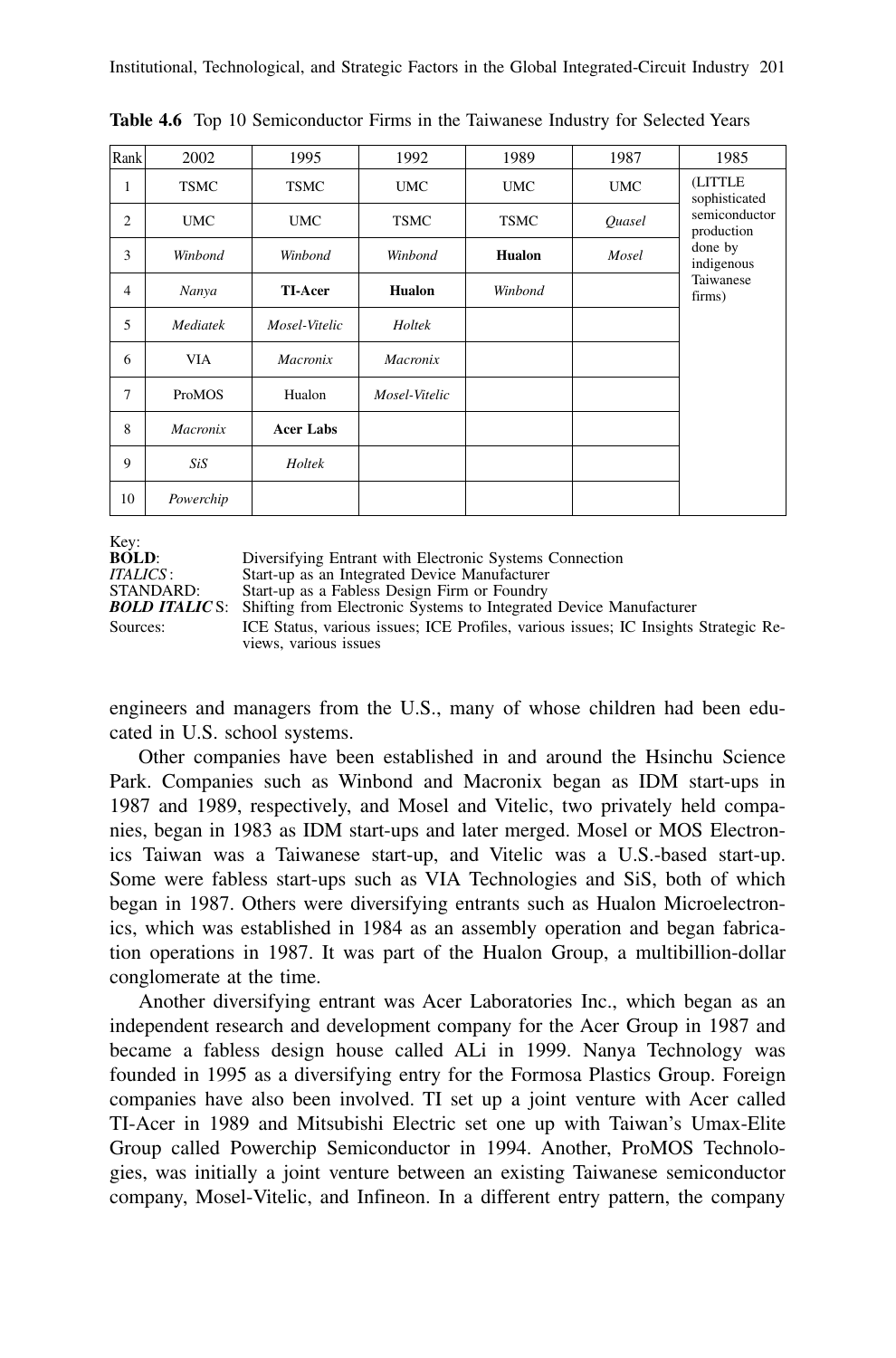Holtek began as a fabless design form in 1983 and added a fabrication facility in 1989, but reverted back to its fabless organizational form in 1998. The variety of organizational forms entering and moving into the top listing of semiconductor companies in the Taiwan semiconductor industry is seen in only one other region, the United States. In some respects the Taiwanese industry is dominated more by the IDM and fabless/foundry start-up organizational forms than is any other region, including the U.S.

Several trends can be seen in this latecomer to the semiconductor industry. First, although the role of government was important in the formative years of developing a critical mass of semiconductor-related technology and knowledge, this role changed in terms of how that knowledge was diffused. The government chose to spin out companies as venture operations and then basically withdrew. Market forces were allowed to shape the development of the semiconductor industry in Taiwan. This is not to say that the Taiwanese government plays no continuing role in the semiconductor industry. This role, however, is not the direct role of subsidies and funding, but of tax incentives and the education of engineering and managerial talent. The Taiwanese government has not directly stepped in to rescue a failing company.

Second, electronic systems houses did exist, such as Acer and Hualon, but with the exception of these two and later Formosa Plastics, few moved into the semiconductor industry as diversifying entrants. By the time the larger industrial groups, such as Formosa Plastics, took an interest in the semiconductor industry, the IDM and fabless/foundry start-up organizational forms had become well established and difficult to dislodge. Part of the answer may lie in the fact that UMC began essentially as a proving ground for whether semiconductor technology could take root in Taiwan. Much of the technology was imported from the U.S., and many of the people at UMC had had some experience working in the U.S. semiconductor industry. In the early 1980s the semiconductor industry was a risky place for companies that were engaged in relatively simple electronic systems assembly. The investments and the skills and people resources needed were not readily available, and profits could be made by further investment in electronic systems operations.

Third, the Taiwan semiconductor industry has been an active source of new entrepreneurial start-up activity. The growth in the numbers of new entrants and the variety of semiconductor segments has a much broader base than in the growth in Korea. This is reflected in the top listing of semiconductor companies in Taiwan, which includes many fabless, foundry, and IDM companies. The 1987 founding of TSMC using the pure foundry organizational form set in motion forces that have affected both the Taiwan semiconductor industry and the world semiconductor industry. By legitimizing the fabless design house strategy, the yoke of everincreasing capital investment was lifted from the neck of any engineer who had an idea for a new semiconductor device. This has opened up more opportunities for latecomers and mature countries alike if they have the institutional environment to support such entrepreneurial activities. However, the foundry/fabless nexus has had other impacts on the industry that may not be as beneficial.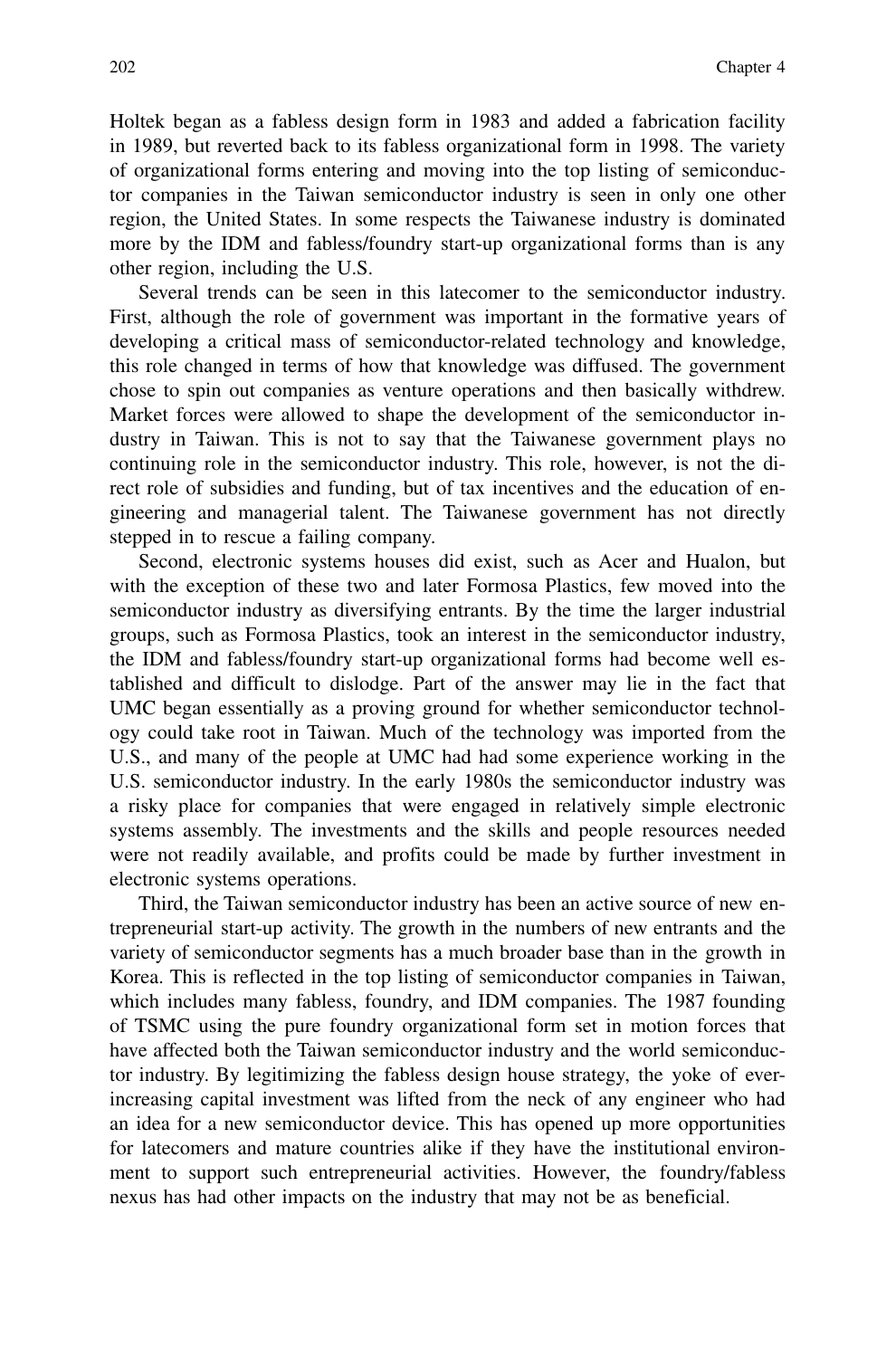Fourth, in the period running from the 1970s through about the early 1990s, there were several downturns. The silicon cycle of boom, overinvestment, bust, and underinvestment followed by a new boom has been repeated throughout each downturn. In the semiconductor industry of the periods throughout 1970― 1990, memory and logic market segments were complementarily linked. Semiconductor companies focused on either logic or memory or both, and each used an IDM format even if the company itself was part of a system house. That is, all semiconductor operations were integrated to include design through fabrication and sales. If one company had a difficult time or even if the entire industry was confronted with an economic downturn, the fortunes of individual companies varied. The linking of many previously separated market segments occurs through the fabless/foundry nexus. From about the 1990s through the present, the global semiconductor industry has gone through another series of downturns that have been far more devastating in terms of their troughs than previous cycles and that have occurred closer together. Although it is difficult to establish a clear causal link between the emergence of the fabless/foundry strategy and the worsening of these cycles, the circumstantial evidence asks to be explored further.

Fifth, as with Japan and Korea, the innovation envelope tying the semiconductor industry to the equipment industry is in full activity in Taiwan. The role that equipment companies played and are continuing to play is that of diffusers of fabrication technology. The growth and strength of the Taiwanese semiconductor industry has altered the balance that existed before. Reinforcing the trend begun in Korea, the existence of another market outside the U.S.―Japan axis has freed up equipment companies to compete more on technical and market merit that emphasizes clear and transparent adherence to standards than on a customized approach that depends on intense company-to-company interaction. Although the Taiwanese semiconductor industry supports both indigenous and foreign equipment companies, the leading companies are still either Japan- or U.S. based semiconductor equipment companies. Further, with the catching up to and surpassing of world semiconductor fabrication standards by Taiwanese companies such as TSMC, another node has been added to the global network of companies and research institutes developing next-generation semiconductor technology.

## **5 Some Observations on the Change Mechanism Role Played by the Interaction of Institutional and Techno-Global Forces on Organizational Forms**

We have examined the theoretical and conceptual literature concerning the relationship of institutions to agents and the potential that this relationship brings for institutional change. We have seen that not only is there an endogenous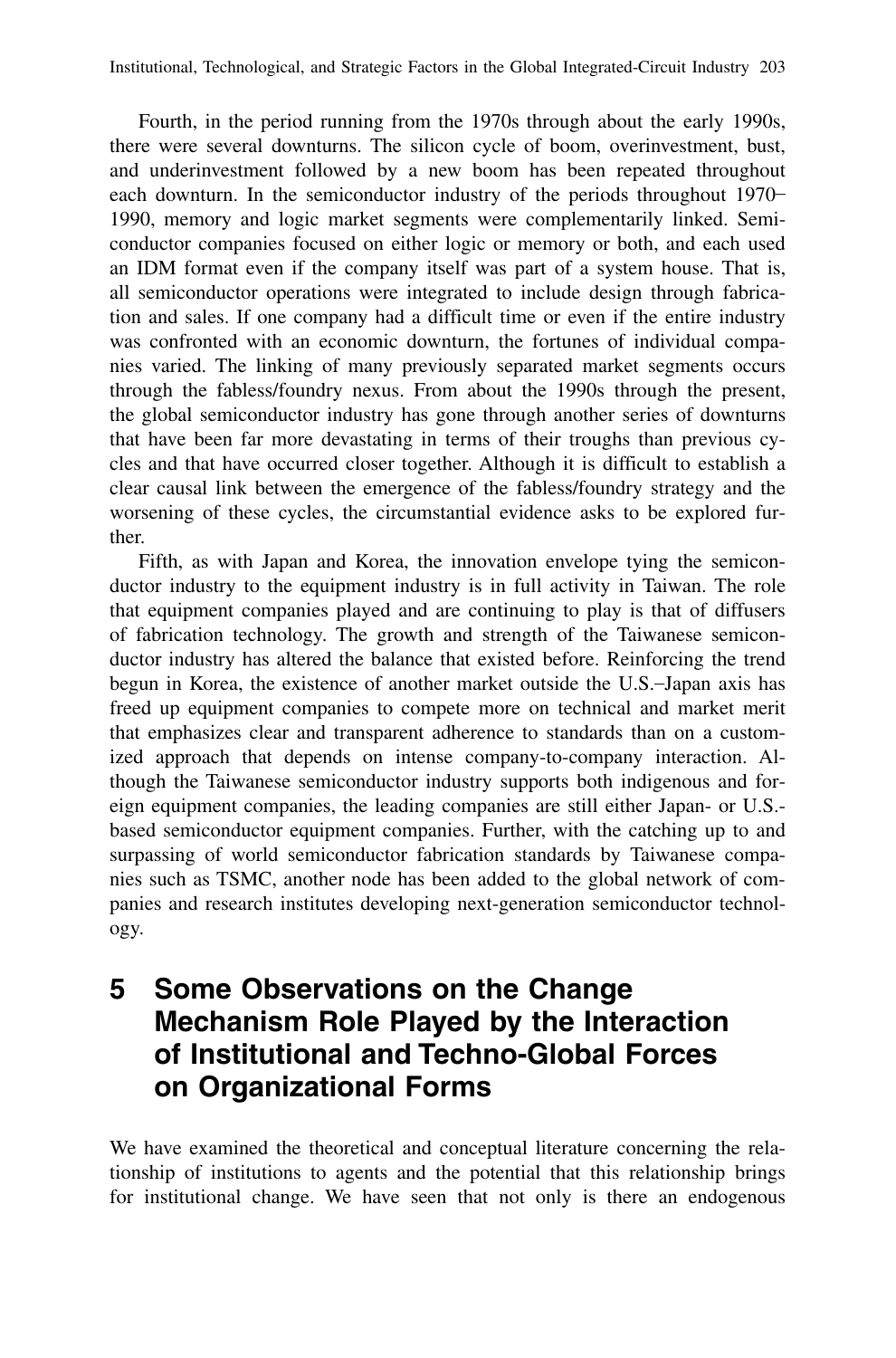source of change that can exist between institutions and agents as functional, political and social pressures are exerted, but that extra-institutional elements, in particular technology, can exert considerable influence for change. These change factors we termed techno-global; they are balanced by various institutional regimens that exist within the domestic national markets that were examined. How do these two forces interact in the integrated-circuit industry?

The change mechanisms that work endogenously within a current agent―institution relationship tend to be single-loop changes, that is, those that would continue to support the basic relationship and help buffer it against the extrainstitutional environment. The development of SEMATECH was one such example. The founding firms were all U.S. incumbents in the integrated-circuit industry. They represented the already established system house IC and IDM IC organizational forms. The more recently emerging fabless design IC and foundry organizational forms were not part of the original SEMATECH organization. The development of new-process technology helped the established U.S. system house and IDM organizational forms to continue competing against Japanese system house organizational forms.

We also observed that whether intended or not, the combination of continuing extra-institutional change and the adjustments of the agents and institutions within a relationship can bring about a double-loop change. Continuing with the SEMATECH example, this occurred as SEMATECH began to change its original response to the techno-global pressure being exerted, from a response of developing process technologies related to specific integrated products to one of a more generic approach to innovation and standardization of semiconductor process technology. As noted above, this shift facilitated the emergence of both the Korean and Taiwanese semiconductor industries. It also facilitated the legitimization of the fabless and foundry organizational forms.

It is also interesting to note that the relationship between agents and institutions can change in terms of direction. Again as illustrated by the example of SEMATECH in the U.S., the government went from essentially a "let the market adjust" attitude, which it exhibited from the mid-1960s through the 1970s, to one of active government involvement beginning in the early 1980s. The post-SEMATECH era, as that organization has transitioned into International SE-MATECH or ISEMATECH, is also a marker for a shift in government policy away from direct involvement in integrated-circuit technology innovation processes. This pattern of changes appears among the Japanese institutions and agents. The period beginning in the 1970s and culminating in the establishment of the VLSI Research Cooperative in the early 1980s marked a time when the Japanese government was actively exerting influence on the techno-global forces driving the innovation process in the integrated-circuit industry. During the later 1980s and into the 1990s the Japanese government had withdrawn from such active participation in the process. With the reemergence of research cooperatives such as SELETE, ASPLA, ASUKA and others, an attempt is being made to duplicate the pattern exhibited earlier with the hope that government involvement will again create conditions conducive to a Japanese semiconductor industry re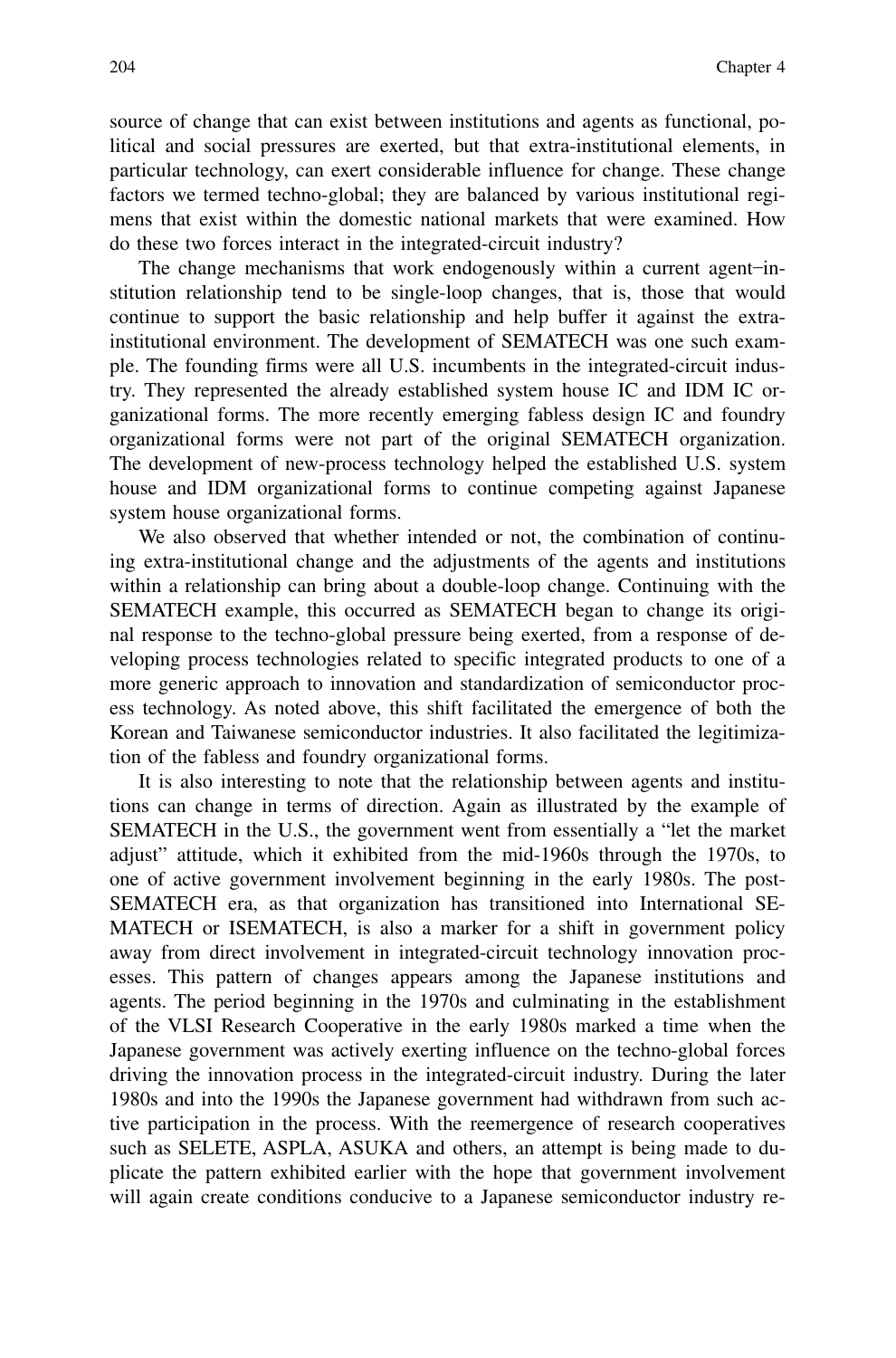birth. The openness of these consortia to international participation may have a telling effect on their success.

It is an open question whether the earlier attempts exhibited by the VLSI Research Cooperative were essential to the emergence of the Japanese as dominant players in the integrated-circuit industry in the 1980s (see Methé, 1985, 1991a, for comments on the success or lack thereof in the activities of the VLSI Research Cooperative). It is also an open question whether the efforts of the newly formed cooperative research consortia will be of much help, or whether the strongest support for any rebirth will emanate from the restructuring of the Japanese companies themselves. Likewise it is still an open question whether the initiation of SEMATECH and its activities can be completely credited with the revival of the U.S. semiconductor industry in the late 1980s and early 1990s. It is well beyond the scope of this chapter to attempt to definitively answer those questions. It is enough to note that the institutional responses to these technoglobally driven changes were similar, in spite of the different institutional histories of the U.S. and Japan. The activities of these consortia and the firms themselves have been to develop vectors that have multiplied the knowledge bases for semiconductor innovation around the world. It is important that we understand the vectors by which techno-global change has exerted its influence on various institutional settings.

The vectors for channeling techno-global forces, as we have seen, in part work through and in part are shaped by the innovation envelope that exists within the semiconductor technology. The relationship between the semiconductor technology and the processing technologies required to fabricate each generation of devices sets up mechanisms for both innovation and diffusion of the innovation across different countries' institutional boundaries. We have observed that the role that equipment firms played in moving the latest technology from its point of origin, whether that was in the U.S., Japan, Europe, or now Korea or Taiwan, to semiconductor firms working in other countries has been in existence from the beginnings of the semiconductor industry through today. The fact that neither Korea nor Taiwan has developed a strong presence in the semiconductor equipment industry has made the "globalization" role of the extant U.S., Japanese and European firms all the more important today.

Another vector for channeling techno-global forces exists in the direct movement of people, especially engineering and managerial talent, from the U.S. institutional environment to other institutional environments. This is not to downplay the indigenous efforts of the Japanese, Europeans, Koreans and Taiwanese in the development of their respective domestic semiconductor industries, which were substantial in scope. But another important element was the training received at U.S. companies in the U.S. by a core group of engineers who later went on to head the domestic development of integrated-circuit technology within their respective countries. Many Japanese engineers who headed the drive towards dominance in the DRAM industry had for a time worked at Bell Labs in the late 1950s and 1960s. Likewise, many of the engineers who headed efforts at Samsung, Hyundai or LG in Korea, or who went on to found firms such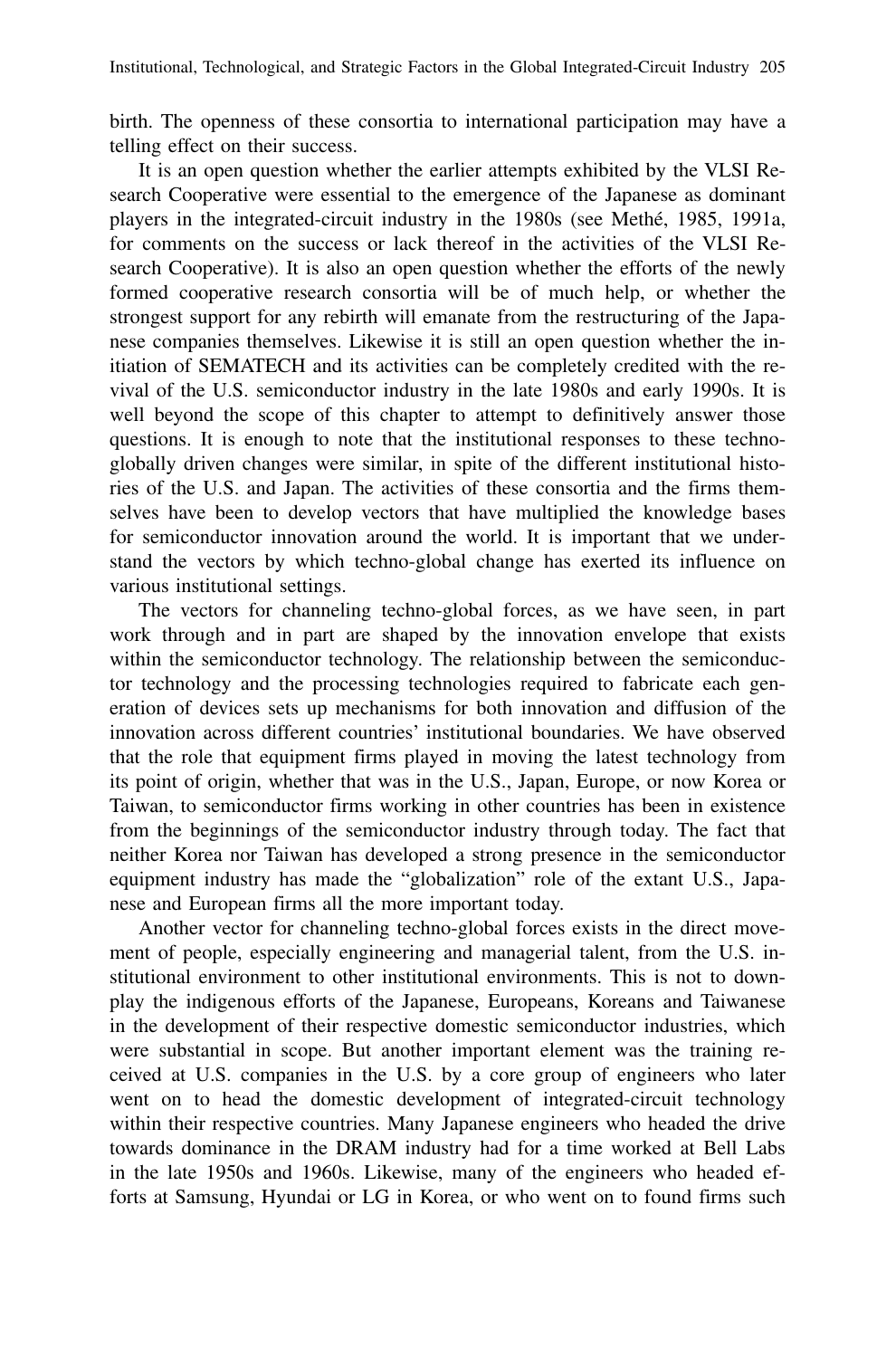as TSMC in Taiwan, had work experience at U.S. firms in the U.S. before taking on leading roles in their current firms.

Another vector observed was the direct movement of companies in entering each other's institutional environments, either through green field establishment of overseas wholly owned subsidiaries, the acquisition of companies, or strategic alliances that included the sharing of financial or knowledge resources through capital and/or technological investment. We observed the intensive use of this vector in Europe, both among European companies from various countries within Europe, and by U.S. companies entering Europe in the early 1960s. This vector also played a role in the early years of the Korean and Taiwanese efforts to develop their domestic semiconductor industries.

The use of mergers and alliances continues as a vector for developing and moving resources to meet the needs generated from the dynamics of technoglobal change. Institutional forces have affected the use of these mechanisms, however. Mergers and acquisitions as well as divestitures appear more likely to occur within an institutional regimen, such as Texas Instruments' purchase of Burr-Brown, the creation of Elpida and Renesas in Japan, the folding of LG's semiconductor operations into Hynix in Korea, and the creation of STMicro in Europe. Alliances among firms through the sharing of financial and technological resources are common both within and between institutional regimens. Systematically organized alliances, as seen in research consortia in the early decades of the development of the semiconductor industry, were more likely to be limited to firms within an institutional regimen, such as the VLSI Research Cooperative in Japan, SEMATECH in the U.S., ESPRIT and BRITE in Europe, and the fourth five-year plan in Korea as well as its successor, the HAN project (Methé, 1995b). Although each was successful in some respect, as the semiconductor industry has become more global, limiting membership to firms from one institutional regimen may not be the best way to organize current or future consortia. As illustrated by the more open membership rules of the Hsinchu Science Park, IMEC in Europe, and ISEMATECH in the U.S., participation by international companies may now be a prerequisite for the success of these nationalbase institutional initiatives. This is because the knowledge bases for innovation have multiplied around the world. Likewise the earlier consortia were limited, either by design or by accident, to specific organizational forms, mostly system house IC organizational forms and some IDMs. The more recent cooperative endeavors are more open to various types of organizational forms. This more open attitude towards membership may in part derive from recognition that the dynamics of techno-global innovation place more emphasis on capability than on institutional or organizational form pedigree.

We found that each individual country began with the same general set of institutional and company actors, but established a different configuration of these respective actors, resulting in differences in the types of firms that have entered and dominated their respective national markets. The effect of institutional forces on the composition of the firms comprising each country's integratedcircuit industry is readily apparent. Although the contrasts among the U.S.,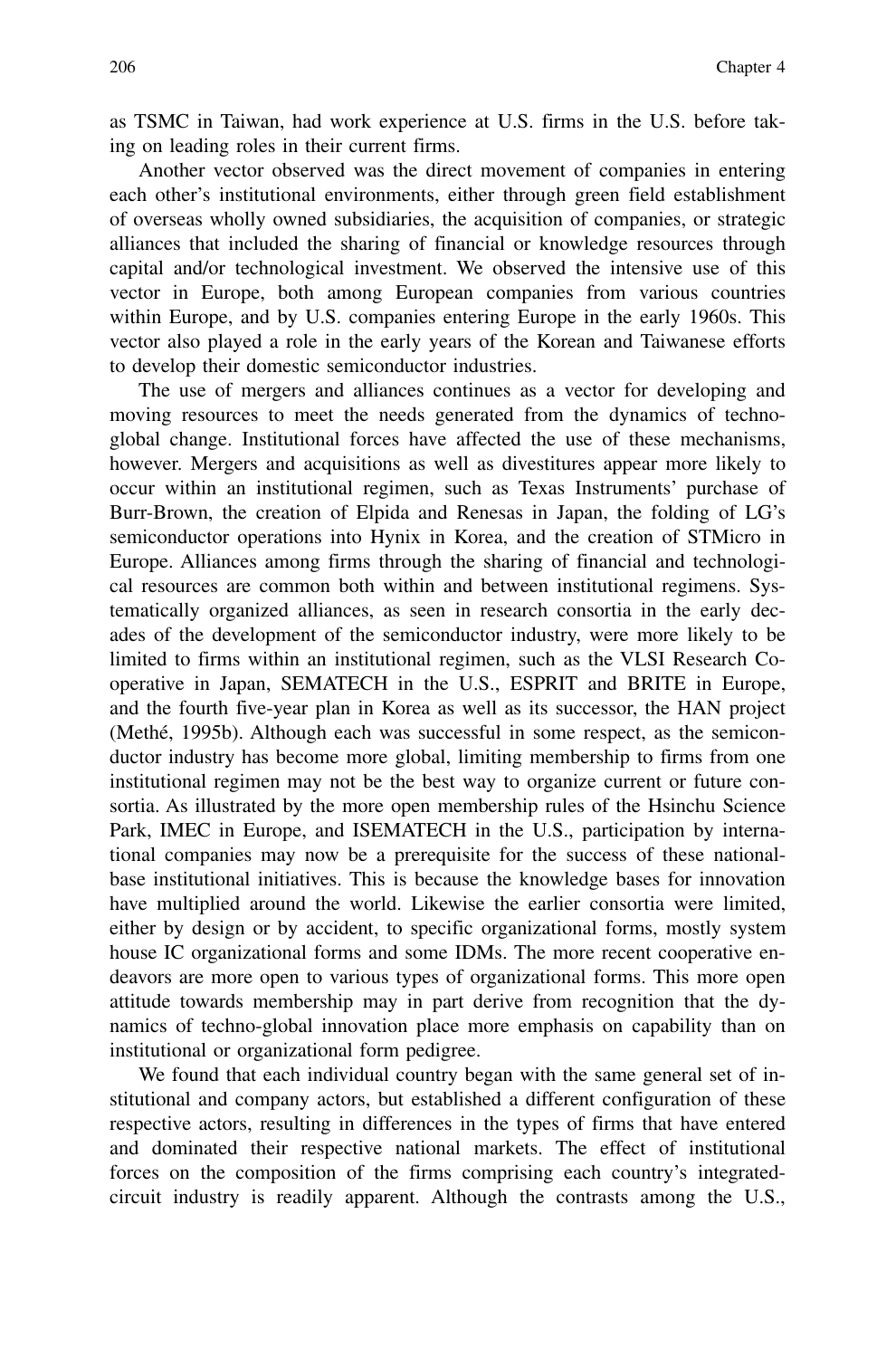Europe, and Japan are stark enough, the disparity between the two latecomer countries, Korea and Taiwan, is profound in illustrating how differences in the configuration of players and policies can result in a differing mix of organizational forms at the time of the founding of the industry in each country.

The difference in institutional regimens between Korea and Taiwan was evident from the beginning in terms of the types of firms that received government assistance to enter their respective integrated-circuit industries. Established system houses diversifying into the IC industry were chosen for Korea, and IDM start-ups were chosen for Taiwan. The initial mix of organizational forms could not have been more different. We have also found that the oldest organizational form, the diversifying electronic systems house, has had remarkable staying power. Although individual firms may have come and gone, the organizational form itself has lasted throughout the entire history of the semiconductor industry and has existed within each country's local institutional context. We have further found that the techno-global forces at work are pushing the global semiconductor industry into a new set of dominating organizational forms.

It appears that at the beginning of the 21st century, the dedicated IDM organizational form and the fabless and foundry organizational forms are about to finally push the venerable system house form out of the top tier of the global semiconductor industry. This is particularly evident in the U.S. and Taiwanese integrated-circuit industries, but is also becoming apparent in the European, Japanese, and Korean industries. First, it is important to point out that some firms will most likely continue with a system house organizational form. In the U.S., IBM appears to be continuing to use this form. In Europe, Philips has continued to keep its integrated-circuit operations closely tied to its systems operations. The same appears to be so with Samsung in Korea. There are strong technological and economic reasons for linking system house and IC operations in one organizational form. Astute management can capture potential economies of scale and scope and can focus research and development efforts to take advantage of both a large internal market as well as the external merchant market.

Second, it is also important to recognize that the exit of the system house organizational form from the top position in the industry is not simply through some blind selection force that has begun to erase this organizational form from existence. Instead, the system house organizational form is declining through the strategic choice of the firms that had adopted it in the first place. Many system houses are spinning out their semiconductor operations to become more standalone companies, albeit with some equity connection back to the parent company. The actions in Japan of Hitachi and NEC in forming Elpida, of Hitachi and Mitsubishi Electric in forming Renesas, and of NEC Electronics and Elpida in becoming more freestanding companies within the NEC group are one set of illustrations of the developing IDM organizational form. In Europe the creation of Infineon and STMicro are also examples of spinouts from system houses of their integrated-circuit operations. The same can be said of Hynix within the Hyundai group; it is more independent than its predecessor Hyundai Electronics was. The same techno-global driving forces are also at work in the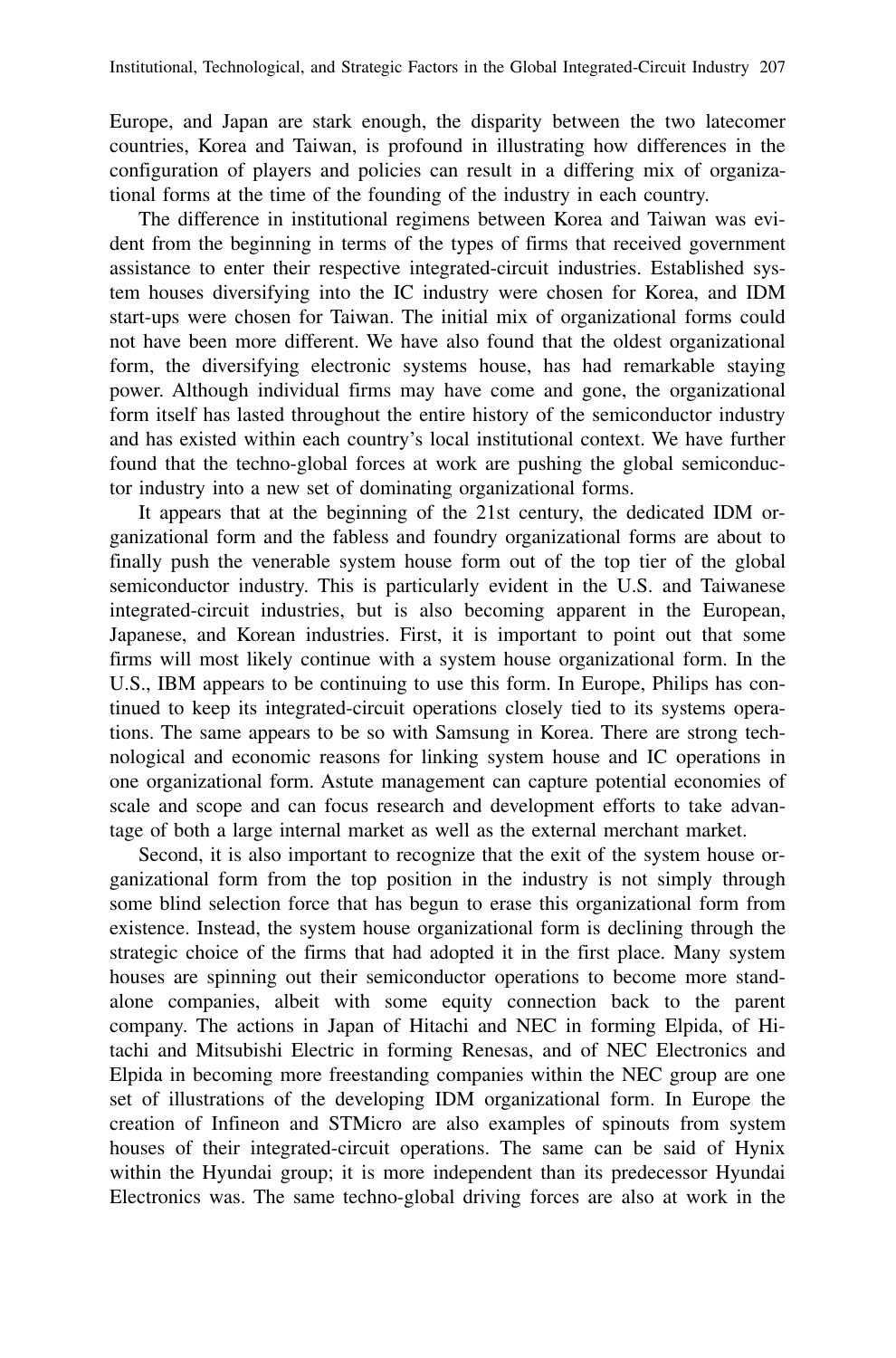move of Motorola to spin out its semiconductor operations into an independent company.

The IDM organizational form is perhaps best suited to respond to the changes in the merchant market and also has sufficient resources and links between design and process activities to continue to pioneer technological innovations. Moreover, the focused strategy of the IDM organizational form may be easier to manage, in tracking both the upswings and the downturns of sales and profit performance in semiconductors, than the more broad-based system house form. However, strategic choices by managers using the IDM form may make the IDM form more of a blended form itself. Many IDM companies are beginning to reduce their commitment to the fabrication aspect of semiconductor technology. Even firms newly adopting the IDM organizational form, like Motorola, NEC Electronics, Elpida, and others, regardless of their country of origin, as well as some system house forms like Philips, are beginning to adopt a "fablite" strategy. With the fab-lite strategy, the IDM company devotes some human and financial resources to fabrication technology, but it also begins to rely on the dedicated foundry companies such as UMC and TSMC. IDM companies that adopt this strategic approach may eventually evolve into a collection of fabless design houses under one company name as each of their various IC divisions sheds its fabrication capability and relies on dedicated foundries for production. Or each division may be spun out as a separate fabless company. It remains to be seen if this strategy will be lasting and what direction it will take, but the techno-global forces of increasing resource needs for each succeeding semiconductor generation and the worldwide diffusion of fabrication skills are driving it.

From discussions with senior managerial and engineering personnel at many companies mentioned in this report, it appears that a consensus is forming around the belief that the fabless organizational form is the wave of the future. We have seen that it has been in existence since the late 1960s and came into prominence as a preferred mode of entry in the early 1980s. Its growing importance as a mode of entry emerged in response to certain features of the technoglobal innovation dynamics driving the integrated-circuit industry. The emergence of the dedicated foundry legitimized the fabless organizational form. The combination of these two organizational forms into a symbiotic link could be considered a new organizational form in its own right. Whether considered so or not, the fabless/foundry nexus has had a growing impact on the integratedcircuit industry, as is evident from the emergence of TSMC into the global top 10 in 2002<sup>8</sup>. It should be noted, however, that no fabless firm by itself has yet entered the global top 10 semiconductor firms. Some, such as Nvidia and Qualcomm, have entered the top 10 semiconductor producers in the U.S., and there are also VIA and ProMOS among the top 10 companies in the Taiwanese semiconductor industry. It is possible and in fact very likely that some firm that has adopted the fabless organizational form will enter the global semiconductor industry's top 10 rankings. Given the relatively narrower customer focus adopted by these firms, however, the fabless form is by no means the most likely organizational form to have the organizational resources necessary to dominate over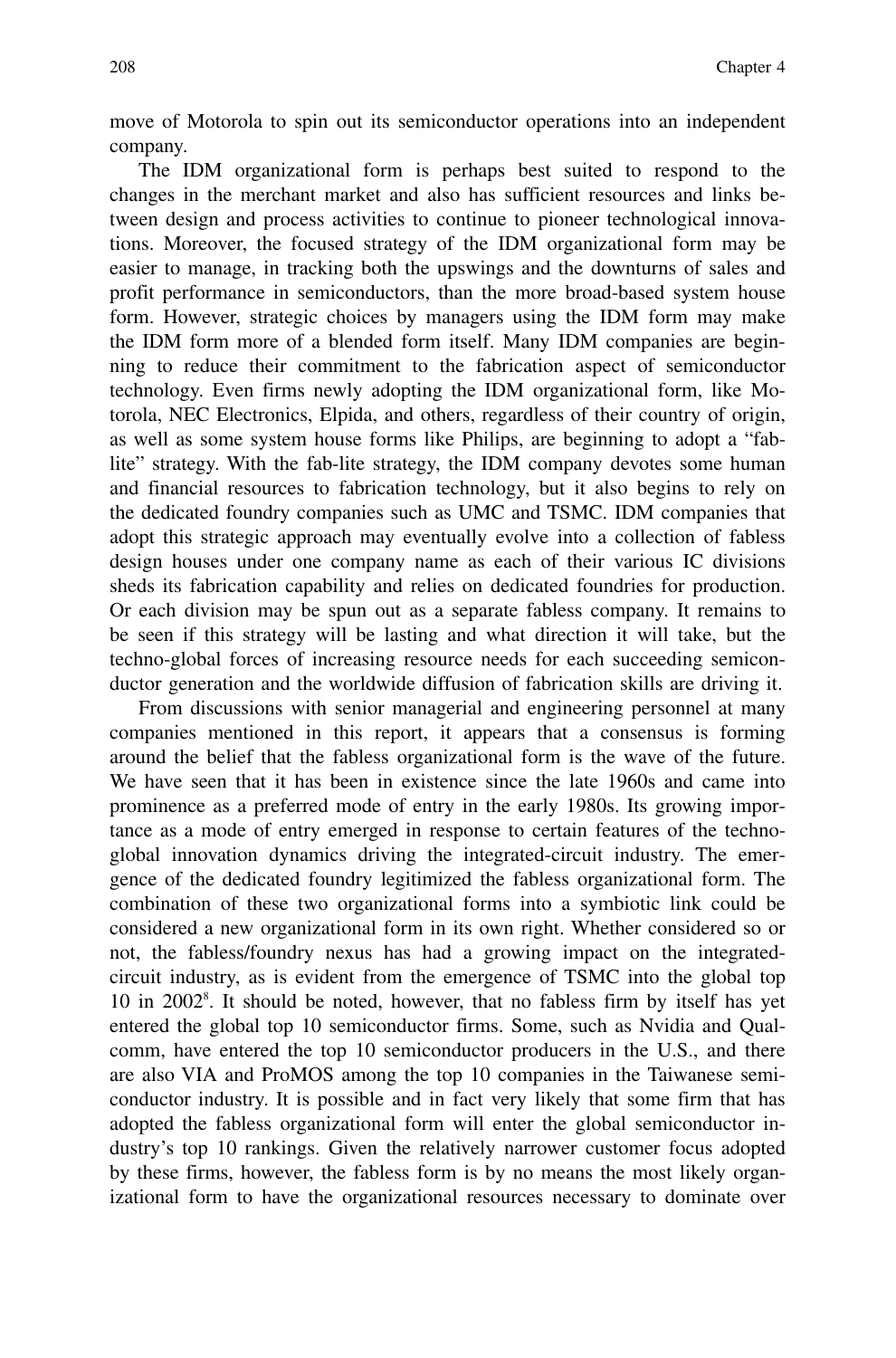the IDM form. It is also an open question whether the new entries into the semiconductor industry from China using the dedicated foundry organizational form will be as successful as the initial firms that adopted that form. The level of concentration of foundry services has been about 80% for the top 3 firms. However, it does appear that the dedicated foundry organizational form, along with its symbiotic partner, the fabless organizational form, is a legitimate form within the global semiconductor industry and one that will not disappear soon.

## **6 Conclusion**

We have examined the influence of techno-global and institutional forces on the birth, development, change, and exit of organizational forms within the global semiconductor industry and within the major country segments of the industry. We have found that the earliest entering organizational form, the system house IC form, has had remarkable staying power. It does appear, however, to finally be on its way out of the global industry, at least as a dominant form occupying the center of the industry. The IDM form, which also entered early in the development of the semiconductor industry, seems also to have remarkable staying power and is poised to become the dominant form for the foreseeable future. However, it will share the stage with the fabless and foundry forms.

It is important to note that these two new forms entered roughly midway through the development of the semiconductor industry, if we measure this from the early 1960s until today. As we observed, all the various organizational forms including the fabless form and then the dedicated foundry form had entered by the 1980s. No new organizational forms have emerged from the techno-global dynamics of the industry since the 1980s. It is possible that after more than 40 years of existence, the techno-global dynamics of the semiconductor industry have entered or are entering a period of maturation of the technological and globalization forces that have given birth to these various organizational forms. The exiting of the system house organizational form from the industry may also be an indicator of this passage into a more mature phase of development. It is quite clear that the competitive dynamics that result in the turnover of individual firms will continue, however. The strategic adjustment by integrated-circuit firms using the system house organizational form to move to an IDM form, and by those firms using the IDM form to move to a "fab-lite" strategy, is indicative of the ability of incumbents to sustain their positions in the industry. Strategic choices, both in terms of the organizational form adopted during entry into the semiconductor industry and in terms of the changes that managers make to that organizational form, are important transmission mechanisms for selection and adaptation to the techno-global and institutional forces at work in the semiconductor industry.

This study has also shed some light on the processes of change and continuity in an industry that is considered a technology-intensive industry and thus one that is characterized by a volatile environment. We do not dispute the characterization of the semiconductor industry's environment as volatile. It has undergone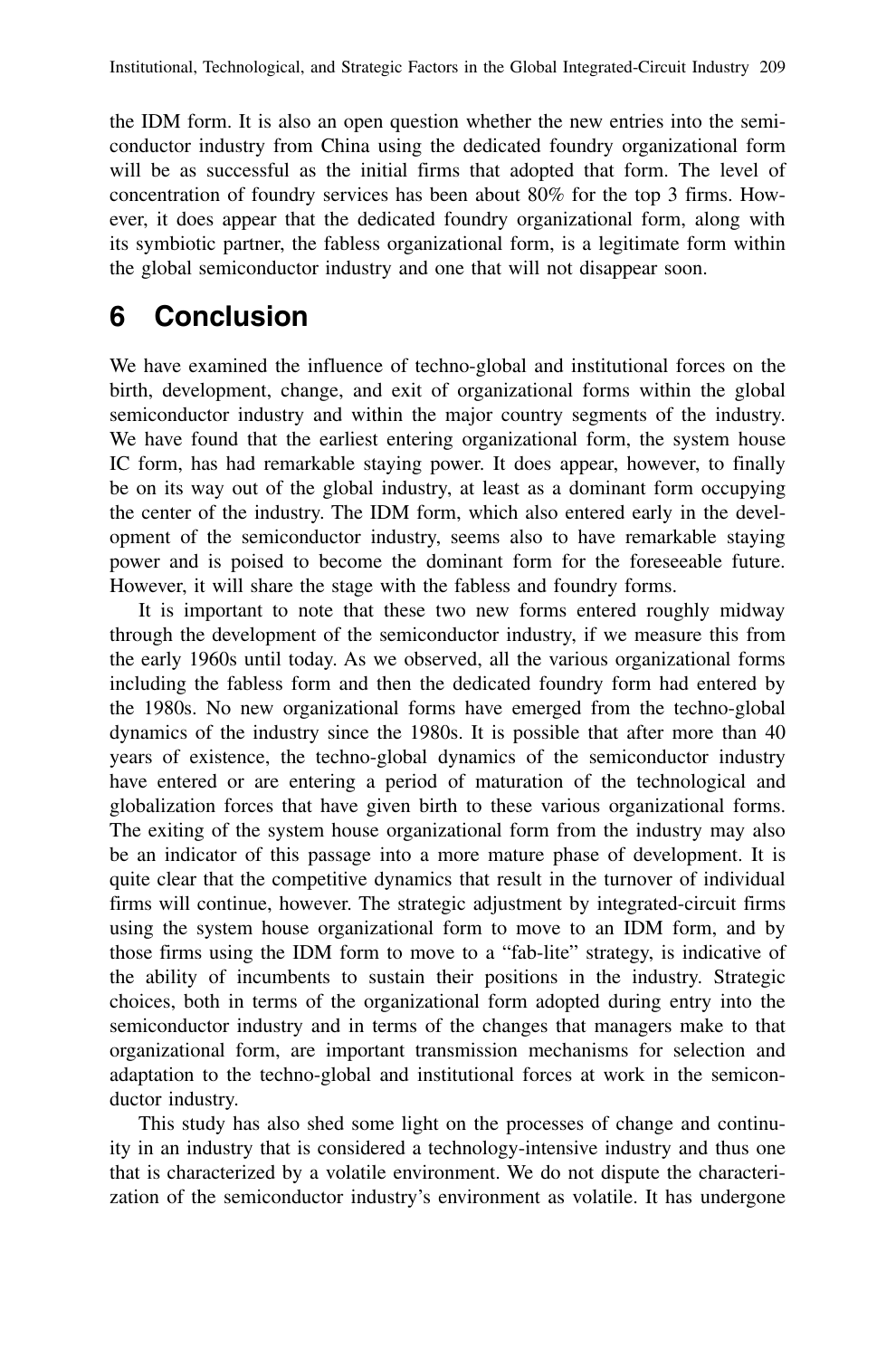many recessions, several quite severe, as well as many technological changes both in underlying technology and in product classes, such as DRAMs and MPUs. It is important to note that some changes, such as the development of the semiconductor and the integrated-circuit themselves, were radical (doubleloop or heterodynamic changes) and that others, such as the movement along the integrated-circuit technology trajectory, were more moderate and predictable (single-loop or homeostatic changes). Although the radical changes did open up the industry to many new entrants, they did not open it up to many new organizational forms. The commercialization of semiconductor technology resulted in the first two types of organizational form, the system house and the IDM, but it was the more routine technology progression along the IC innovation envelope that created the conditions for the development of the fabless and dedicated foundry types of organizational form. It appears that single-loop change at one level of the system resulted in double-loop change at another level of the system. Likewise, the diminution in the number of firms holding to the system house organizational form in recent years does not appear to be the result of fundamental or double-loop technological change. The tremendous decline in the market that occurred in 2001 does seem to have hastened the decline of the system house form, but it does not appear to have initiated it. The dynamics of the techno-global and institutional forces at work in the semiconductor industry have created an intricate nested system of relationships. We have explored some aspects of those relationships, and it is hoped that this study will stimulate and inform discussions on these important issues. It is obvious, but still needs saying, that further study is warranted in order to develop a deeper understanding of the processes described in this work.

#### **Notes**

We recognize that the integrated-circuit industry is part of the semiconductor industry, but that the semiconductor industry includes a broader range of solid-state physics-based products such as discrete transistor smf diodes. In this chapter we are primarily interested in the integrated-circuit industry, but given the time frame involved for the study, i.e., from the 1950s to today, we will refer to the semiconductor industry and integratedcircuit industry interchangeably.

Data for this section are derived from various McClean Reports 2002–2003, ICE Status reports 1968―1999, and various ICE Profiles reports and IC Insights Strategic Reviews. Information was also gathered from the Web sites of companies mentioned in the text and organizations related to the semiconductor industry, such as the Semiconductor Industry Association (SIA), Korea SIA (KSIA), Taiwan SIA (TSIA), Fabless Semiconductor Association (FSA), and Semiconductor Equipment and Materials International (SEMI). Additional information was collected at various semiconductor-industry-related meetings, such as the Industry Strategy Symposium (ISS) sponsored by SEMI, and in particular ISS Korea 2001, ISS Taiwan 2002, and ISS Japan 2001―2003. Information was also collected through interviews conducted at these symposia and at other times in Taiwan, Korea, and Japan during the period 2001–2003. Information for Korea was also obtained from annual interviews conducted during the period 1991―1996 through grants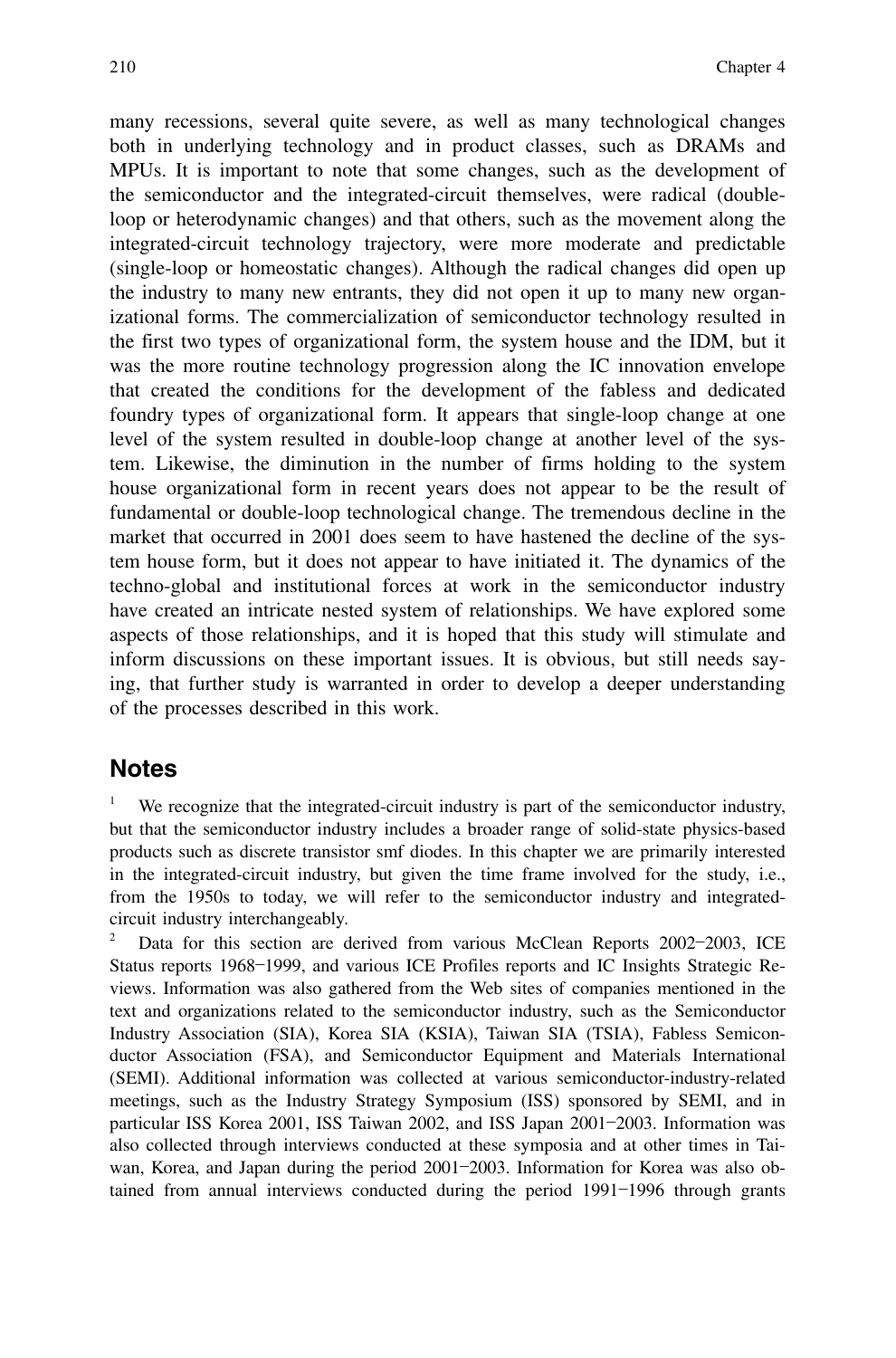from the University of Michigan's Center for International Business Education and for Japan from interviews conducted periodically from 1983 to 2000.

Data for this section are derived from various McClean Reports 2002-2003, ICE Status reports 1968―1999, and various ICE Profiles reports and IC Insights Strategic Reviews. Information was also gathered from the Web sites of companies mentioned in the text and organizations related to the semiconductor industry, such as SIA, SEMI, Fabless Semiconductor Association, and International SEMATECH (ISEMATECH). Additional information was collected at various semiconductor-industry-related meetings, such as the ISS sponsored by SEMI, in particular ISS Korea 2001, ISS Taiwan 2002, and ISS Japan 2001―2003. Information was also collected through interviews conducted at these symposia and at other times in the U.S. during the period 2001―2003. Information is also used from interviews conducted in the U.S. periodically from 1983 to 2000.

Data for this section are derived from various McClean Reports 2002–2003, ICE Status reports 1968―1999, and various ICE Profiles reports and IC Insights Strategic Reviews. Information was also gathered from the Web sites of companies mentioned in the text and organizations related to the semiconductor industry, such as SIA, SEMI, SEMI Europa, and Interuniversity MicroElectronics Center (IMEC). Additional information was collected at various semiconductor-industry-related meetings, such as the ISS sponsored by SEMI, in particular ISS Korea 2001, ISS Taiwan 2002, and ISS Japan 2001―2003. Information was also collected through interviews of European participants conducted at these symposia during the period 2001―2003.

<sup>5</sup> Data for this section are derived from various McClean Reports 2002-2003, ICE Status reports 1968―1999, and various ICE Profiles reports and IC Insights Strategic Reviews. Information was also gathered from the Web sites of companies mentioned in the text and organizations related to the semiconductor industry, such as SIA, SIA Japan, SEMI, and SEMI Japan. Additional information was collected at various semiconductorindustry-related meetings, such as the ISS sponsored by SEMI, in particular ISS Japan 2001―2003. Information was also collected through interviews conducted at these symposia and at other times in Japan during the period 2001―2003. Further information about Japan was obtained from interviews conducted periodically from 1983 to 2000.

Data for this section is derived from various McClean Reports 2002-2003, ICE Status reports 1968―1999, and various ICE Profiles reports and IC Insights Strategic Reviews. Information was also gathered from the Web sites of companies mentioned in the text and organizations related to the semiconductor industry, such as SIA, KSIA, SEMI, and SEMI Korea. Additional information was collected at various semiconductor-industryrelated meetings, such as the ISS sponsored by SEMI, in particular ISS Korea 2001. Information was also collected through interviews conducted at these symposia and at other times in Korea during the period 2001―2003. Information for Korea was also obtained from annual interviews conducted during the period 1991―1996 through grants from the University of Michigan's Center for International Business Education.

Data for this section are derived from various McClean Reports 2002-2003, ICE Status reports 1968―1999, and various ICE Profiles reports and IC Insights Strategic Reviews. Information was also gathered from the Web sites of companies mentioned in the text and organizations related to the semiconductor industry, such as SIA, TSIA, Fabless Semiconductor Association, SEMI, and SEMI Taiwan. Additional information was collected at various semiconductor-industry-related meetings such as the ISS sponsored by SEMI, in particular ISS Taiwan 2002. Information was also collected through interviews conducted at these symposia and at other times in Taiwan during the period  $2001-2003$ .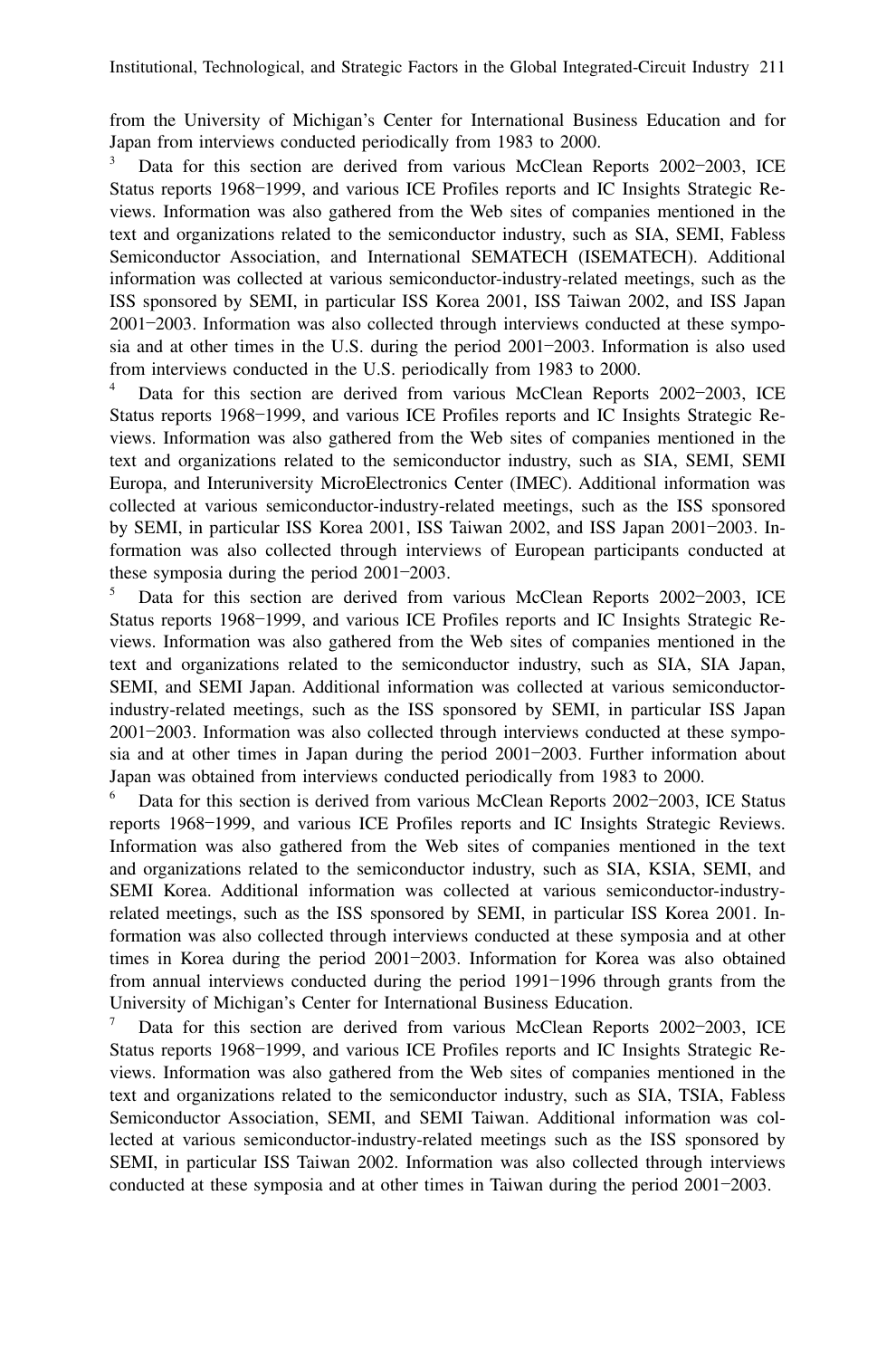This issue of whether to consider the fabless/foundry as an organizational form in and of itself or the fabless and foundry companies as separate organizational forms is emerging in a current debate among various market research organizations over how to count the production figures of each. Our use of sources to construct the tables in this chapter should in no way be construed as an endorsement of a particular source in terms of its position on this production-counting debate or its usefulness as a market forecasting tool. Our concern in choosing data sources was to be as consistent as possible over the time frame involved in this study.

### **Bibliography**

- Adler, P.S. (1989) "Technology strategy: A guide to the literatures." Research in Technological Innovation, Management, and Policy 4: 25―151.
- Amburgey, T.L.; Kelly, D; and Barnett, W. (1993) "Resetting the clock: The dynamics of organizational change and failure." Administrative Science Quarterly 38: 51―73.
- Aoki, M. (2001) Toward a Comparative Institutional Analysis. MIT Press, Cambridge, MA.
- Argyris, C. (1976) "Single- and double-loop models in research on decision-making." Administrative Science Quarterly 21(3): 363―375.
- ―――――― (1992) On Organizational Learning. Blackwell Publishing, Inc., Cambridge, MA.
- Ashby, W.R. (1952) Design for a Brain. Wiley, New York.
- Barnett, W.P. and Carroll, G.R. (1995) "Modeling internal organizational change." Annual Review of Sociology 21: 217―236.
- Beyer, J.M.; Chattopadhyay, P.; George, E.; Glick, W.H.; Ogilvie, D.; and Pugliese, D. (1997) "The selective perceptions of managers revisited." Academy of Management Journal 40: 717―737.
- Boeker, W. (1989) "Strategic change: The effects of founding and history." Academy of Management Journal 32(3): 489―515.
- Bracker, J. and Methé, D.T. (1994) "A cross-national study of planning characteristics of U.S. and Japanese entrepreneurs." International Journal of Management 11(2): 634– 640.
- Bradsher, K. (2003) "SARS is disrupting worldwide business: Disease hits wide variety of industries." International Herald Tribune. 4 April, pp. 1 and 4.
- Brown, S.L. and Eisenhardt, K.M. (1997) "The art of continuous change: Linking complexity theory and time-paced evolution in relentlessly shifting organizations." Administrative Science Quarterly 42: 1―34.
- Buaron, R. (1981) "New-game strategies." McKinsey Quarterly (Spring): 21-40.
- Burgelman, R.A. (1994) "Fading memories: A process theory of strategic business exit in dynamic environments." Administrative Science Quarterly 39: 24―56.
- Burke, J. (1978) Connections. Little, Brown and Company, Boston.
- Campbell, D.T. (1965) "Variation and selective retention in socio-cultural evolution." In: Barringer, H.R.; Blanksten, G.I.; and Macks, R.W. (Eds.) Social Change in Developing Areas: Reinterpretation of Evolutionary Theory. Schenkman, Cambridge, MA, pp. 19―48.
- Carroll, G.R. (1985) "Concentration and specialization: Dynamics of niche width in populations of organizations." American Journal of Sociology 90(6): 1262-1283.
- ―――――― (1993) "A sociological view on why firms differ." Strategic Management Journal 14: 237―249.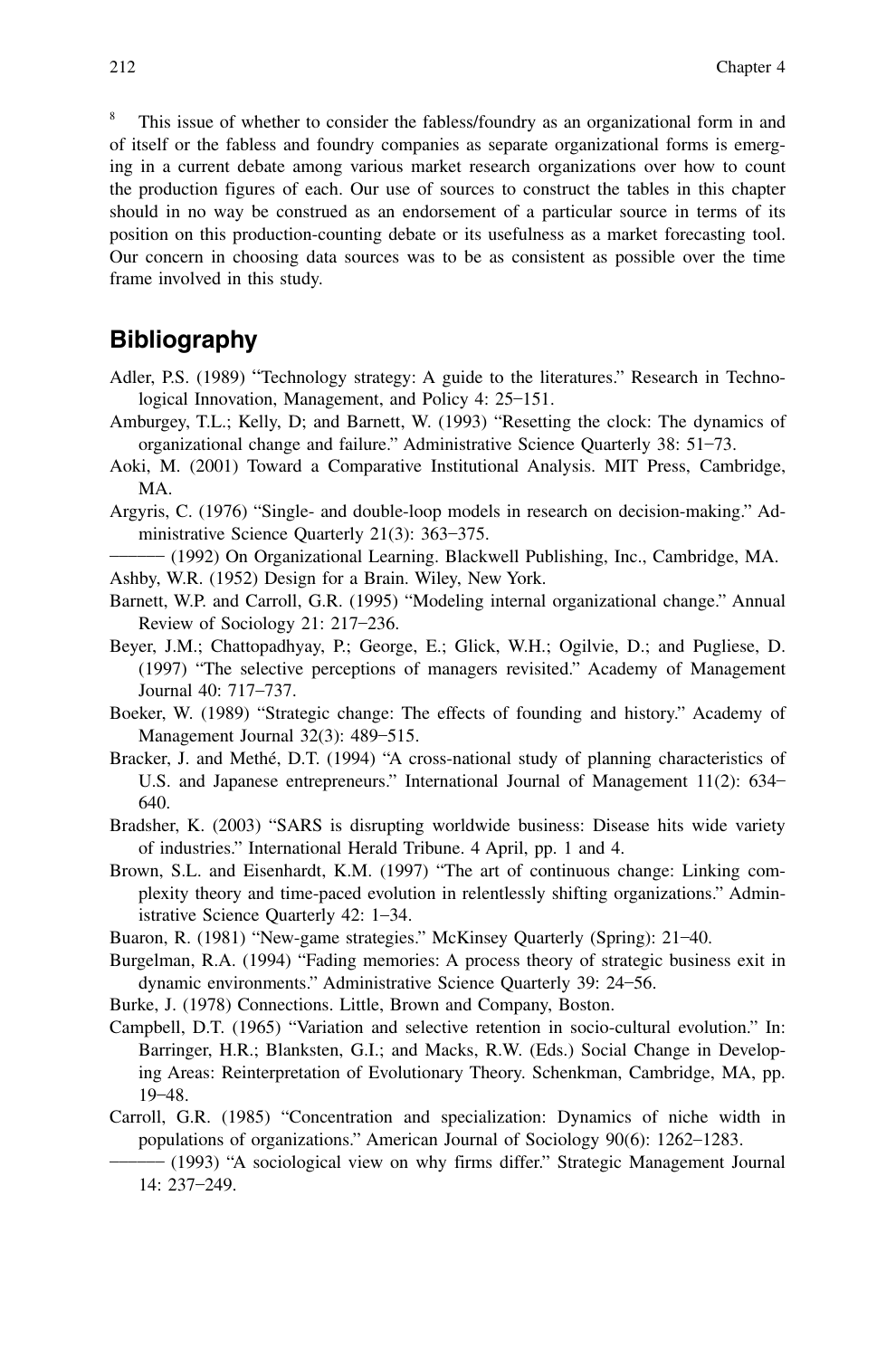- Cross, N. (1986) "The changing design process." In: Roy, R. and Wield, D. (Eds.) Product Design and Technological Innovation: A Reader. Open University, Philadelphia, pp. 36―47.
- Dacin, M.T.; Goodstein, J.; and Scott, W.R. (2002) "Institutional theory and institutional change: Introduction to the special research forum." Academy of Management Journal 45(1): 45―57.
- Delacroix, J. and Swaminathan, A. (1991) "Cosmetic, speculative, and adaptive organizational change in the wine industry: A longitudinal study." Administrative Science Quarterly 36: 631―661.
- Eisenhardt, K.M. and Schoonhoven, C.B. (1990) "Organizational growth: Linking founding team, strategy, environment, and growth among U.S. semiconductor ventures, 1978―1988." Administrative Science Quarterly 35: 504―529.
- Fisher, L.A. (2002) "STMicroelectronics: The metaphysics of a metanational pioneer." Strategy+Business, Issue 28. Booz Allen Hamilton, New York.
- Flatow, I. (1992) They All Laughed... From Light Bulbs to Lasers: The Fascinating Stories Behind the Great Inventions that Have Changed Our Lives. HarperCollins, New York.
- Foster, R.N. (1986) Innovation: The Attacker's Advantage. Summit Books, New York.
- Freeman, C. (1986) "Successful industrial innovation." In: Roy, R. and Wield, D. (Eds.) Product Design and Technological Innovation: A Reader. Open University, Philadelphia, pp. 29―33.
- Freeman, J. (1995) "Business strategy from the population level." In: Montgomery, C. (Ed.) Resource-Based and Evolutionary Theories of the Firm: Towards a Synthesis. Kluwer Academic Publishers, Boston, pp. 219―250.
- Garud, R.; Jain, S.; and Kumaraswamy, A. (2002) "Institutional entrepreneurship in the sponsorship of common technological standards: The case of Sun Microsystems and Java." Academy of Management Journal 45: 196―214.
- Grant, R.M. (1991) "The resource-based theory of competitive advantage: Implications for strategy formulation." California Management Review 33(3): 114―135.
- Greve, H. (1995) "Jumping ship: Diffusion of strategy abandonment." Administrative Science Quarterly 40: 444―473.
- Hall, P.A. and Soskice, D. (Eds.) (2001) Varieties of Capitalism: The Institutional Foundations of Comparative Advantage. Oxford University Press, New York.
- Henderson, R.M. and Clark, K.B. (1990) "Architectural innovation: The reconfiguration of existing product technologies and the failure of established firms." Administrative Science Quarterly 35: 9―30.
- Hodgson, G. (1998) "The approach of institutional economics." Journal of Economic Literature 36: 166―192.
- Hrebiniak, L.G. and Joyce, W.F. (1985) "Organizational adaptation: Strategic choice and environmental determinism." Administrative Science Quarterly 30: 336―349.
- Hu, G.J. (1997) "Perspectives of the Taiwan semiconductor industry." Business Briefing ASEAN: Semiconductor Manufacturing Technology. World Market Research Centre, London.
- ICE Status (1968―1999) A Report on the Integrated Circuit Industry. Integrated Circuit Engineering Corporation, Scottsdale, AZ.
- ICE Profiles (1991―1994, 1996, 2000) A Worldwide Survey of IC Manufacturers and Suppliers. Integrated Circuit Engineering Corporation, Scottsdale, AZ.
- IC Insights Strategic Reviews (2000―2003) Extensive Profiles of the World's IC Manufacturers and Fabless Suppliers. IC Insights, Inc., Scottsdale, AZ.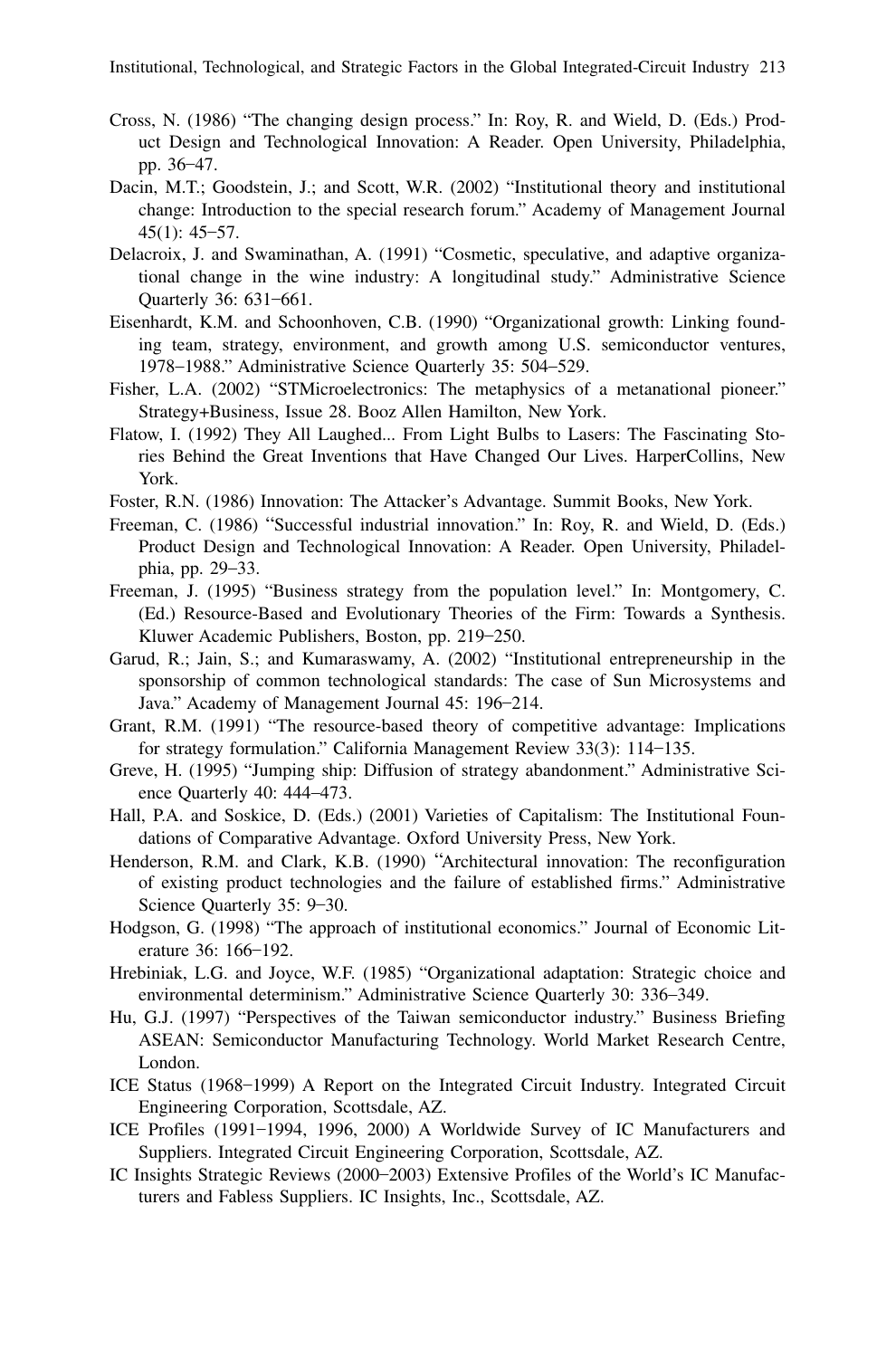- Isabella, L.A. (1990) "Evolving interpretations as a change unfolds: How managers construe key organizational events." Academy of Management Journal 33(1): 7―41.
- JSBRI (2002) White Paper on Small and Medium Enterprises in Japan: The Age of the Local Entrepreneur: Birth, Growth, and Revitalization of the National Economy. Japan Small Business Research Institute (JSBRI), Ministry of Economy, Trade and Industry, Tokyo.
- Kim, C.L. (1997) "The Korean semiconductor industry." Business Briefing ASEAN: Semiconductor Manufacturing Technology. World Market Research Centre, London.
- Levinthal, D. and Myatt, J. (1994) "Co-evolution of capabilities and industry: The evolution of mutual fund processing." Strategic Management Journal 15: 45―62.
- Lewin, A.Y.; Long, C.P.; and Carroll, T.N. (1999) "The coevolution of new organizational forms." Organization Science 10(5, Sept.-Oct.): 535―550.
- Mann, C. (1987) "Protection and retaliation: Changing the rules of the game." Brooking's Papers on Economic Activity, Issue 1, pp. 311–335.
- March, J.G. (1990) "Exploration and exploitation in organizational learning." Organization Science 2(1): 71―87.

―――――― (1996) "Continuity and change in theories of organizational action." Administrative Science Quarterly 41: 278―287.

- March, J.G.; Sproull, L.S.; and Tamuz, M. (1991) "Learning from samples of one or fewer." Organization Science 2(1): 1―13.
- McClean, W.J. (Ed.) (2002) The McClean Report 2002. IC Insights, Inc., Scottsdale, AZ. ―――――― (Ed.) (2003) The McClean Report 2003. IC Insights, Inc., Scottsdale, AZ.
- Mensch, G. (1979) Stalemate in Technology: Innovation Overcomes Depression. Ballinger, Cambridge, MA.
- Methé, D.T. (1985) Technology, Transaction Costs, and the Diffusion of Innovation: The Evolution of the United States and Japanese DRAM Industries. University of California, Irvine.

―――――― (1991a) Technological Competition in Global Industries: Marketing and Planning Strategies for American Industry. Quorum Books, New York.

―――――― (1991b) "The effect of innovation on market structure." Engineering Management Review 19(4): 18―30.

―――――― (1992a) "The influence of technology and demand factors on firm size and industrial structure in the DRAM market―1973―1988." Research Policy 21: 13―25.

―――――― (1992b) "Techno-global competition in the integrated circuit industry." In: Foster, L.W. (Ed.) Advances in Applied Business Strategy, Vol. 3. JAI Press, Greenwich, CT, pp. 145―201.

―――――― (1995a) "Basic research in Japanese electronics companies: An attempt at establishing new organizational routines." In: Liker, J.; Ettlie, J.; and Campbell, J. (Eds.) Engineered in Japan: Organization and Technology. Oxford University Press, Oxford, UK, pp. 17―39.

―――――― (1995b) "Moving into the technological fast lane: From reverse to forward engineering through the establishment of innovation communities in Korea." Proceedings of the IEEE Engineering Management Conference, Singapore, 28―30 June.

―――――― (1997) "Living on the edge: Basic research and knowledge creation in Japanese electronics companies." In: McIntyre, J.R. (Ed.) Japan's Technical Standards: Implications for Global Trade and Competitiveness. Quorum Books, Westport, CT, pp. 47― 63.

 $-$  (2005) "Continuity through change in Japanese management: Institutional and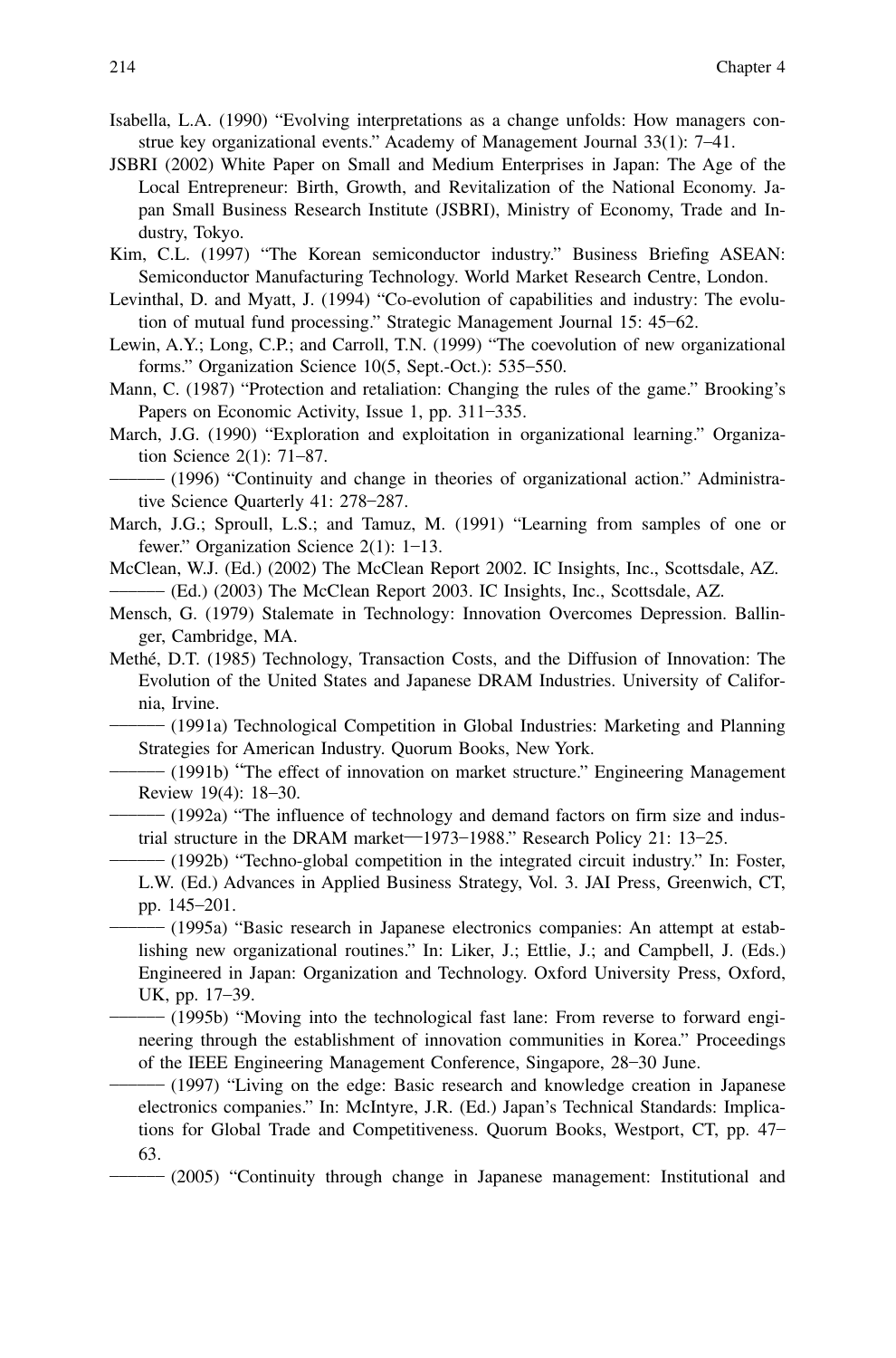strategic influences." In: Haak, R. and Padelko, M. (Eds.) Japanese Management― The Search for a New Balance between Continuity and Change. Palgrave, London.

- Methé, D.T. and Bracker, J. (1994) "A cross-national study of perceptions of the business environment by U.S. and Japanese entrepreneurs." International Journal of Management 11(1): 599–603.
- Methé, D.T.; Miyabe, J.; and Toyama, R. (1997) "Product development strategy and organizational learning: A tale of two PC makers." Journal of Product Innovation Management 14(5): 323―336.

―――――― (1998a) "A tale of two PC industries: Technology, environment and managerial action in shaping the Japanese and US personal computer industry." RIEB Kobe University Discussion Paper Series No. 89, Kobe University, Kobe, Japan.

―――――― (1998b) "Overcoming a standard bearer: Challenges to NEC's personal computer in Japan." RIEB Kobe University Discussion Paper Series No. 90, Kobe University, Kobe, Japan.

- Methé, D.T. and Penner-Hahn, J. (1999) "Globalization of pharmaceutical research and development in Japanese companies: Learning and the parent-subsidiary relationship." In: Beechler, S. and Bird, A. (Eds.) Japanese Multinationals Abroad: Individual and Organizational Learning. Oxford University Press, Oxford, UK, pp. 1―42.
- Methé, D.T.; Swaminathan, S.; and Mitchell, W. (1996) "The underemphasized role of established firms as the sources of major innovations." Industrial and Corporate Change 5(4): 1181―1203.
- Nelson, R. (1994) "The co-evolution of technology, industrial structure, and supporting institutions." Industry and Corporate Change 3: 417―419.
- OECD (2003) OECD Economic Survey: Japan. Vol. 2002, Supplement No. 2, January. OECD, Paris, France.
- Okada, Y. (2002) "Decline of the Japanese semiconductor industry: Institutional restrictions and disintegrated techno-governance." Working Paper, Institute of Comparative Culture, Sophia University, Tokyo.
- Oliver, C. (1997) "Sustainable competitive advantage: Combining institutional and resource-based views." Strategic Management Journal 18: 697―713.
- Pascale, R. (1985) "The paradox of 'corporate culture': Reconciling ourselves to socialization." California Management Review 27(2): 304―316.
- Peng, M.W. and Heath, P.S. (1996) "The growth of the firm in planned economies in transition: Institutions, organizations and strategic choice." Academy of Management Review 21(2): 492―528.
- Romanelli, E. and Tushman, M.L. (1994) "Organizational transformation as punctuated equilibrium: An empirical test." Academy of Management Journal 37(5): 1141―1166.

Sackmann, S.Z. (1992) "Culture and subcultures: An analysis of organizational knowledge." Administrative Science Quarterly 37: 1―22.

- Sahal, D. (1979) "A theory of evolutionary of technology." International Journal of Systems Science 10(3): 259―274.
- ―――――― (1981a) "Alternative conceptions of technology." Research Policy 10(3): 2―24.
- ―――――― (1981b) Patterns of Technological Innovation. Addison-Wesley, Reading, MA.
- Schumpeter, J.A. (1936) Business Cycles: A Theoretical, Historical and Statistical Analysis of the Capitalist Process. McGraw-Hill, New York.
- Simon, H.A. (1987) "Making management decisions: The role of intuition and emotion." Academy of Management Executive 1(1, February): 57―64.
	- ―――――― (1991) "Bounded rationality and organizational learning." Organization Science 2(1): 125―134.